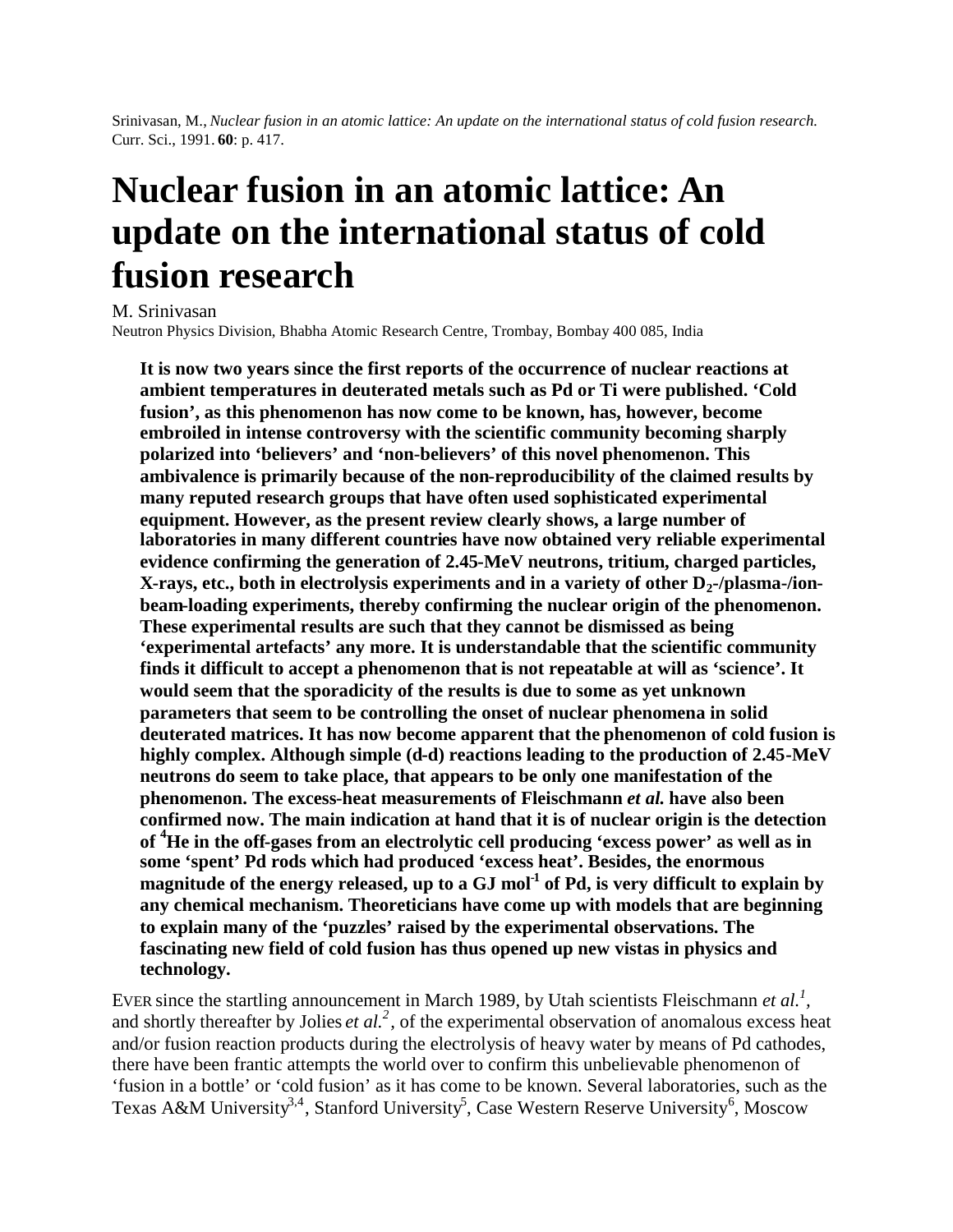State University<sup>7</sup>, and University of Florida<sup>8</sup>, reported obtaining positive results within weeks of the first announcement. The initial euphoria however soon turned sour when many other leading institutions, such as Caltech<sup>9</sup>, Lawrence Livermore National Lab<sup>10</sup>, Sandia National Lab<sup>11</sup>, Chalk River<sup>12</sup>, Harwell<sup>13</sup>, and Max Planck Institute at Munich<sup>14</sup> failed to reproduce the 'claimed' results of the original authors. In spite of many groups reporting neutrons, tritium and excess heat production at the Santa Fe Workshop on Cold Fusion Phenomena (23-25 May 1989)<sup>15</sup>, the overall impression which began to be formed in scientific circles was that cold fusion does not exist and the reported 'evidence' was some peculiar 'artefact' of the experiments. This was reflected in the final report<sup>16</sup> of the US Department of Energy's 22-member Cold Fusion Panel submitted in November 1989, which concluded that 'the present evidence for the discovery of a new nuclear process termed cold fusion is not persuasive'. They went on to surmise: 'Nuclear fusion at room temperature of the type discussed in this report would be contrary to all understanding gained of nuclear reactions in the last half a century; it would require the invention of an entirely new nuclear process'.

Meanwhile more 'positive' results continued to pour in from laboratories such as Los Alamos<sup>17</sup>, Texas A&M University<sup>18</sup>, University of Minnesota<sup>19</sup>, Universidad Autonoma de Madrid<sup>20</sup>, Manne Sieghbahn Institute of Physics<sup>21</sup> in Stockholm, and several different groups in Japan<sup>22</sup>. Besides electrolysis, deuterium gas-loaded Ti (ref. 23) and Pd (ref. 24) targets, both with<sup>25</sup> and without<sup>26</sup> application of electric fields, have also indicated the occurrence of coldfusion reactions, charting a new route for the exploration of the phenomenon of cold fusion. It was the National Science Foundation (NSF) and Electric Power Research Institute (EPRI) sponsored meeting<sup>27</sup> on 'Anomalous effects in deuterated materials' held at Washington, DC during October 1989, in the presence of Edward Teller, that perhaps served as a turning point in the acceptance of cold fusion as a fact to be faced by the physics community, although the number of firm 'believers' was small at that point of time.

In India experimental studies to verify the authenticity of the cold-fusion phenomenon commenced immediately after the Fleischmann-Pons announcement with groups from the Bhabha Atomic Research Centre  $(BARC)^{28}$ , Tata Institute of Fundamental Research (TIFR)<sup>29</sup>, Indira Gandhi Centre for Atomic Research (IGCAR)<sup>30</sup>, and Variable Energy Cyclotron Centre  $(VECC)^{31}$  reporting positive results. By December 1989 a detailed description of the impressive work carried out at BARC during the first six months of the 'cold fusion era' had been released<sup>32</sup> as report BARC-1500. The experimental papers of this collection of notes have since been published in *Fusion Technology<sup>33</sup> .* Since the early BARC results are by now well documented and publicized, in the present review they will only be commented upon very briefly.

During the year 1990 there were two major international conferences devoted entirely to the subject of cold fusion which have helped to take stock of the progress of research in this field. The first<sup>34</sup> was held at Salt Lake City, Utah, late in March 1990 under the patronage of Fleischmann and Pons to coincide with the first anniversary of their epoch-making announcement and emphasized calorimetry and excess-heat studies. The other meeting, which was hosted by Jones' group in October 1990 at the Brigham Young University in Provo, Utah, concentrated on measurement of nuclear effects in deuterium/solid systems<sup>35</sup>. The present review draws mainly from the proceedings of these meetings which together account for over a hundred papers, besides the very significant work reported during the last year from Japan. It is learnt that there are presently over 50 groups involving over 250 scientists engaged in cold-fusion research in Japan alone. In the USSR too, significant results were obtained early on<sup>36</sup>. The status of cold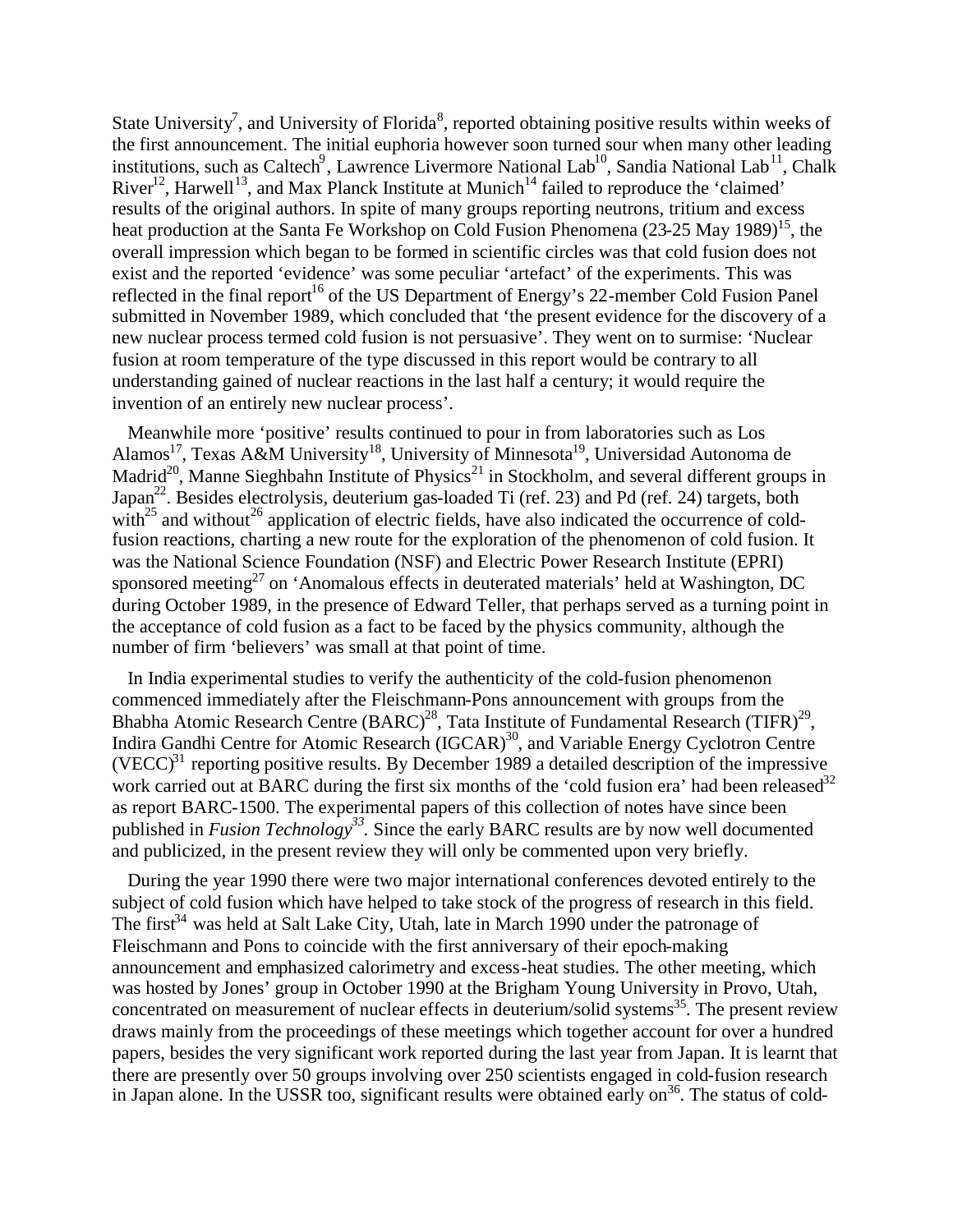fusion research in China was reviewed at a national-level meeting held at Beijing in May 1990.

Bockris *et al*. 37,38 have presented a good summary of the status of cold-fusion research as of mid-1990. Tibor Braun of Budapest has compiled a consolidated list of papers published in the area of cold fusion since the beginning<sup>39</sup>. Another good source of information is *Fusion Facts*<sup>40</sup>, a monthly digest of the latest reports on cold fusion. It is not the purpose of this article to give an exhaustive and thorough analysis of each and every published paper in this field so far but rather to give a broad overview of the cold-fusion scene as it stands today, two years after it all began, and to highlight the major new results published during 1990.

#### **1. Calorimetry/excess-heat studies in D2O electrolysis**

The simple electrolytic cell used by Fleischmann *et al.<sup>1</sup>* to demonstrate the production of excess power comprised a Pd-rod cathode and a Pt-wire anode wound loosely around the cathode as shown in Figure 1. The electrolyte was a solution of  $0.1$  M LiOD dissolved in D<sub>2</sub>O. The cell, made of a double-walled vacuum-jacketed dewar-type glass vessel, was immersed in a large constant-temperature water bath. Thermistor probes located both inside the cell and in the water bath helped monitor the cell thermal power output. A built-in immersion-type electrical resistance heater was used to calibrate the thermal-response characteristics of the system under steady conditions. The input joule power dissipation rate was computed as (*E*-1.54)*I* watts, where *E* is the applied voltage to the cell and *I* the cell current in amperes. The number 1.54 accounts for the energy consumed in splitting  $D_2O$  into deuterium and oxygen and is referred to as the 'thermoneutral potential' for this system.

As is well known by now, the initial pioneering paper of Fleischmann *et al.* met with considerable criticism<sup>41-42</sup>. Some of the points raised by his critics were: (i) excess heat was due to recombination of electrolytically generated  $D_2$  and  $O_2$ ; (ii) inadequate mixing of the electrolyte gave rise to errors in temperature measurements; (iii) inadequate control of water-bath temperature could have produced erroneous results; (iv) Fleischmann and Pons' heat-transfer computations were subject to both random and systematic errors; (v) no blank or control experiments were done; (vi) the gamma-ray spectrum presented by the authors as evidence of neutron production was spurious. All these have now been systematically answered by Fleischmann and Pons in three different papers $43-45$ . It is by now clear that their calorimetric measurements were in fact quite reliable and that they (along with more than a dozen other groups in the world) have indeed obtained excess power levels of about 25 to 30% over and above the input joule power dissipation rate.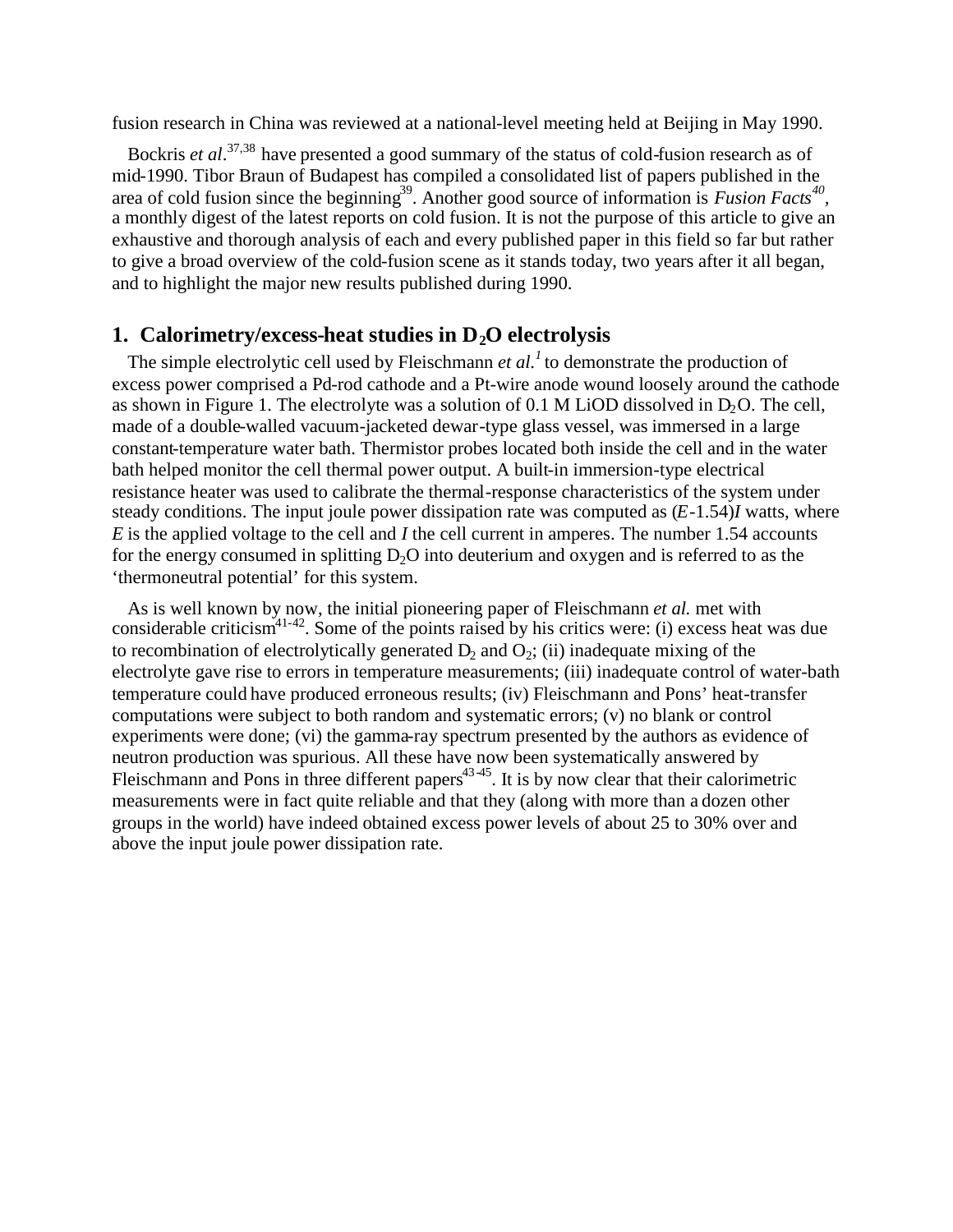

**Figure 1. Dewar-type electrolytic cell used for excess-heat measurements. (From Bockris** *et al.* **<sup>37</sup>)**

|                       |                                                   |      |            |                      |                  |                              | Specific             |             |  |
|-----------------------|---------------------------------------------------|------|------------|----------------------|------------------|------------------------------|----------------------|-------------|--|
|                       |                                                   |      |            |                      |                  | $ Q_{\rm excess}$ from       |                      |             |  |
| Rod                   | Current                                           |      |            |                      |                  | Approximate                  | regression           |             |  |
| diameter <sup>a</sup> | density                                           |      | $E_{cell}$ | $ Q_{\text{input}} $ | $Q_{\rm excess}$ | specific $Q_{\text{excess}}$ | analysis             |             |  |
| (cm)                  | (mA cm <sup>2</sup> )<br>Electrolyte <sup>b</sup> |      | (V)        | (W)                  | (W)              | $(\text{W cm}^{-3})$         | $(\text{W cm}^{-3})$ |             |  |
| 0.1                   | D                                                 | 64   | 3.637      | 0.419                | 0.042            | 0.53                         | 0.581                | ±0.003      |  |
| $0.1*$                | S                                                 | 64   | 2.811      | 0.032                | 0.001            | 0.140                        | 0.1442               | ±0.0002     |  |
| 0.1                   | D                                                 | 128  | 4.000      | 0.984                | 0.160            | 2.04                         | 2.043                | $\pm 0.003$ |  |
| $0.1*$                | S                                                 | 128  | 3.325      | 0.089                | 0.005            | 0.486                        | 0.5131               | ±0.0006     |  |
| 0.1                   | D                                                 | 256  | 5.201      | 2.93                 | 0.313            | 3.99                         | 4.078                | $\pm 0.007$ |  |
| $0.1*$                | D                                                 | 512  | 9.08       | 1.51                 | 0.17             | 17.3                         | 18.19                | $\pm 0.02$  |  |
| 0.1                   | D                                                 | 512  | 6.085      | 7.27                 | 1.05             | 13.4                         | 13.77                | $\pm 0.02$  |  |
| $0.1*$                | D                                                 | 1024 | 11.640     | 4.04                 | 1.03             | 105.0                        | 112.8                | $\pm 0.1$   |  |
| 0.2                   | D                                                 | 64   | 4.139      | 1.040                | 0.123            | 0.39                         | 0.419                | $\pm 0.003$ |  |
| 0.2                   | S                                                 | 64   | 4.780      | 1.30                 | 0.006            | 0.019                        | 0.021                | $\pm 0.001$ |  |
| 0.2                   | M                                                 | 64   | 3.930      | 0.956                | 0.024            | 0.077                        | 0.077                | $\pm 0.001$ |  |
| 0.2                   | D                                                 | 128  | 8.438      | 5.52                 | 1.65             | 5.25                         | 5.68                 | $\pm 0.01$  |  |
| $0.2*$                | S                                                 | 128  | 4.044      | 0.250                | 0.028            | 0.713                        | 0.714                | $\pm 0.001$ |  |
| $0.2*$                | M                                                 | 256  | 6.032      | 0.898                | 0.056            | 1.42                         | 1.498                | ±0.002      |  |
| $0.2*$                | D                                                 | 512  | 8.25       | 2.68                 | 0.66             | 16.8                         | 17.02                | $\pm 0.04$  |  |
| $0.2*$                | M                                                 | 512  | 9.042      | 3.00                 | 0.603            | 15.3                         | 16.03                | $\pm 0.01$  |  |
| $0.2*$                | ${\bf S}$                                         | 1024 | 7.953      | 5.13                 | 2.80             | 71.2                         | 75.42                | $\pm 0.08$  |  |
| 0.4                   | D                                                 | 64   | 5.137      | 2.88                 | 0.502            | 0.40                         | 0.411                | $\pm 0.001$ |  |
| 0.4                   | D                                                 | 64   | 5.419      | 3.10                 | 0.263            | 0.209                        | 0.214                | $\pm 0.003$ |  |
| $0.4\dagger$          | D                                                 | 64   | 4.745      | 2.24                 | 0.117            | 0.106                        | 0.145                | $\pm 0.002$ |  |
| $0.4*$                | M                                                 | 64   | 3.519      | 0.198                | 0.0005           | 0.002                        | 0.0023               | ±0.0002     |  |
| 0.4                   | D                                                 | 128  | 6.852      | 8.50                 | 1.05             | 0.84                         | 0.842                | $\pm 0.009$ |  |
| $0.4*$                | D                                                 | 256  | 7.502      | 2.38                 | 0.311            | 1.98                         | 1.999                | $\pm 0.003$ |  |
| $0.4*$                | D                                                 | 512  | 8.66       | 5.70                 | 2.18             | 13.9                         | 14.41                | $\pm 0.05$  |  |
| $0.4*$                | D                                                 | 512  | 10.580     | 7.23                 | 1.65             | 10.5                         | 11.09                | $\pm 0.02$  |  |

**Table 1. Summary of results of excess-enthalpy measurements of Fleischmann** *et al.<sup>45</sup>*

 $a$ All rod lengths 10 cm or  $*1.25$  cm or  $*8.75$  cm.

 ${}^{b}D$ : 0.1 M LiOD; S: 0.5 M Li<sub>2</sub>SO<sub>4</sub>; M: 0.1 M LiOD + 0.45 M Li<sub>2</sub>SO<sub>4</sub>. All measurements were made in the same batch of D<sub>2</sub>O of 99.9% isotopic purity. Measurements using electrolytes labelled S and M have been made since 23 March 1989.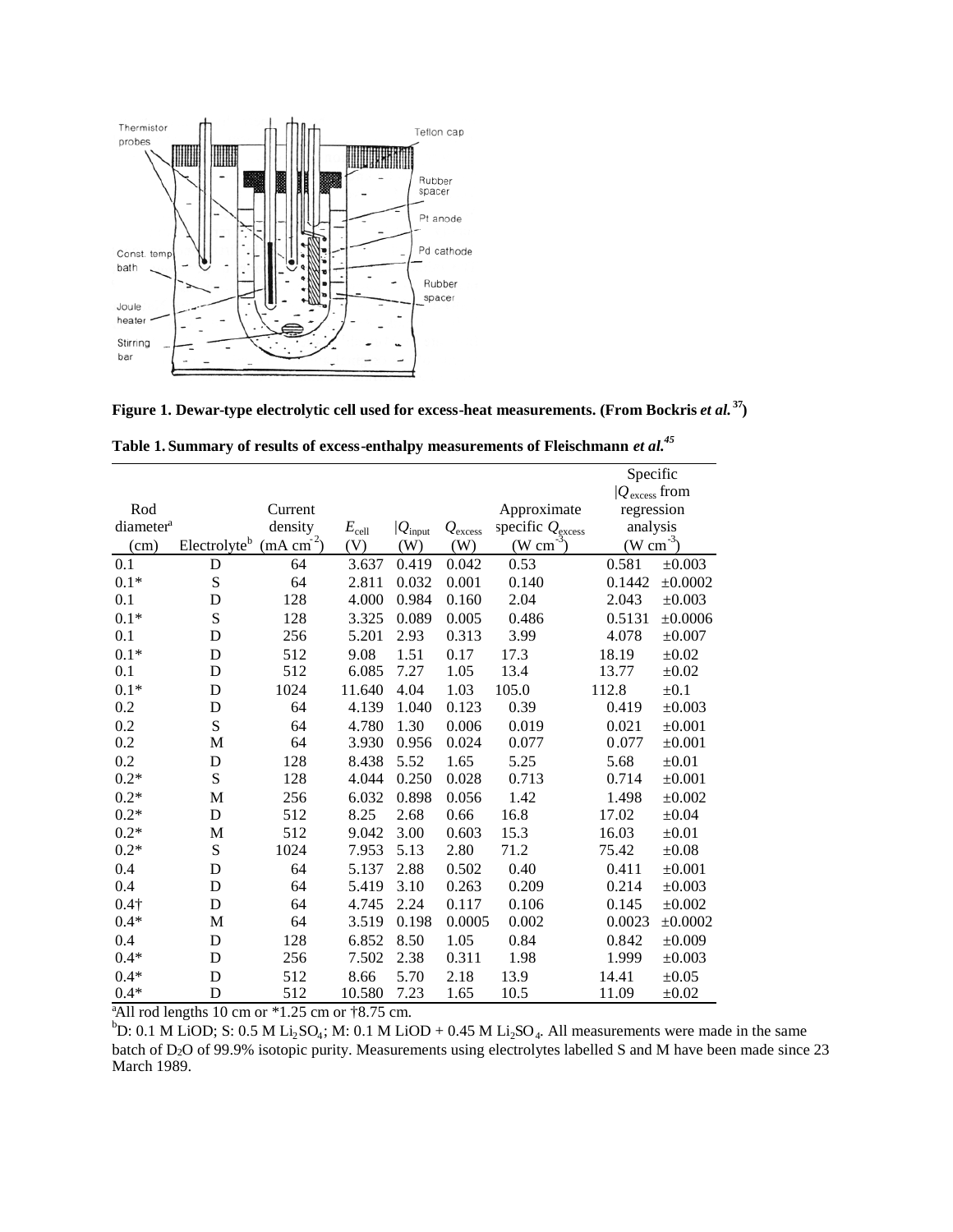Fleischmann *et al.* have carried out an exhaustive and systematic study of the excess power generated as a function of Pd-cathode diameter (1, 2, 4 and 8 mm) and current density (8 to 1024 mA cm<sup>-2</sup>) (see Table 1). In general, they find that excess power scales near-quadratically with current density, with the 1-mm-diameter cathodes generating more specific excess power (W cm-<sup>3</sup>) than the higher-diameter cathodes at a given current density. In their experiments 8-mm rods, for example, did not generate any excess power. At  $\sim 1$  A cm<sup>-2</sup> the 1-mm rods produced an excess power of  $\sim 1$  W for an input power of  $\sim 4$  W. This corresponds to a specific excess power of over 100 W cm<sup>3</sup> (or  $\sim$  8 W per g of Pd). Kainthla *et al.*<sup>46</sup> have examined eight possible chemical mechanisms which can in principle contribute to 'excess heat' and have pointed out that, even if all these mechanisms were to operate simultaneously, not more than  $3 \text{ Wcm}^{-3}$  can be generated. An important conclusion to emerge from the pioneering work of Fleischmann and Pons is that there seems to be a threshold current density of about a 100 mA  $\text{cm}^2$ , below which the excess heat production becomes negligible, at least in the case of  $D<sub>2</sub>O$  electrolysis.

A new phenomenon noticed by Fleischmann and Pons since their first publication is that, superimposed on the 'baseline' excess heat, sometimes large 'bursts' of excess enthalpy, 20 to 40 times the input power values (see Figure 2), are observed<sup>45</sup>. The event depicted in Figure 2 lasted for a duration of almost a fortnight.' This type of sporadic heat excursions has however been seen only by a few other workers so far $47-49$ . But the baseline excess heat, which is directly correlated with the current density, has been observed by many laboratories now  $3,18,19,22,50.55$ including two independent groups from the Oak Ridge National Laboratory<sup>56,57</sup>. The impressive work of Appleby *et al.*<sup>3,18</sup> of Texas A&M University was carried out using a very sensitive 'microcalorimeter' and tiny Pd cathodes of only  $0.01 \text{ cm}^3$  volume. It is noteworthy that several groups<sup>49,50</sup>.<sup>56</sup>.<sup>57</sup> have now confirmed the production of excess heat using 'closed cells', wherein the electrolytic gases are recombined *in situ* using a suitable catalyst, in contrast to the 'open cells' used by many early workers including Fleischmann and Pons. This is relevant because doubts had been raised that perhaps the excess heat may have arisen from recombination of  $D<sub>2</sub>$ and  $O<sub>2</sub>$  in the case of open-cell experiments.

The integrated energy generated during baseline-excess-heat runs is found to be as high as 0.1 GJ cm<sup>-3</sup> and in 'heat bursts', 16 MJ cm<sup>-3</sup>. While Fleischmann and Pons have conjectured that these phenomena must be a 'volume effect' occurring over the whole bulk of the cathode, Appleby *et al.,* Bockris and others have provided many strong arguments in favour of its being a 'surface phenomenon'.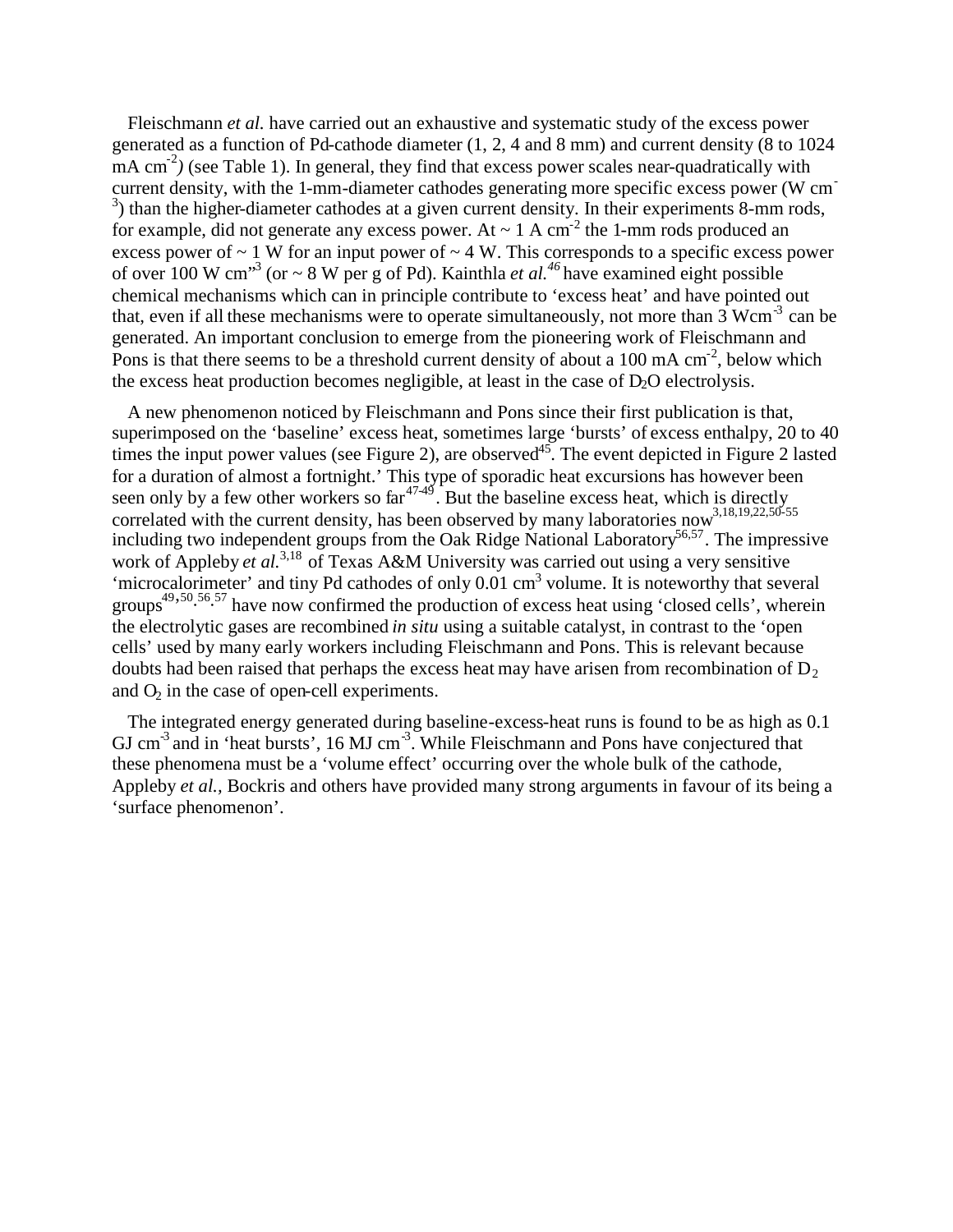

**Figure 2. Heat burst event lasting several days during which electrolyte temperature approached boiling point. (From Fleischmann** *et al***. 45)**

A very significant experimental finding regarding  ${}^{4}$ He production in electrolytic experiments has been reported in early 1991 by Bush and his collaborators<sup>58</sup>. These investigators carried out a mass-spectrometric analysis of the effluent gases issuing from the electrolytic cell of Miles *et al.*<sup>55</sup> *,* which was earlier found to be generating excess power. Rather than look for helium in the spent Pd rods like most other groups, these investigators analysed the effluent gases. They collected the off-gases in 500-ml gas flasks, taking great pains to eliminate possible contamination by air which would have given rise to false helium signals. For this purpose they flushed all flasks with 'boil-off nitrogen' for at least 10 min prior to connecting them to the electrolytic cell. They had earlier satisfied themselves that boil-off  $N_2$  did not contain any <sup>4</sup>He within the detection threshold of their mass spectrometer. The electrolytic gases collected in the flasks' were first passed through an activated charcoal cryofilter system to remove all gases except helium prior to mass-spectrometric analysis.

Several blanks from  $H_2O$  electrolysis were run to optimize the procedure and ensure that no inadvertent air leaks occurred. Their <sup>4</sup>He detection limit was established to be  $8 \times 10^{11}$  atoms in the gaseous contents of a 500-ml flask. This corresponded to an excess power of 0.14 W or 8% of input joule power in their case. They observed large <sup>4</sup>He peaks at four different excess power levels in the 0.22-W to 0.52-W region and at detection limit on two occasions, when excess power was 0.14 W and 0.17 W respectively. Their experiments have demonstrated a clear correlation between the generation of excess power and production of <sup>4</sup>He. The concentration of <sup>4</sup>He in the gaseous products maintained an approximate correspondence to the amount of excess power measured in the electrochemical cell. They have also concluded that the <sup>4</sup>He is produced at or near the surface of the Pd electrode rather than deeper in the bulk metal and that the preponderance of  ${}^{4}$ He escapes along with the effluent gases. Significantly they found no  ${}^{3}$ He in any of the electrolytic effluent-gas samples. Ref. 58 details the arguments of the authors as to why the <sup>4</sup>He could not have come from the Pd cathode as prior contamination.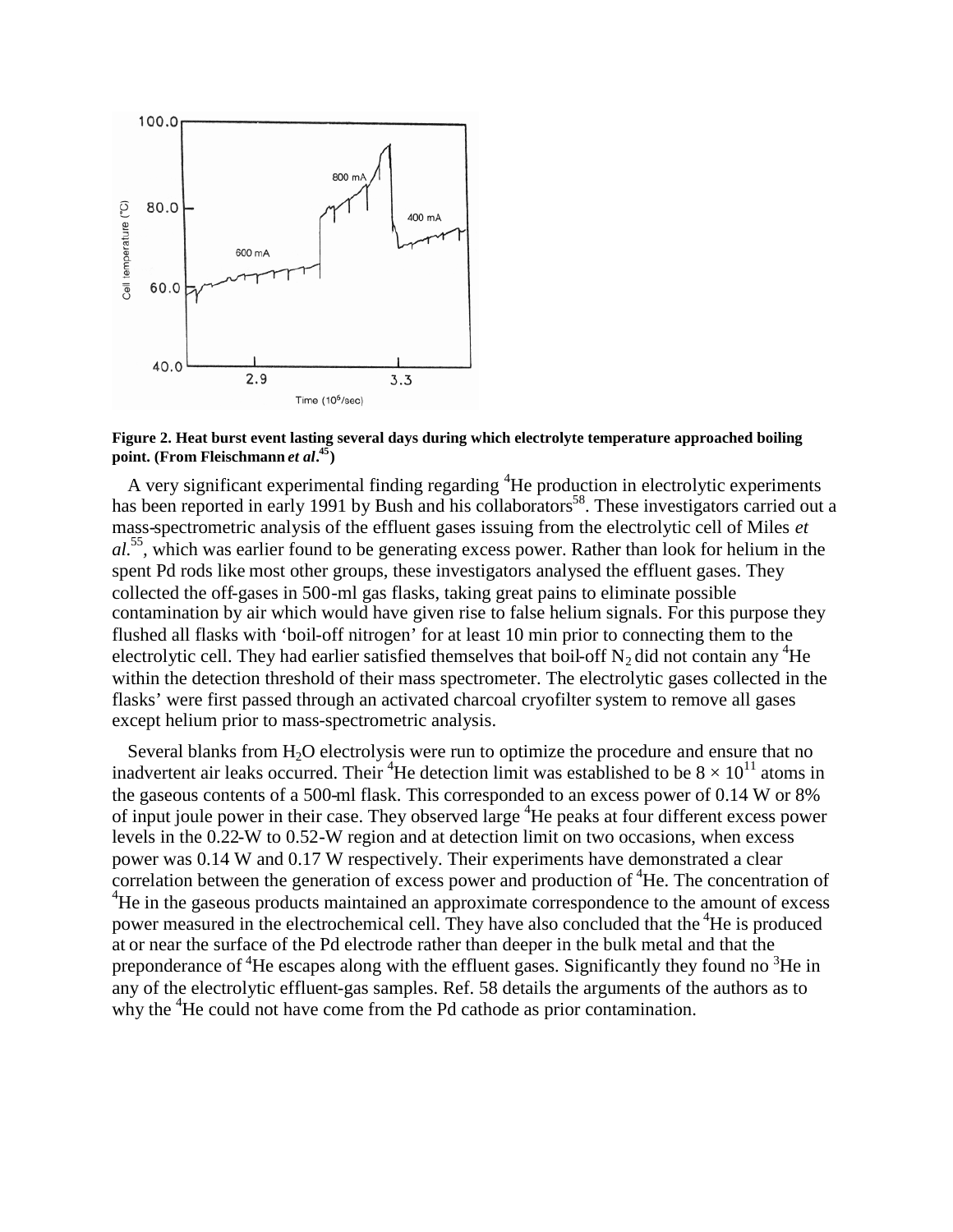#### **2. Molten-salt electrolysis experiment**

At the cold fusion symposium organized during the 8th World Hydrogen Energy Conference held in Honolulu in July 1990, Liaw *et al.*<sup>59</sup> of the University of Hawaii presented some very spectacular excess-heat measurements obtained with a molten-salt electrolytic cell. Drawing upon several years of experimental experience at Stanford University with a similar system for loading hydrogen into Pd (in the context of hydrogen-storage studies), they carried out electrolysis at temperatures of about 350 to 400°C with a eutectic salt comprising LiCl and KC1 in which a small amount of LiD was dissolved to act as the main current carrier. Since LiD dissociates into  $Li^+$  and  $D$ , in this cell Pd or Ti was deployed as anode. An electrical heating tape of 100-W capacity wound outside the A1 vessel containing the electrolyte served to keep the salt molten. The entire set-up was housed inside a glove box in an oxygen-free dry argon atmosphere. Using a 0.5-g button of Pd as anode and a consumable Al cathode they measured, after several days of precharging at very low currents, excess power levels as high as 25 W for an input cell power of just 1.68 W, representing a power gain by a factor of  $\sim 15$  (see Table 2). The excess power in this experiment increased near-linearly with current density. At three current densities in the range 290 to 692 mA  $\text{cm}^2$ , the excess-power episode lasted for almost 4 days generating in all  $\sim$  5 MJ of energy (see Figure 3). The experiment was terminated only because the LiD was exhausted in the electrolyte. The authors have cited the total absence of oxygen in the electrolyte ('reducing environment') as the prime cause for its superior performance. This helps eliminate formation of hydrogen-impeding oxide layers on the surface of the electrodes.

| Cell voltage<br>$\mathbf V$ | Current<br>density<br>(mA cm <sup>2</sup> ) | Power to<br>heating<br>tape, $P_r$<br>(W) | Electro-<br>chemical<br>power<br>W) | Total<br>input<br>power<br>W) | Power<br>output<br>measured<br>(W) | Excess<br>power<br>W) | Excess<br>power<br>gain<br>$(\%)$ | Excess heat<br>(MJ per mole $D_2$ ) |
|-----------------------------|---------------------------------------------|-------------------------------------------|-------------------------------------|-------------------------------|------------------------------------|-----------------------|-----------------------------------|-------------------------------------|
| 3.230                       | 606                                         | 71.91                                     | 1.94                                | 73.85                         | 86.76                              | 12.91                 | 665                               | $-4.15$                             |
| 2.188                       | 290                                         | 69.25                                     | 0.63                                | 69.88                         | 79.24                              | 9.36                  | 1486                              | $-6.27$                             |
| 2.270                       | 420                                         | 69.30                                     | 0.94                                | 70.24                         | 82.81                              | 12.57                 | 1337                              | $-5.83$                             |
| 2.453                       | 692                                         | 69.25                                     | 1.68                                | 70.93                         | 96.34                              | 25.41                 | 1512                              | $-7.16$                             |

**Table 2. Summary of results of molten-salt electrolysis experiment with Pd anode (capital Liaw** *et al.***<sup>59</sup>)**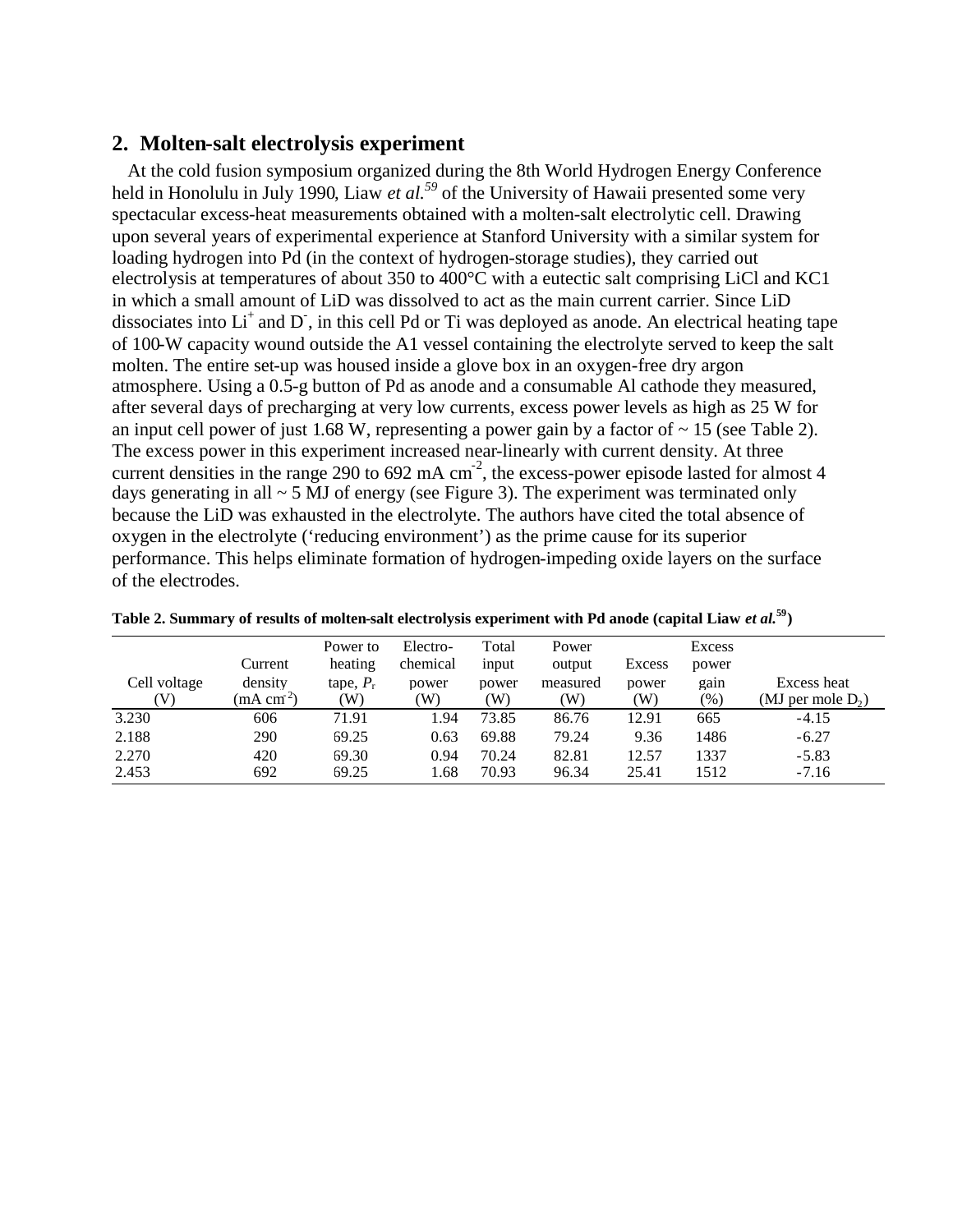

**Figure 3. Excess power generation during molten-salt electrolysis experiment with Pd anode. (From Liaw** *et al.***<sup>59</sup>)**

The Pd button used in this experiment when analysed by mass spectrometry was found to contain  $4 \times 10^{10}$  atoms of <sup>4</sup>He, up to 14  $\sigma$  over that in a control sample of Pd taken from the same stock<sup>60</sup>. This quantity of helium is about seven orders of magnitude lower than that expected on the basis of the 5 MJ of integrated excess energy produced by the 0.5-g Pd sample. Liebert *et al.* have suggested (and it has now also been confirmed by Bush *et al.*<sup>58</sup> recently) that most of the <sup>4</sup>He produced escapes from the PdD<sub>x</sub> matrix. In spite of it the result is significant to the extent that it probably represents the first instance when  ${}^{4}$ He has been found unambiguously in any electrode which has produced excess energy in an electrolytic cold-fusion experiment.

The authors have also reported<sup>59</sup> measuring excess heat levels of up to  $\sim$  100% with a titanium anode but there was considerable fluctuation in the excess power output even at constant current density in that experiment.

The importance of the molten-salt electrolysis experiment with Pd anode lies in the fact that the specific excess power generated, namely 25 W per 0.5 g or 50  $Wg^{-1}$ , is already several times that of the  $UO<sub>2</sub>$  fuel elements of an atomic power station. For example, for the Rajasthan Atomic Power Station (RAPS) the specific power is 15  $Wg^{-1}$  while for a light water reactor (LWR) the corresponding value is  $\sim 20 \text{ W g}^{-1}$ . Since the densities of UO<sub>2</sub> and Pd are 10 g cm<sup>-3</sup> and 12 g cm<sup>-3</sup> respectively, the power density in the Pd fuel of the molten-salt cold-fusion cell works out to 600  $W \text{ cm}^{-3}$  which is four times the 150 W cm<sup>-3</sup> of RAPS fuel or three times that of the LWR. (If an LWR or one of the RAPS reactors were to be operated at 600 W  $cm^{-3}$  of fuel, it would result in a core-meltdown incident!) Likewise the integrated energy yield of this cell, which was > 1 GJ per mole of Pd, corresponds to  $\sim$  7 fusion reactions per 1000 (d-d) pairs. For RAPS fuel the fissions per 1000 heavy atoms of the fuel element is also about 7 at its average burn-up level of 7 MWd per kg of  $UO<sub>2</sub>$ . Thus, even within three days of operation of the molten-salt cell, the specific nuclear reaction yield of the Pd anode has equalled that of a CANDU-type nuclear power plant. Had the LiD stock lasted, it may well have exceeded this performance. Needless to stress, specific energy yields of GJ per mole of Pd cannot be explained on the basis of any non-nuclear phenomenon. All this is pointed out only to emphasize the fact that cold fusion is not to be treated as an academic curiosity but deserves to be given the respect due to a prospective new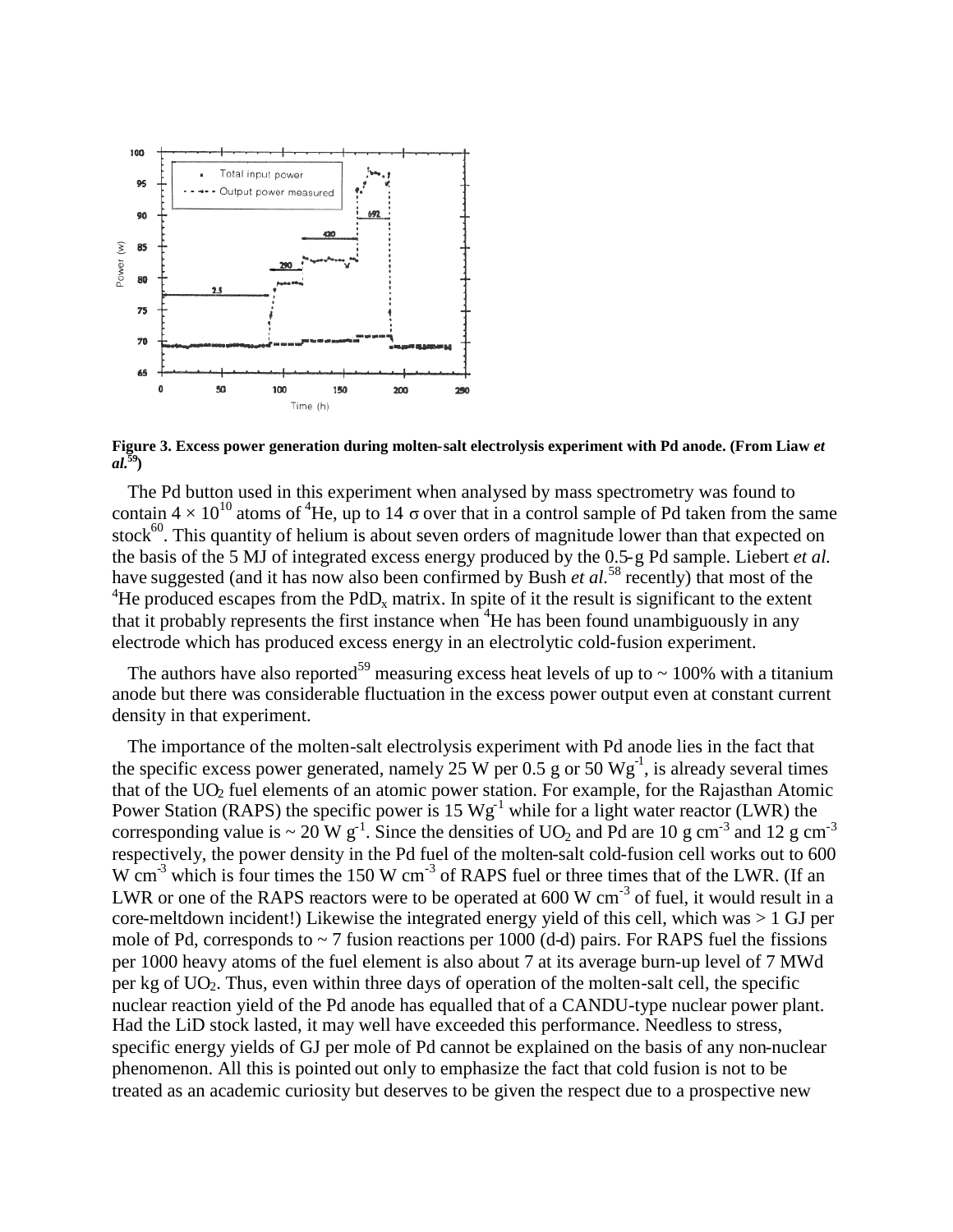source of energy which has already matched (if not exceeded) the performance of a present-day nuclear power plant! This remarkable experiment has been highly acclaimed by the cold-fusion community and several advanced institutions in the world, including the Oak Ridge National Laboratory (USA) and BARC, have initiated efforts to try and reproduce the results.

#### **3. Tritium production in electrolysis experiments**

Right from the beginning of the cold-fusion frenzy, efforts have been under way in many laboratories<sup>37, 38,61</sup>, including BARC, to establish the nuclear origin of the phenomenon in an unambiguous manner. Hence an intense search was on to detect the production of neutrons and/or tritium from electrolytic cells. Texas A&M University<sup>4</sup>, BARC<sup>62</sup>, and Yang *et al*<sup>53</sup> of Taiwan are some of the well-known groups to have reported detection of large amounts of tritium during the electrolysis of  $D_2O$  with Pd cathodes. Many other laboratories, including Los Alamos<sup>63</sup>, have also obtained clear-cut evidence for tritium generation, but at a lower level. Ref. 62 gives details of over 20 separate experiments conducted at BARC wherein excess tritium was measured. Of these, in 11 experiments which include one result from IGCAR in Kalpakkam (see Table 3), both neutrons and tritium were produced. The most interesting outcome of the BARC experiments is the observation that the neutron-to-tritium yield ratio is significantly smaller than unity by almost eight orders of magnitude, i.e. it is as small as  $10^{-8}$ . This finding has since been corroborated by many other groups around the world<sup>20,64,65</sup> and represents one of the many 'puzzles' of the cold-fusion phenomenon (since in the (d-d) reaction it is well known that the branching ratio for neutron and tritium production is almost unity). But as this aspect has been well discussed in the BARC papers<sup>28,32,33,62</sup>, it will not be dwelt upon further except for one important aspect, namely the 'simultaneity' of generation of neutrons and tritium. Of the 11 experiments in which neutrons and tritium were detected in at least three instances where frequent sampling of electrolyte was resorted to, it was noticed that the tritium level in the electrolyte jumped immediately after detection of a neutron burst (see Figures 4 and 5). Similar observations have also been made by at least two other groups, notably Sanchez *et al.<sup>20</sup>* of Spain (see Figure 6) and Gozzi *et al.<sup>64</sup>* of Italy. The importance of this will be appreciated if viewed in the context of the so-called Wolf episode of the summer of 1990.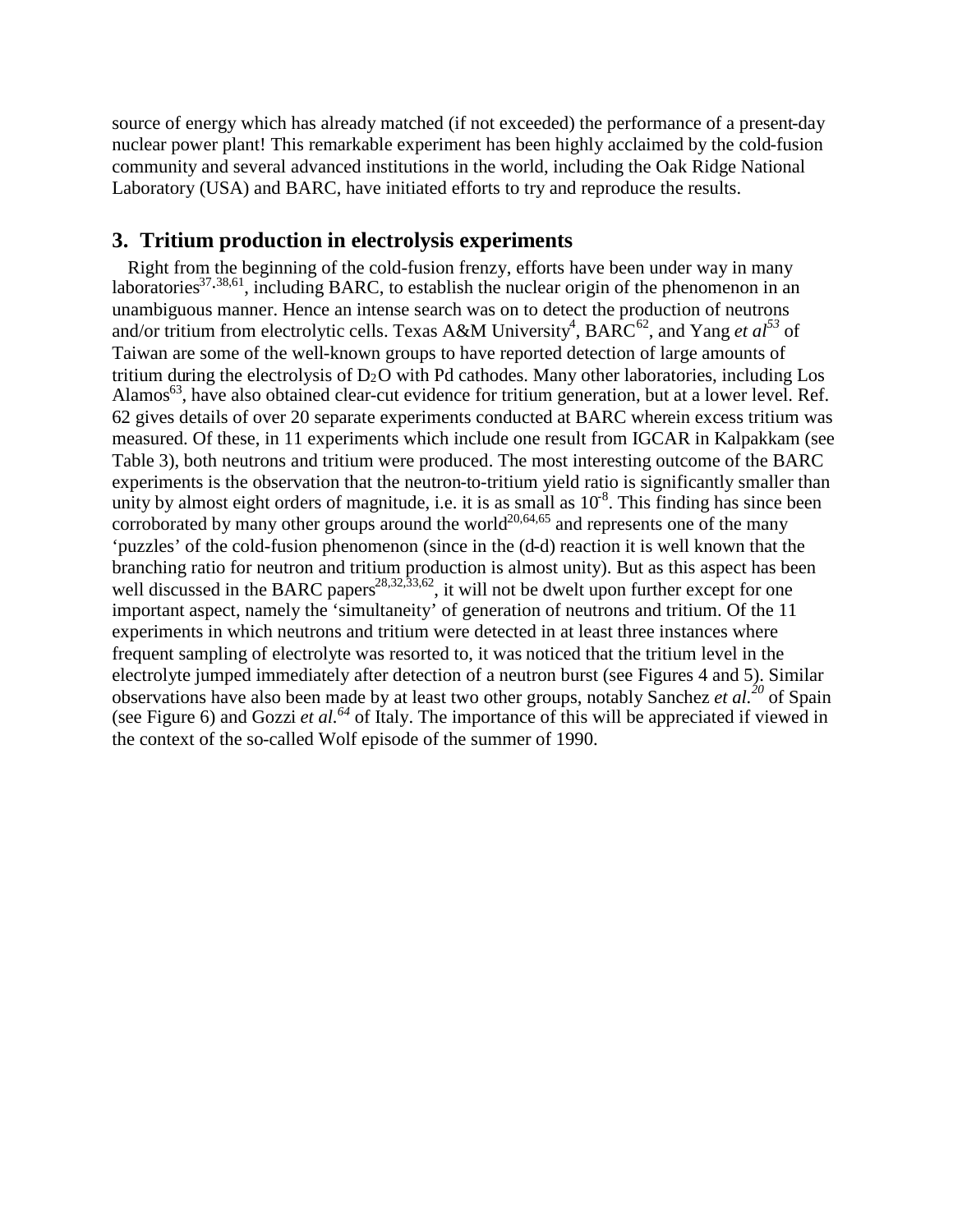| Sr. No.                                                                          | #1                                    | $\#2$                      | #3                                                      | $\#4$                                       | #5             | #6                                | #7                                                                        | $\#8$                 | #9                        | #10                                                                                                                         | #11                      |
|----------------------------------------------------------------------------------|---------------------------------------|----------------------------|---------------------------------------------------------|---------------------------------------------|----------------|-----------------------------------|---------------------------------------------------------------------------|-----------------------|---------------------------|-----------------------------------------------------------------------------------------------------------------------------|--------------------------|
| Division                                                                         | $DD/$                                 | NtPD/                      | NtPD/                                                   | DD/                                         |                | HWD/ AnCD                         | <b>ROMG</b>                                                               | <b>ROMG</b>           | ApCD                      | ApCD                                                                                                                        | <b>IGCAR</b>             |
|                                                                                  | <b>HWD</b>                            | <b>HWD</b>                 | <b>HWD</b>                                              | <b>HWD</b>                                  | <b>NtPD</b>    |                                   |                                                                           |                       |                           |                                                                                                                             |                          |
|                                                                                  | <b>NtPD</b>                           |                            |                                                         | <b>NtPD</b>                                 |                |                                   |                                                                           |                       |                           |                                                                                                                             |                          |
| Cell                                                                             | Ti-SS                                 | $MR-1$                     | $MR-2$                                                  | 5                                           | Par.           | PDC-I                             |                                                                           | RCS-11 RCS-19 Nafion- |                           | Nafion-RCP-II                                                                                                               |                          |
| (Name)                                                                           |                                       |                            |                                                         | Module Plate                                |                |                                   |                                                                           |                       | 1                         | 2                                                                                                                           |                          |
| Date                                                                             | 1989                                  | 1989                       | 1989                                                    | 1989                                        | 1990           | 1989                              | 1989                                                                      | 1990                  | 1989                      | 1990                                                                                                                        | 1989                     |
|                                                                                  | 21 May                                | 21 April                   | $12-16$                                                 | 5 May                                       | 15             | 21 April June -                   |                                                                           | Jan. -                | July                      | Feb.                                                                                                                        | Dec.                     |
|                                                                                  |                                       |                            | June                                                    |                                             | March          |                                   | Aug.                                                                      | Apr.                  |                           |                                                                                                                             |                          |
| Cathode:                                                                         |                                       |                            |                                                         |                                             |                |                                   |                                                                           |                       |                           |                                                                                                                             |                          |
| Material                                                                         | Ti                                    | Pd-Ag                      | Pd-Ag                                                   | Pd-Ag                                       | Pd             | Pd                                | Pd                                                                        | Pd                    | Pd                        | Pd                                                                                                                          | Pd                       |
| Geometry Rod                                                                     |                                       | Tubes                      | Tubes                                                   | <b>Discs</b>                                | Plate          | Hollow                            | Cube                                                                      | Pellet                | Ring                      | Coil                                                                                                                        | <b>Button</b>            |
|                                                                                  |                                       |                            |                                                         | (5)                                         |                | Cyl.                              |                                                                           |                       |                           |                                                                                                                             |                          |
|                                                                                  | 22 $\Phi \times$                      | 3 o.d. $\times$            | $3$ o.d. $\times$                                       | 115 $\Phi \times 40 \times$                 |                | $\overline{\phantom{0}}$          | $1 \text{cm}^3$                                                           | $11 \Phi \times$      | $25 \Phi \times$          | $1 \Phi \times$                                                                                                             | $\qquad \qquad -$        |
| Dimensions 150 long                                                              |                                       | 200 ht                     | $200\ \mathrm{ht}$                                      | $0.1$ th $k$                                | $50 \times 1$  |                                   |                                                                           | 11.2 ht.              | 10 ht $\times$            | 140                                                                                                                         |                          |
| (mm)                                                                             |                                       |                            |                                                         |                                             | thk            |                                   |                                                                           |                       | $1$ th $k$                | long                                                                                                                        |                          |
| Area $\text{(cm}^2\text{)}$                                                      | 104                                   | 300                        | 300                                                     | 78                                          | 20             | 5.9                               | 6                                                                         | 5.7                   | 18                        | 4.4                                                                                                                         | 8                        |
| Anode                                                                            | S.S. Pipe Ni-                         |                            | $Ni-$                                                   | Porous-                                     | Ti             |                                   |                                                                           |                       |                           | Pt Mesh Pt Mesh Pt Mesh Pt Mesh Pt Mesh Pt Mesh                                                                             |                          |
|                                                                                  |                                       | Pipes                      | Pipes                                                   | Ni                                          | Plate          |                                   |                                                                           |                       |                           |                                                                                                                             |                          |
| Electrolyte NaOD                                                                 |                                       | <b>NaOD</b>                | <b>NaOD</b>                                             | <b>NaOD</b>                                 | NaOD LiOD      |                                   | LiOD                                                                      | LiOD                  | LiOD                      | Li <sub>2</sub> SO <sub>4</sub>                                                                                             | LiOD                     |
|                                                                                  | (5M)                                  | (5M)                       | (5M)                                                    | (5M)                                        | (5M)           | (0.1 M)                           | (0.1 M)                                                                   | (0.1 M)               | (0.1 M)                   | (.05 M)                                                                                                                     | (0.1 M)                  |
| Volume                                                                           | 135                                   | 250                        | 250                                                     | 1000                                        | 300            | 45                                | 150                                                                       | 120                   | 250                       | 140                                                                                                                         | $\overline{\phantom{0}}$ |
| (ml)<br>Current                                                                  | $\leq 400$                            | ~100                       | ~100                                                    | ~1800                                       | ~200           | $\leq 340$                        | ~100                                                                      | ~100                  | ~10                       | ~50                                                                                                                         | < 100                    |
| Density                                                                          |                                       |                            |                                                         |                                             |                |                                   |                                                                           |                       |                           |                                                                                                                             |                          |
| (mA/cm <sup>2</sup> )                                                            |                                       |                            |                                                         |                                             |                |                                   |                                                                           |                       |                           |                                                                                                                             |                          |
| Switching                                                                        |                                       |                            |                                                         |                                             |                |                                   |                                                                           |                       |                           |                                                                                                                             |                          |
| On:                                                                              |                                       |                            |                                                         |                                             |                |                                   |                                                                           |                       |                           |                                                                                                                             |                          |
| Charge                                                                           | 1.2                                   | 0.6                        |                                                         | 3.2                                         | 0.8            | 3.0                               | 2.5                                                                       | 650                   | 34                        | 0.15                                                                                                                        | 36.7                     |
| $(A-hrs/cm2)$                                                                    |                                       |                            |                                                         |                                             |                |                                   |                                                                           |                       |                           |                                                                                                                             |                          |
| Time $(hrs)$ 3                                                                   |                                       | 5                          | 0.5                                                     | $\overline{4}$                              | $\overline{4}$ | 9                                 | 24                                                                        | 930                   | 330                       | 3                                                                                                                           | 300                      |
| Active Life Few hrs                                                              |                                       | $\sim$ 3.5 hrs $\sim$ 2hrs |                                                         | $\leq$ 3 mine $\leq$ 1                      |                | $~5$ hrs                          | $~1$ -5d                                                                  | ~100                  | $\sim$ 40 hrs. $\sim$ 5 d |                                                                                                                             | 8 hrs                    |
|                                                                                  |                                       |                            |                                                         |                                             | min            |                                   |                                                                           | sec                   |                           |                                                                                                                             |                          |
| Neutron                                                                          |                                       |                            |                                                         |                                             |                |                                   |                                                                           |                       |                           |                                                                                                                             |                          |
| Yield:                                                                           |                                       |                            |                                                         |                                             |                |                                   |                                                                           |                       |                           |                                                                                                                             |                          |
| No. of                                                                           | Continuu 9                            |                            | 1                                                       | $\mathbf{1}$                                | 1              | 3                                 | 17                                                                        | 1                     | Many                      | Many                                                                                                                        | $\overline{2}$           |
| <b>Bursts</b>                                                                    | m                                     |                            |                                                         |                                             |                |                                   |                                                                           |                       |                           |                                                                                                                             |                          |
| Total                                                                            | $3\times10^7$                         | $4 \times 10^7$            | $.9\times10^{7}$                                        | $5\times10^6$                               |                | $1 \times 10^6$ 3×10 <sup>6</sup> | $1.4\times10^{6}$ 3×10 <sup>6</sup>                                       |                       | $1.8 \times 10^8$         | $5.8\times10^{6}$ 2.4×10 <sup>6</sup>                                                                                       |                          |
| n/cm <sup>2</sup>                                                                | $2.9 \times 10^5$                     | $1.7 \times 10^{5}$        | $1.3 \times 10^{4}$                                     | $1.3\times10^4$ $5\times10^4$ $5\times10^5$ |                |                                   | $2.3 \times 10^5$ 5.2×10 <sup>5</sup>                                     |                       | 10 <sup>7</sup>           | $1.3 \times 10^6$ $3 \times 10^5$                                                                                           |                          |
| Tritium                                                                          |                                       |                            |                                                         |                                             |                |                                   |                                                                           |                       |                           |                                                                                                                             |                          |
| Yield:                                                                           |                                       |                            |                                                         |                                             |                |                                   |                                                                           |                       |                           |                                                                                                                             |                          |
| Total (Bq) $2.6 \times 10^5$ $1.5 \times 10^7$ $3.8 \times 10^6$ $7 \times 10^6$ |                                       |                            |                                                         |                                             |                |                                   | $1.42\times10^5$ $1.3\times10^3$ $7.7\times10^3$ 325                      |                       |                           | 32.5                                                                                                                        | $6.3\times10^{3}$        |
| Total                                                                            | $1.4\times10^{14}$ 8×10 <sup>15</sup> |                            | $1.9\times10^{15}$ 4×10 <sup>15</sup>                   |                                             |                |                                   |                                                                           |                       |                           | 7.2×10 <sup>13</sup> 6.7×10 <sup>11</sup> 4×10 <sup>12</sup> 1.8×10 <sup>11</sup> 1.8×10 <sup>10</sup> 3.5×10 <sup>12</sup> |                          |
| (Atom)                                                                           |                                       |                            |                                                         |                                             |                |                                   |                                                                           |                       |                           |                                                                                                                             |                          |
| t/cm <sup>2</sup>                                                                | $1.3\times10^{12}$                    |                            | $2.7\times10^{13}$ 6 $\times10^{12}$ 10 <sup>13</sup>   |                                             |                |                                   | $1.2\times10^{13}$ $1.1\times10^{11}$ $5.2\times10^{13}$ $1\times10^{10}$ |                       |                           | $4\times10^{9}$                                                                                                             | $4.4 \times 10^{11}$     |
| $(n/t)$ Ratio                                                                    | $2 \times 10^{-7}$                    |                            | $0.5 \times 10^8$ $0.5 \times 10^8$ $1.2 \times 10^9$ - |                                             |                |                                   | $4\times10^{-8}$ 1.7 $\times10^{-6}$ 10 <sup>-6</sup>                     |                       | $10^{-3}$                 | $3.2\times10^{-4}$ 7×10 <sup>-7</sup>                                                                                       |                          |

**Table 3. Summary of results of BARC electrolysis experiments<sup>62</sup> wherein both neutrons and tritium were detected.**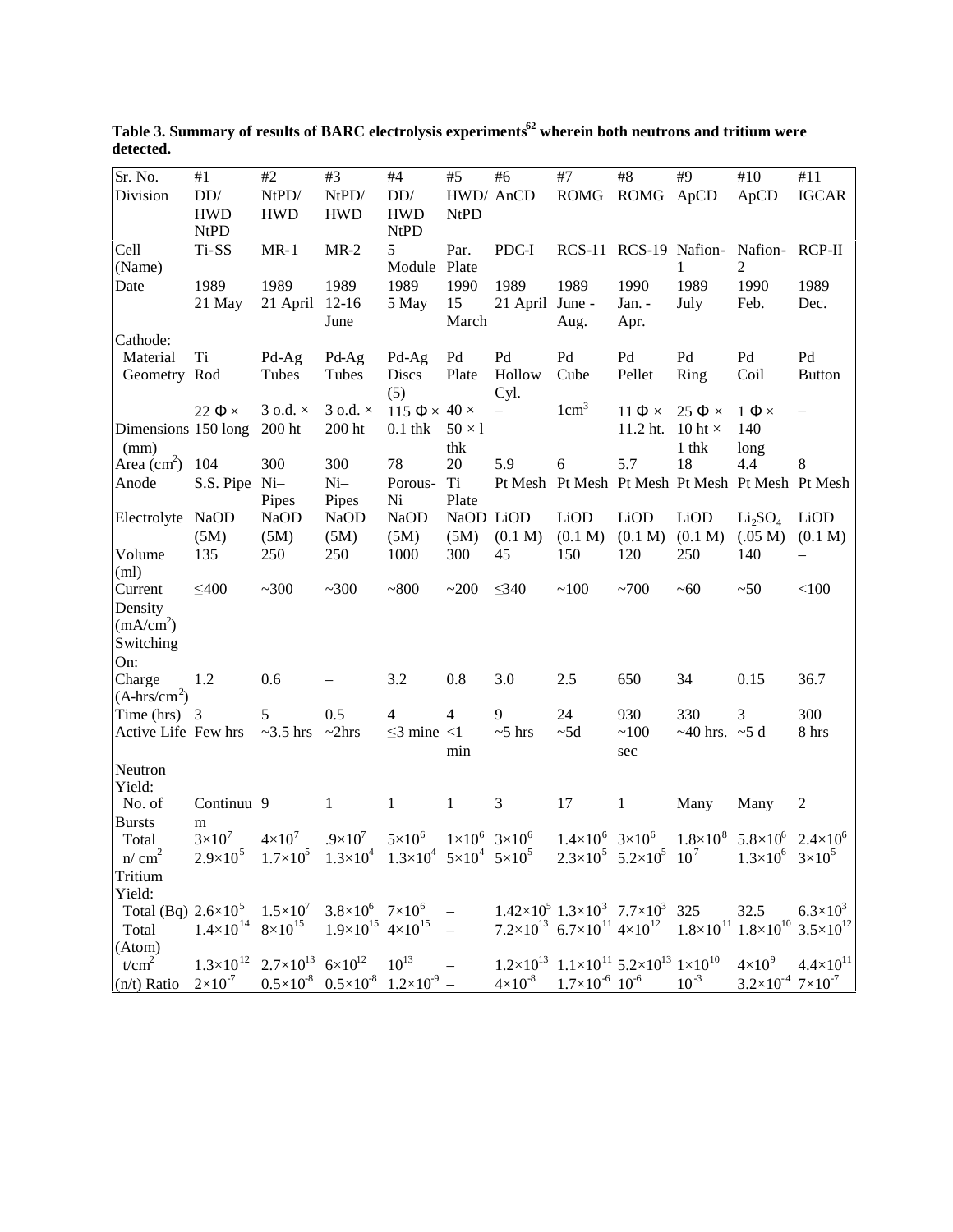

**Figure 4. Concomitant generation of neutrons and tritium by a Milton Roy electrolytic cell. (From Iyengar** *et al.<sup>62</sup>)*



**Figure 5. Observation of increased tritium activity following a neutron burst during an electrolysis experiment. (From Iyengar** *et al.<sup>62</sup>)*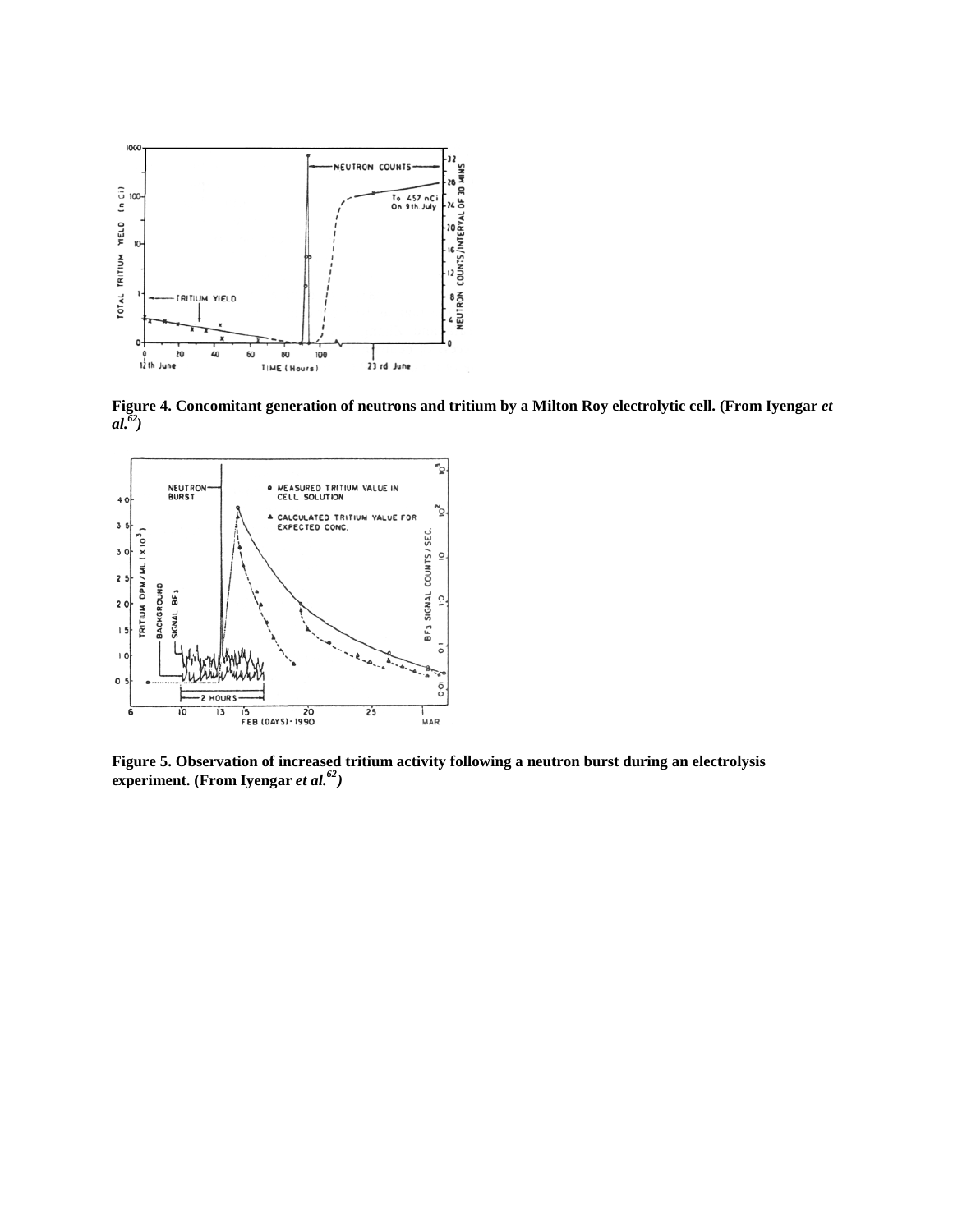

**Figure 6. Another example of simultaneous production of tritium and neutrons in D2O electrolysis. (From Sanchez** *et al.<sup>20</sup>)*

Kevin Wolf of the Cyclotron Institute of the Texas A&M University created a sensation when he claimed that he had found significant levels of tritium in one virgin Pd wire procured from the market<sup>66,67</sup>. It is worth noting here that Pd membranes are supposedly used to separate tritium from its decay product <sup>3</sup>He in nuclear weapons establishments of advanced countries and it is alleged that some of this recycled and contaminated Pd probably finds its way into the open market. Wolf found  $10^{11}$  to  $10^{12}$  atoms of tritium in three samples each of 1-cm-long wire (out of 45 such samples) taken from one lot of Pd received from one manufacturer, namely Hoover Strong Co., USA. However, this firm has since clarified that their manufacturing process is such that it is 'impossible' for any tritium to remain in the Pd after the tortuous treatment to which it is subjected. In any case Wolf's 'finding' was immediately seized by the skeptics of cold fusion as 'proof of their long-standing 'contention' that the significant quantities of tritium measured by cold fusion researchers in many different laboratories the world over was due to the sudden release of tritium present as 'spot' contaminant in the Pd electrodes<sup>68</sup>. Meanwhile the National Cold Fusion Institute of Utah has carried out a systematic analysis of over 40 samples of virgin Pd procured from three different manufacturers, including Hoover Strong Co., using a microdistillation technique which is devoid of chemiluminescence interference effects and has found no tritium contamination whatsoever in any of the market samples<sup>69</sup>. Independently Storms and Talcott<sup>70</sup> of Los Alamos have carried out an electrolysis experiment using a Pd cathode intentionally preloaded with tritium. They find that most of the contaminated tritium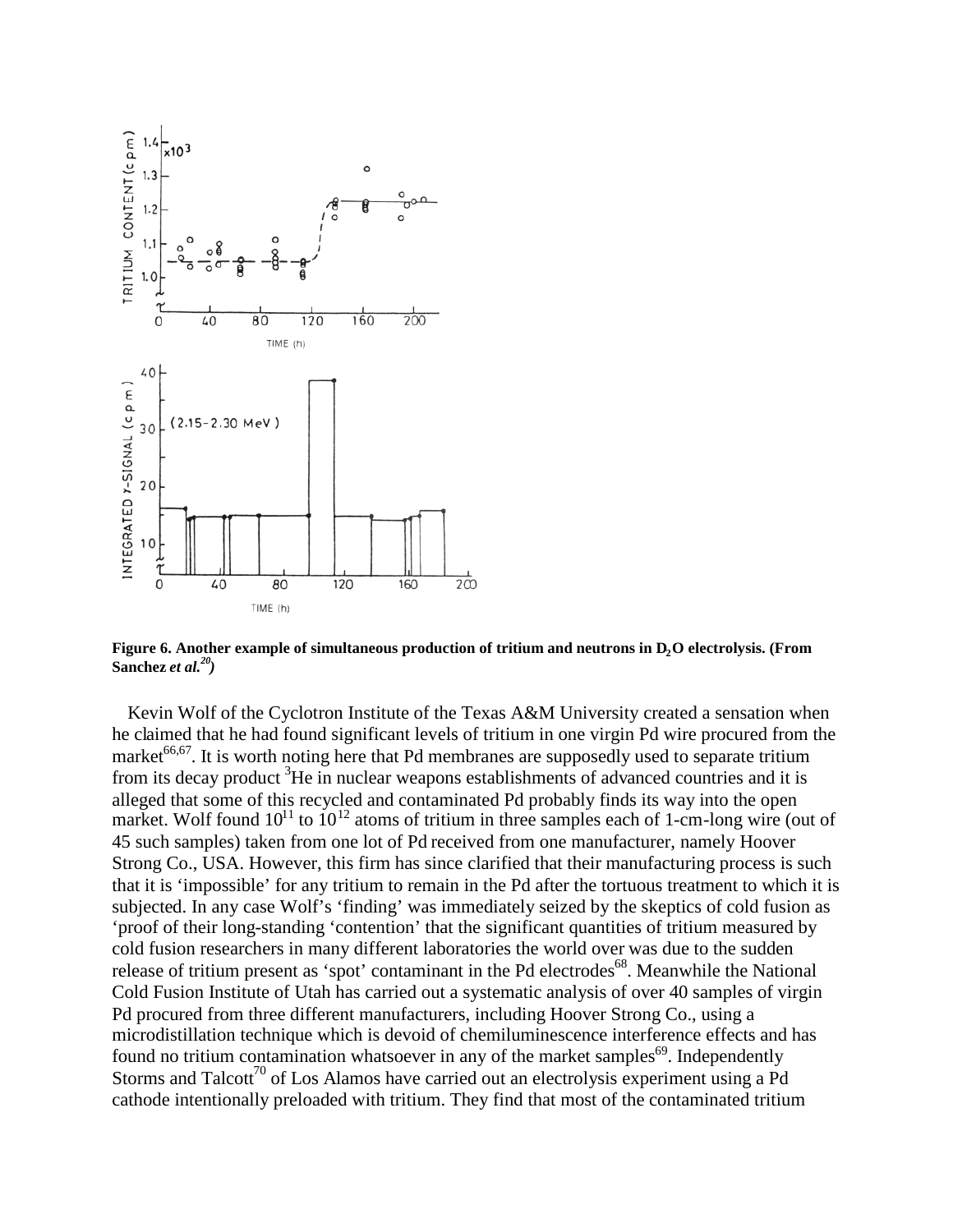goes directly into the gas stream rather than into the electrolyte. In the context of Wolfs 'finding' of tritium in virgin Pd, the simultaneous generation of neutrons and tritium discussed earlier acquires great significance<sup>71</sup>. Even Wolf has conceded that more such simultaneous observations of neutrons and tritium would confirm the nuclear origin of cold fusion<sup>66</sup>. Besides, how can one explain the tritium and tritons (see sections 8 and 9) seen by several different groups in the gas- /plasma-loaded titanium samples on the basis of contamination since titanium is never used for the separation of t and  ${}^{3}$ He? Thus, by the end of the Provo meeting of October 1990, the 'accusation' that contamination is the cause of tritium observations in so many different countries has been virtually rejected $^{72}$ .

# **4. Neutron yield characteristics of electrolytic cells**

Jones and his collaborators<sup>2</sup> were the first to report a steady but low rate of neutron production during the electrolysis of  $D_2O$  using Ti (or Pd) cathodes. They measured the energy of these neutrons to be close to 2.45 MeV and inferred therefrom that (d-d) reactions occur within the cell, presumably in or on the surface of the cathodes. Their experiments<sup>2</sup> yielded an estimate for the absolute magnitude of the (d-d) reaction rate to be in the range of  $10^{-23}$  to  $10^{-20}$  fusions per dpair per sec. Other groups who have since observed similar low-level ('Jones level' as it has come to be called now) steady neutron yield are from Italy<sup>73,74</sup>, Argentina<sup>75</sup>, the USSR<sup>76</sup> and Japan<sup>77</sup>. The Argentine group carried out their experiment<sup>75</sup> in a submarine (non-nuclear) 50 m under the sea, in order to reduce their background neutron count rate to a level as low as 0.001 cps. As noted already, many other groups, at BARC<sup>33,62</sup> and elsewhere<sup>20,21,78-80</sup>, have however observed neutron production in the form of bursts (see Figures 4-6) rather than as a steady output. In these experiments the burst neutron production phase was found to last for a period ranging from a few minutes to several hours and at times even for several days, altogether stopping thereafter. Table 3 indicates the duration of the 'active life' of the neutron production phase of the BARC cells.

Several researchers have observed that pulsing the cell current between a high and a low value improves the chances of neutron production. Interestingly, at least two groups have reported observing neutrons from a Pd-D<sub>2</sub>O cell after the cell current was switched of  $f^{33,81}$ . These observations indicate that creation of some sort of non-equilibrium condition within the cathode helps induce the occurrence of nuclear reactions.

Arata and Zhang of Osaka have pursued this approach further and have discovered an intense 'on-off effect' during the electrolysis of  $D_2O$  using a large (20-mm-dia  $\times$  50-mm-long) Pd cathode which resulted in the generation of intense bursts of neutrons<sup>82</sup>. They have shown that their 'on-off effect' is tens of times stronger than the weak on-off effect induced by current pulsing mentioned earlier. They have exploited the temperature-loading characteristics of PdD<sup>x</sup> and the high mobility of the deuterium in the Pd lattice to make the Pd cathode absorb and exhaust deuterium in a controlled manner. The essence of their argument is brought out by the hysteresis curve characterizing deuterium absorption/desorption with temperature of the Pd sample (see Figure 7). They have argued that this property, coupled with the fact that deuterium absorption in Pd is exothermic while desorption is endothermic, is what is responsible for the 'on-off effect'. By raising the temperature of the water bath in which their electrolytic cell was immersed to levels close to 90°C they observed that the Pd cathode temperature started oscillating on its own between 80°C and 110°C with a period of approximately 10 to 20 min. In one experiment the phenomenon occurred 50 times during a 20-h period. This behaviour caused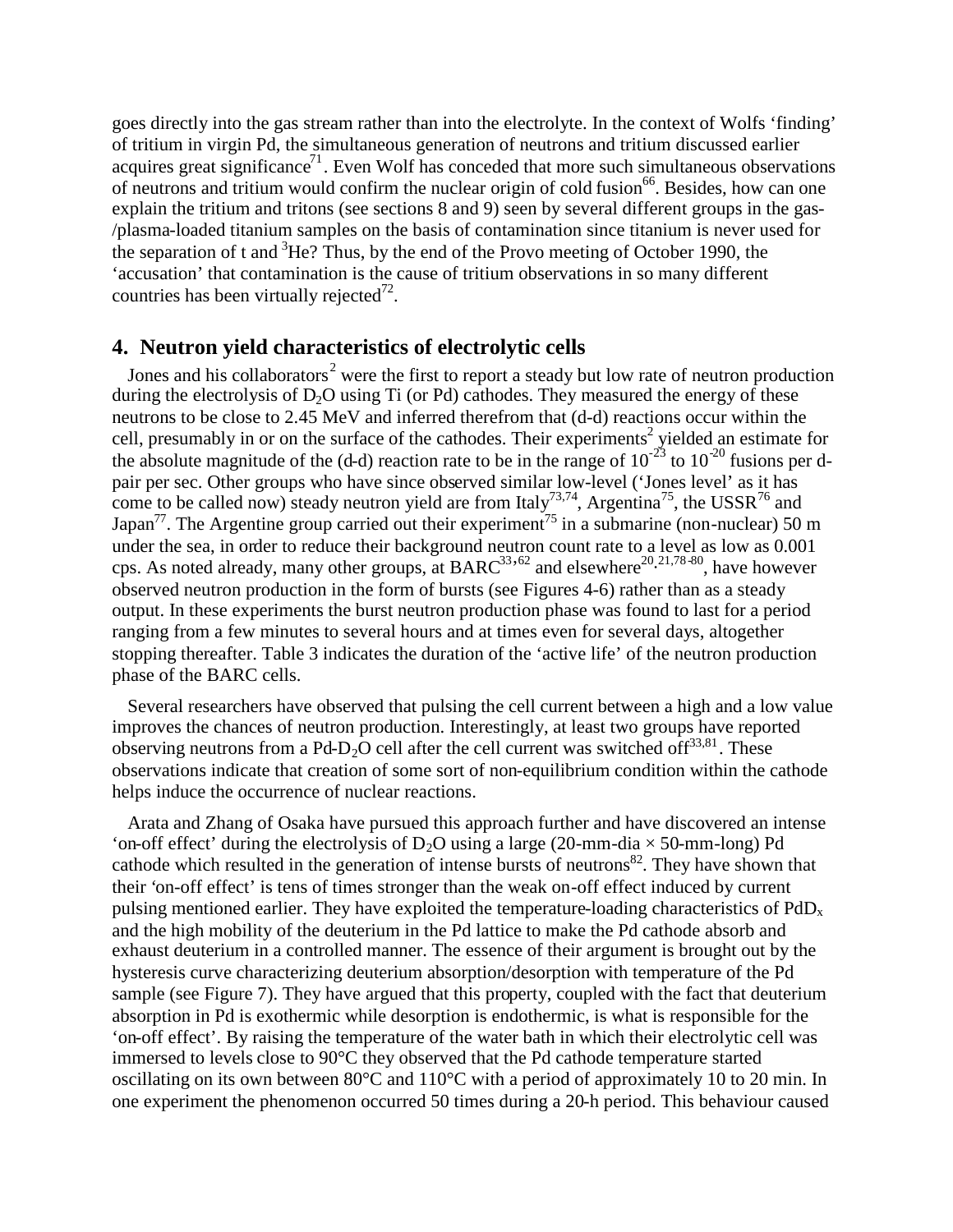the rapid movement of deuterium into and out of the lattice, leading to the occurrence of (d-d) nuclear reactions. Over 10 intense neutron bursts (or 'avalanches') occurred during one such month-long experiment<sup>82</sup>. The authors have reported that each avalanche lasted between 30 min and 40 h, the maximum number of neutrons produced being as high as  $10^{13}$  per event. From their experiments Arata and Zhang have concluded that the secret of success of neutron production in electrolysis of D<sub>2</sub>O is use of a massive Pd cathode (20-mm-dia  $\times$  50-mm-long) rather than the Pd rods of a few mm diameter recommended by Fleischmann *et al.* for obtaining excess heat.

#### **5. Observation of a 4- to 6-MeV-energy neutron component in electrolysis**

As noted earlier Jones *et al.<sup>2</sup>* were the first to establish that the neutrons emitted in cold-fusion cells had an energy corresponding to 2.45 MeV, thereby giving the first clue that (d-d) reactions are the source of these neutrons. Many other groups<sup>67,74,77</sup> have since independently measured and confirmed that the energy of cold-fusion neutrons is indeed 2.45 MeV.

Recently Akito Takahashi<sup>83</sup> and his collaborators of Osaka University have obtained clear-cut evidence for the presence of a 4- to 6-MeV-energy neutron component besides the 2.45-MeV neutron peak in an electrolysis experiment (see Figure 8). They have cited this as proof of occurrence of the 3-body reaction  $3D \rightarrow d + \alpha + 23.8$  MeV, using the 'excitation-screening model' developed by Takahashi. According to his explanation the 15.9-MeV deuterons released in such 3D reactions will give rise to neutrons in the 3- to 7-MeV region during their slowing down in the  $PdD<sub>x</sub>$  lattice. Takahashi admits that at a time when physicists find it difficult to accept the occurrence of even 2-body (d-d) fusion reactions in solids, conceiving of 3D fusion reactions postulated by him is an understandably arduous task.

It is noteworthy in this context that Bonazzola *et al.<sup>84</sup>* of Torino (Italy) have also obtained results from experiments with  $D_2$ -gas-loaded Ti shavings (see section 8), which indicate the presence of a 6- to 7-MeV-energy neutron component besides the 2.45-MeV peak.

# **6. Charged particles in electrolysis experiments**

Taniguchi *et al.*<sup>85</sup> of Osaka have carried out an electrolysis experiment with a 10-*μ*m-thick copper foil coated with Pd which formed the cathodic base of their cell (LiOD or LiCl + D<sub>2</sub>O solution, Au anode). Below the cathode foil was a surface barrier detector. In six runs out of 23 they measured charged particles of energy less than 2.1 MeV after a charging time of several hours to a few days. The charged-particle counts continued for several days at times (see Figure 9). They have argued that 3-MeV protons produced in (d-d) reactions while passing through the 10-*μ*m-thick Cu-Pd foil will emerge with an energy less than or equal to 2.1 MeV, while 1-MeV tritons or  $0.82$ -MeV  ${}^{3}$ He, if any are present, will not be able to penetrate the full thickness of the cathode foil.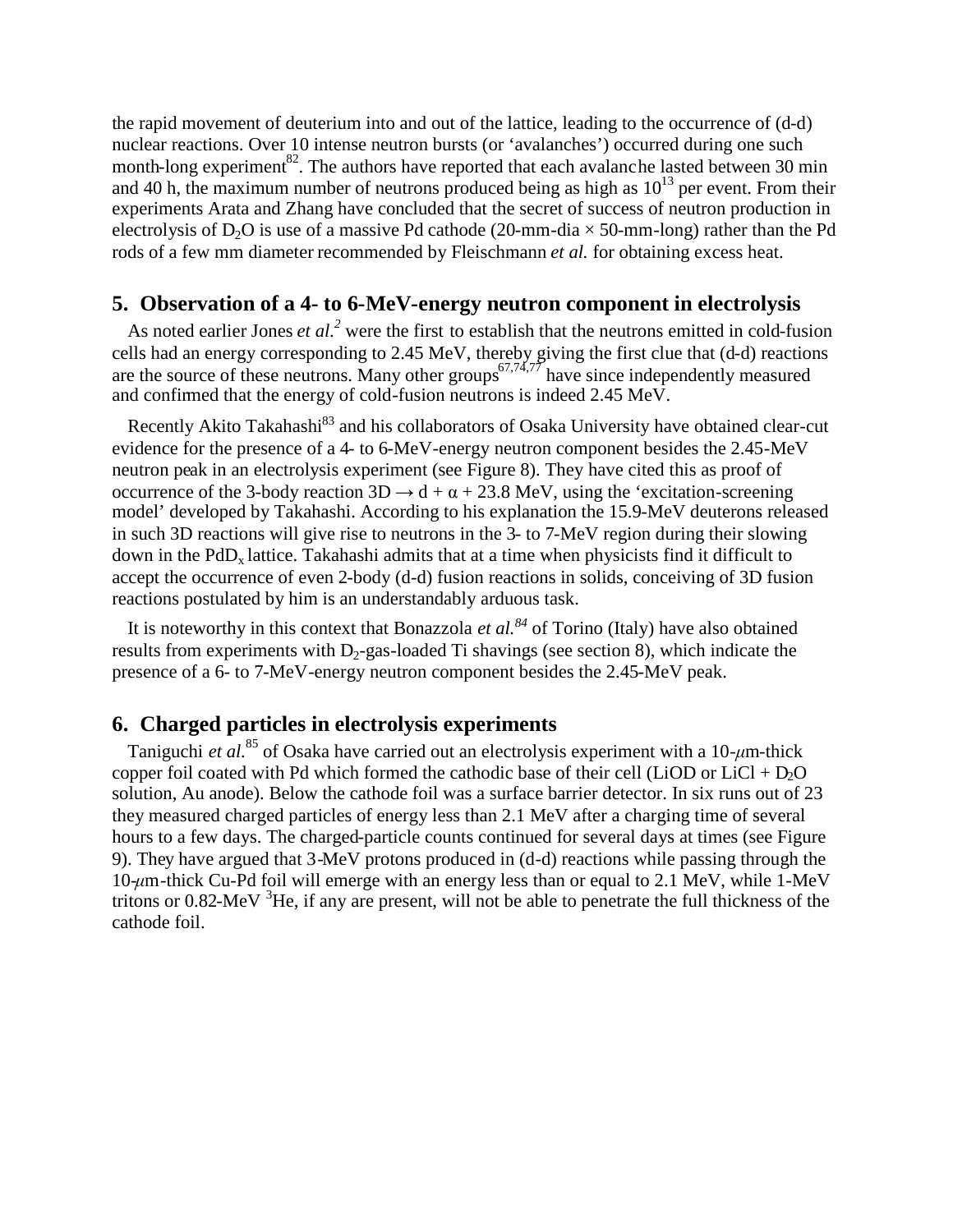

**Figure 7. Hysteresis effect in the solubility of H and D in Pd. (From Report No. PNTG-90-16, October 1990, by Y. E. Kim, Purdue University, USA)**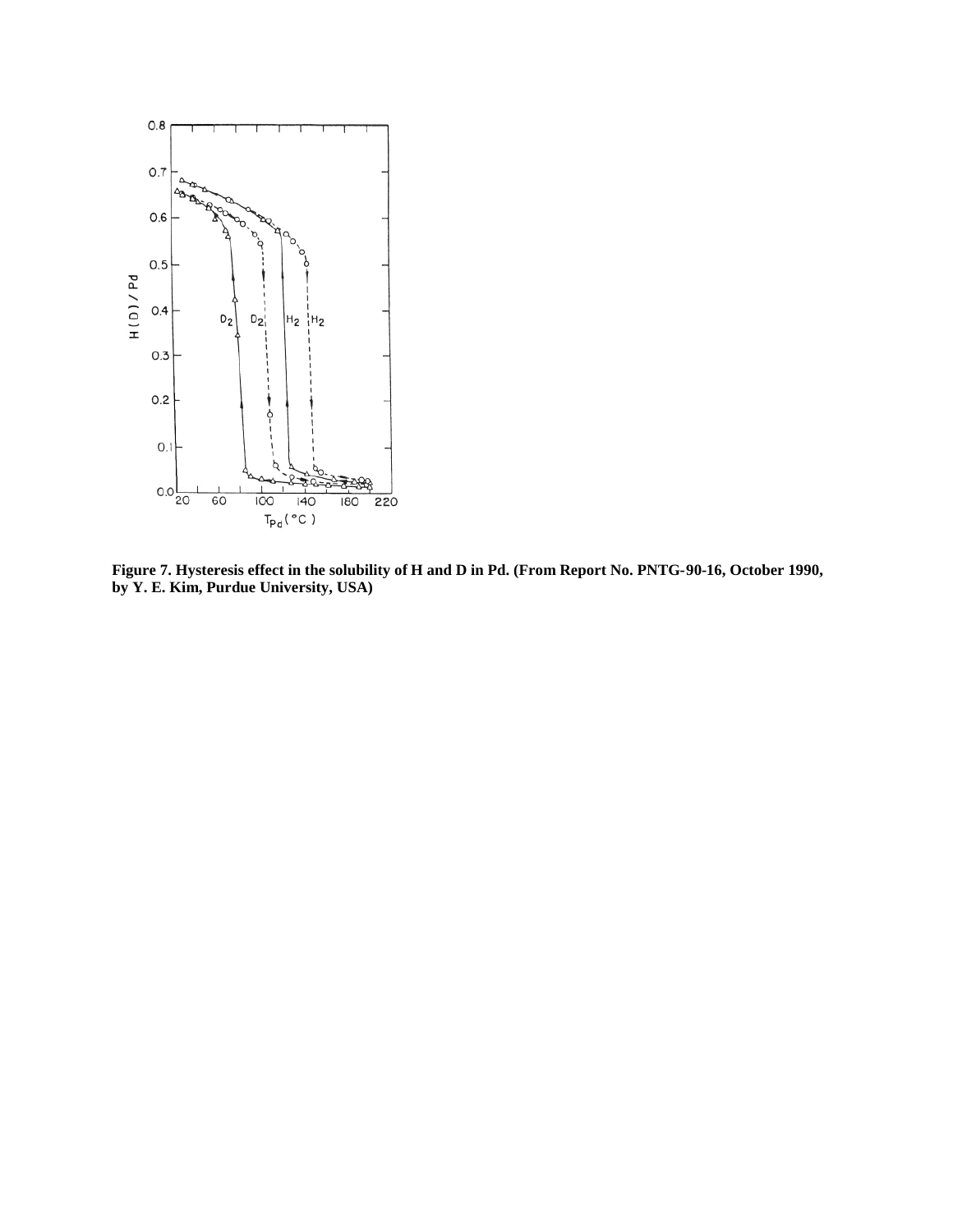

**Figure 8. Evidence for 4- to 6-MeV-energy neutron component besides 2.45-MeV peak in D2O electrolysis. (From Takahashi** *et al***. 83)**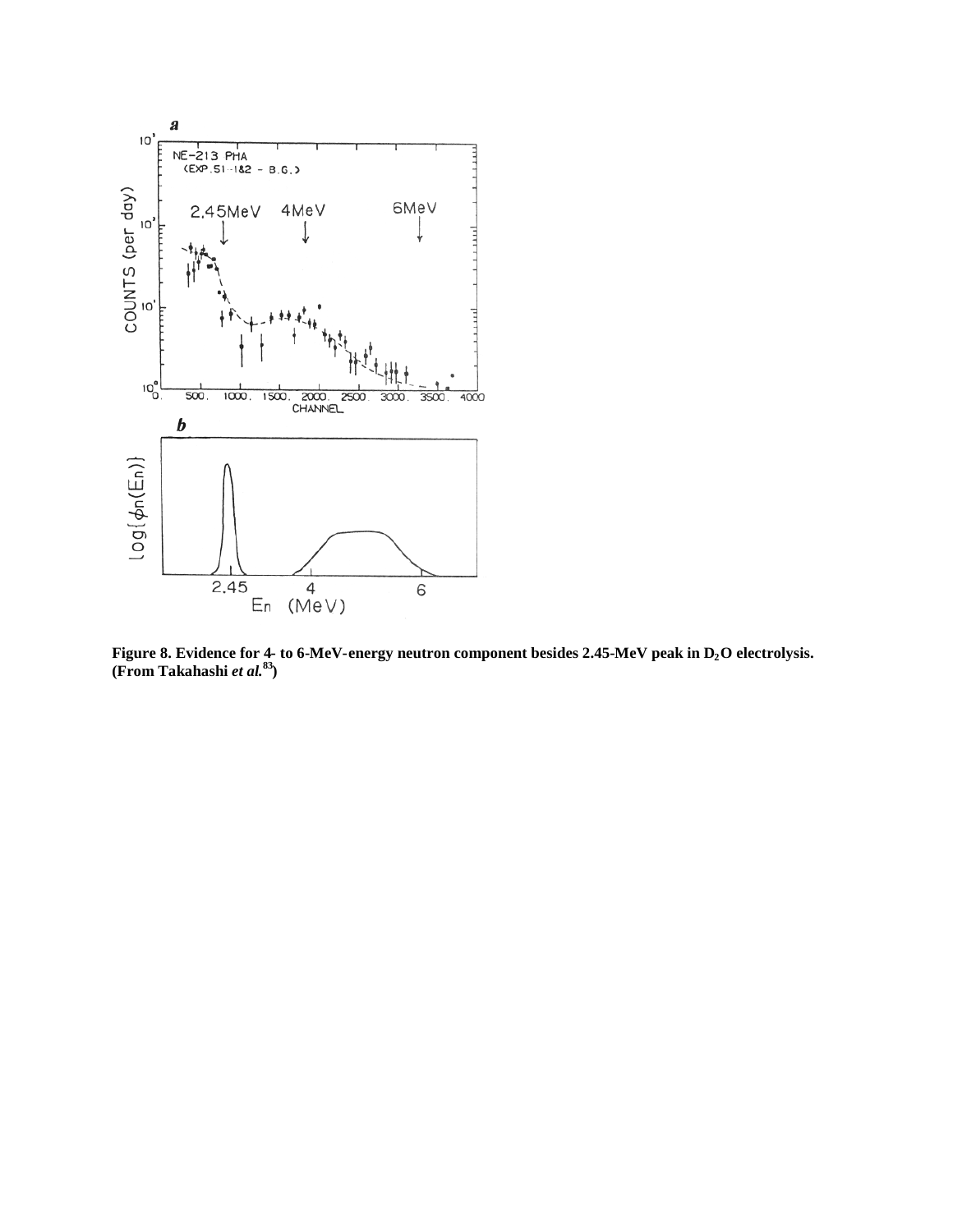

Energy spectra measured with (a)  $D_2O$ -electrolytic solution and (b<sup>1</sup>)  $H_2O$ -electrolytic solution.



Time dependence of counting rate for the run with a palladium layer on a copper foil, a good anode, and LiOD solution.

**Figure 9. Detection of charged particles from thin Pd cathode during D2O electrolysis. (From Taniguchi** *et al.***<sup>85</sup>)**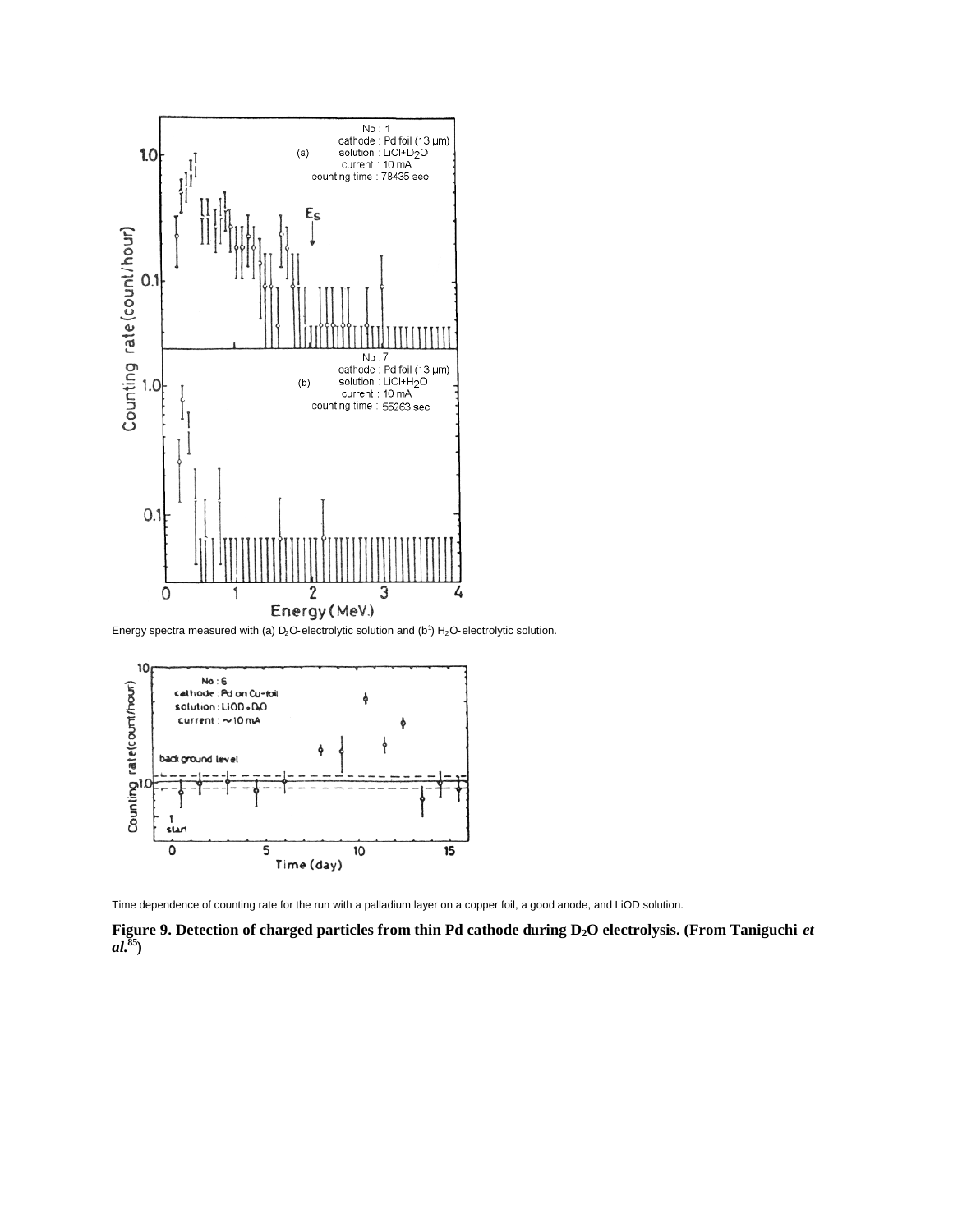## **7. Evidence of X-rays in electrolysis**

Stan Szpak<sup>86</sup> of the Naval Underwater Systems Centre in San Diego has carried out a very interesting experiment which demonstrates that low-energy X-rays are generated at the Pd cathode during electrolysis of  $D_2O$ . He used a Ni-mesh cathode and a Pt anode. The electrolyte was 0.05 M PdCl<sub>2</sub> + 0.3 M LiCl. Very close to the Ni mesh was a Polaroid film sealed in a lighttight and water-tight packing. After several hours of electrolysis the film on developing showed an impressive chequered pattern identical in image to the Ni mesh. Presumably, in the initial stages of electrolysis Pd gets deposited on the Ni mesh and in later stages gets loaded with deuterium, which eventually supports anomalous nuclear reactions resulting in the generation of low-energy X-rays.

Ref. 58 reports that Miles and his coworkers have also observed significant fogging of dental X-ray films positioned near the outer surfaces of two operating  $D<sub>2</sub>O-LiOD$  electrolytic cells. An H<sub>2</sub>O-LiOH cell did not cause similar fogging.

#### **8. Burst neutron emission from gas-loaded titanium turnings**

At least a dozen independent groups<sup>17,23,73,84,87-92</sup> have so far successfully carried out experiments involving the loading of deuterium gas into Ti lathe turnings (or chips) contained in a deuteriding bottle following high temperature (200 to 800°C degassing under vacuum. This technique, which was first suggested by Scaramuzzi of Frascati<sup>23</sup>, has since been substantially improved by the Los Alamos<sup>17</sup> and Brigham Young University<sup>81</sup> teams. The novel feature of these experiments is the use of liquid nitrogen to subject the  $TiD<sub>x</sub>$  chips to repeated coolingwarm-up cycles. A high-efficiency neutron detector system comprising a large number of  ${}^{3}$ He or  $BF<sub>3</sub>$  neutron detectors embedded in a hydrogenous moderator is employed to measure neutron output. It has been observed consistently by all the twelve groups that neutrons are invariably produced during the warm-up phase following a cooling cycle when the temperature of the chips is in the sub-zero range  $(-60^{\circ}C \text{ to } 0^{\circ}C)$  (see Figure 10). From the known efficiency of neutron detection it has been established that between 30 and 300 neutrons are typically produced in each burst from the bottle as a whole. One or two groups have made preliminary measurements of tritium generation in such experiments by degassing and recombining the extracted deuterium gas back into D<sub>2</sub>O and analysing it for tritium content. Zelensky *et al.* of Kharkov<sup>92</sup> appear to have independently developed and demonstrated this method as early as in April 1989, with the difference that they used an ion-implantation technique to load deuterium into metallic titanium samples. Zelensky *et al.* who monitored neutron output while steadily increasing the sample temperature (1 to 3° C/per sec) observed a very interesting double peak, one at - 30°C and a second at  $600^{\circ}$ C (see Figure 11).

Similar deuterated-chips experiments have also been carried out by us at BARC recently<sup>93</sup>, with the variation that the  $TiD<sub>x</sub>$  chips were as such dropped into a canister containing liquid nitrogen. We measured the tritium production by directly counting the LN-treated chips using beta and X-ray detectors. In earlier BARC studies<sup>94</sup> it was shown that the 18.3-keV (maximum energy) beta particles released during the decay of tritium (12.3-yr half-life) excites the  $K_a(4.5)$ keV) and Κ*β*(4.9 keV) (characteristic X-rays of titanium and this serves as an excellent tool to detect the presence of tritium. The BARC groups have also pioneered the use of the technique of autoradiography for studying cold-fusion targets. Using these techniques it was found that < 1 %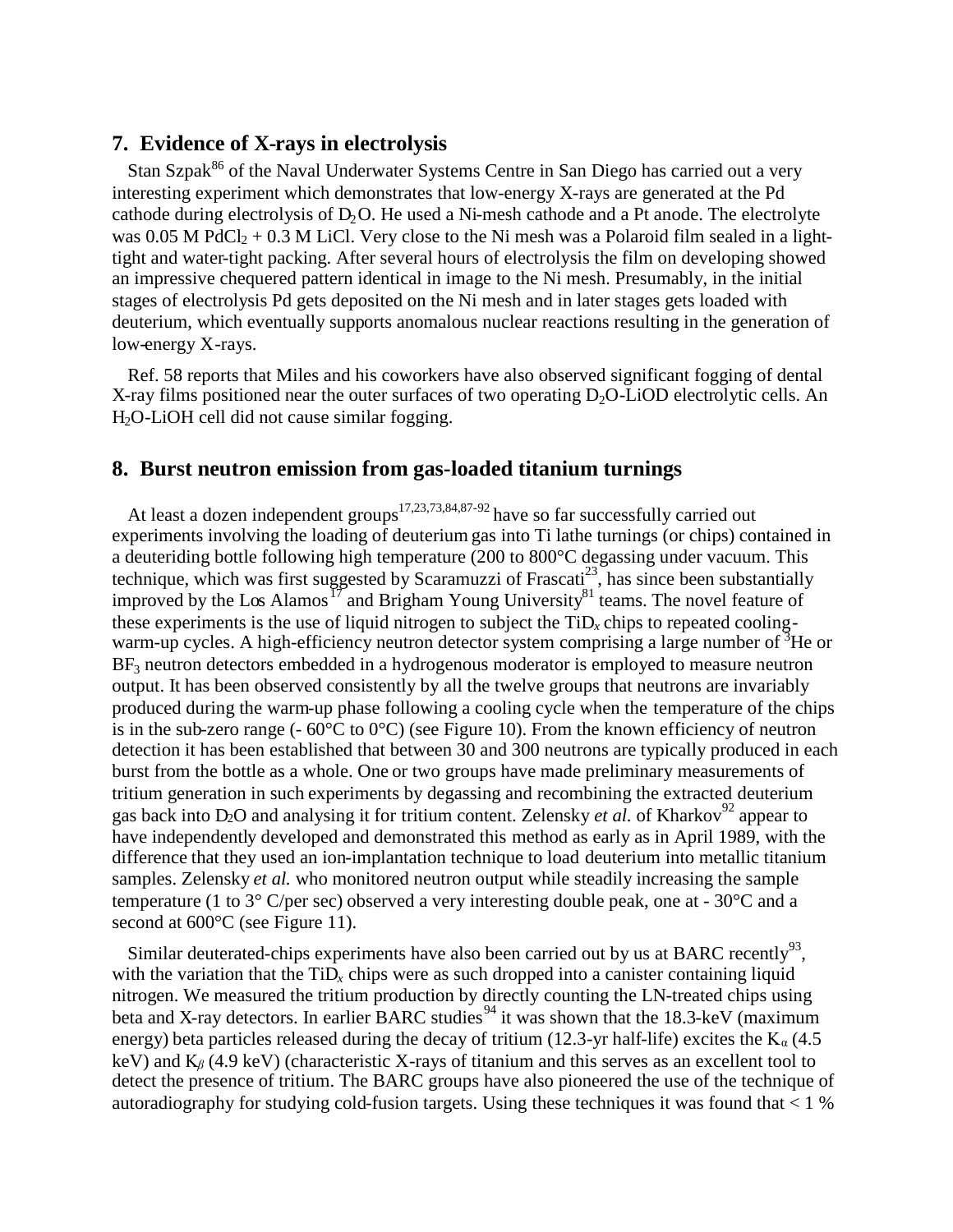of the several thousand TiD*<sup>x</sup>* chips treated in liquid nitrogen had generated MBq levels of tritium. The main outcome of this work is the finding that not only are the anomalous fusion reactions found to take place in only a very few chips, but even in those chips tritium production is restricted to a small number of selected localized 'hot spots' only (see Figure  $12)^{89.93}$ .



**Figure 10. Characteristics of neutron burst production from TiD<sup>x</sup> chips subject to thermal cycling. (From Menlove** *et al.***<sup>17</sup>)**



**Figure 11. Neutron count-rate variation during heating of a deuterated Ti foil. (From Zelenski** *et al.***<sup>92</sup>)**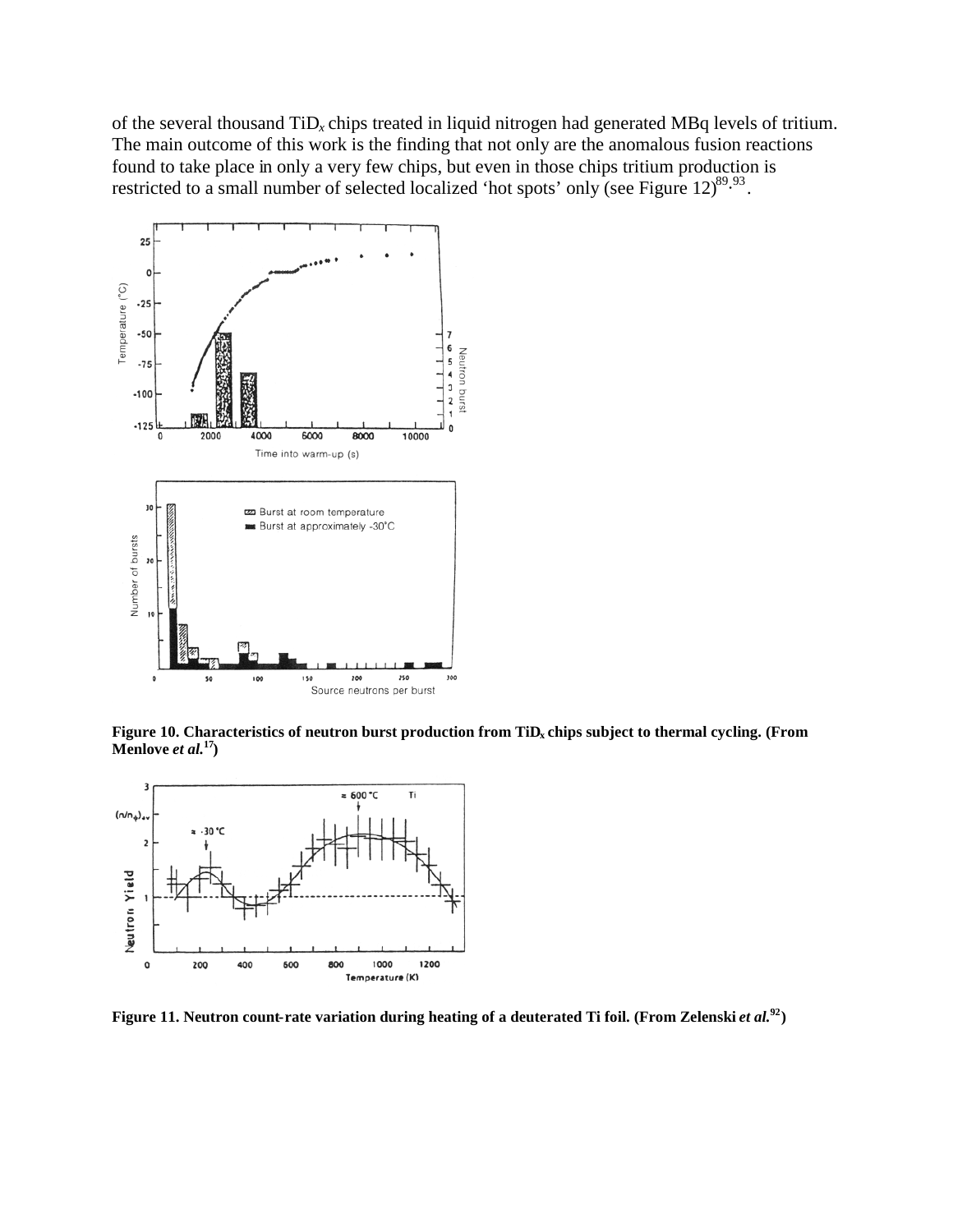

**Figure 12. Autoradiograph of a deuterated Ti chip showing tritium-containing hot spots. (From Kaushik et al.93)**

# **9. Charged particles from gas-loaded titanium foils**

Ed Cecil<sup>95</sup> of the Colorado School of Mines has been successful in measuring the emission of charged-particle bursts from deuterium-loaded thin titanium foils subjected to liquid nitrogen cooling-warm-up cycles. The foils (0.1 mm thick) were prepared on a lathe using a broad cutting tool (> 10 mm wide), much like the shavings obtained while sharpening an ordinary lead pencil. The shavings were vacuum-annealed for 2 h at  $700^{\circ}$ C and loaded with D<sub>2</sub> gas (2 atm, 1 h). They were then gently flattened out and clamped onto an SS backing using a ring-type washer such that a surface barrier detector could view the central part of the foil for measuring chargedparticle emissions. The SS holder in turn was mounted on a copper cold finger in such a manner that the temperature of the foil could be cycled between -180 $\degree$ C (liquid nitrogen) and +20 $\degree$ C. Cecil's group observed bursts of high-energy events spanning the 2- to 5-MeV band. When a 13.2-*μ*m-thick Al foil was used to cover one half of the surface barrier detector, pulse height decreased as expected resulting in a double peak. Twelve samples out of 26 gave bursts; there were in all 24 bursts in 56 days. The burst duration varied from 1 to 100 min (see Figure 13). Most of the bursts were observed 6 to 10 h after removal of liquid-nitrogen cooling. No such bursts were observed with hydrogen-loaded foils. Species identification plots indicated that the observed charged particles were most probably tritons. The present experiments are a continuation of the preliminary work reported by Cecil *et al.*<sup>96</sup> at the Santa Fe meeting. In the earlier studies they had used an ion implantation method to load deuterium. They have also attempted to determine if passage of a current along the length of the deuterated foil would have any beneficial effect on charged-particle emission; so far they have not been able to establish conclusively that a definite correlation exists between these. The results of Cecil's triton measurements complement the neutron and tritium measurements on deuterated titanium samples described in the previous section.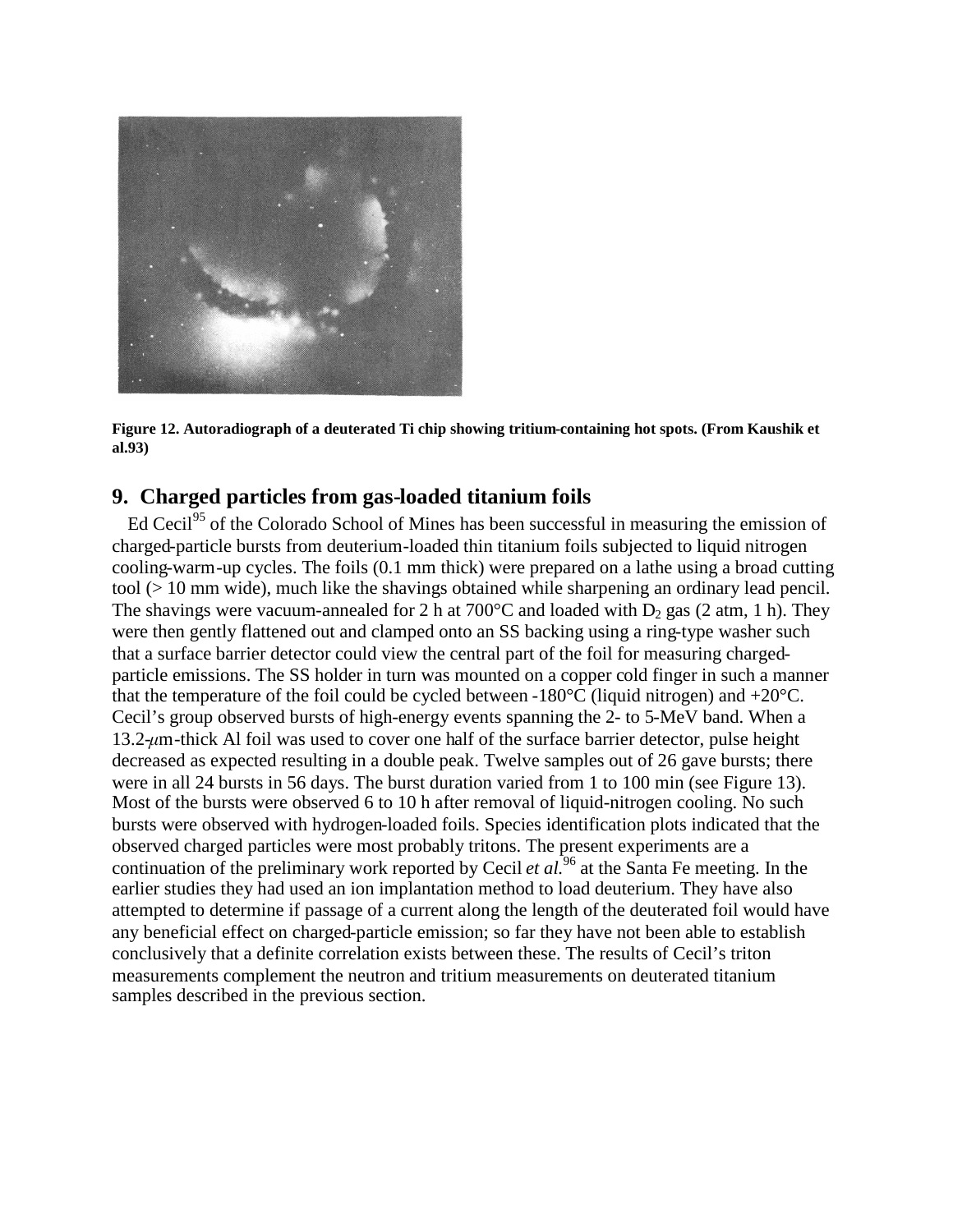

**Figure 13. Count-rate variation of 5-MeV tritons from a TiD<sup>x</sup> foil. (From Cecil** *et al.***<sup>95</sup>)**

## **10. Charged particles from ion-beam-loaded Ti foils**

George Chambers *et al.*<sup>97</sup> of the Naval Research Laboratory in Washington, DC, have reported the detection of 5-MeV triton bursts from 1-*μ*m- and 3.8-*μ*m-thick Ti foils bombarded with 300 eV-energy deuteron beams in a vacuum chamber. They used an ECR-type ion source. Only virgin Ti foils gave results, that too about 30% of the time. They never obtained results with either Pd foils or with predeuterated titanium, i.e.  $T_{i}D_{x}$ . samples. When the bias to the chargedparticle detector was turned off, the pulse height dropped to 3.5 MeV as expected (owing to decrease of effective depletion layer thickness in the detector). The most interesting part of their results is that the charged particles were of 5-MeV monochromatic energy, clearly ruling· out (dd) reactions as the source of these tritons, since in a (d-d) reaction one expects either a 0.8-MeV  $3$ He nucleus or a 1-MeV triton or a 3-MeV proton. 5-MeV tritons can however be explained on the basis of 3D reactions, surprisingly in conformity with the conclusions of Takahashi based on the 4 to 6-MeV-energy neutron component observed by him in the  $D<sub>2</sub>O$  electrolytic cell experiments discussed in section 5 above.

#### **11. Precursor to charged-particle emission from gas-loaded Pd**

A 14-member multi-institute team from Beijing led by Li of Tsinghua University has reported<sup>98</sup> observation of precursor emission in the form of some electromagnetic radiation, presumably in the UV to soft-X-ray region, prior to the production of charged particles from a  $D_2$ -gas-loaded Pd foil. They used CaF<sub>2</sub> TLD detectors for the soft-X-ray detection and CR-39 track detectors (SSNTD) for registering charged particles. The CR-39 detector on chemically etching showed clusters of charged-particle tracks at many locations. They found that  $H_2$  loading also gave TLD signals but no charged-particle tracks, giving credence to their suspicion that 'electromagnetic radiation might originate from electrons which are transiting from state to state when palladium foils are filled with hydrogen or deuterium'. They have further conjectured that 'these photons must be in the 10-eV to 3-keV region since the electron should approach to an orbit similar to that of muons in order to screen the coulomb barrier effectively<sup>98</sup>. One of the interesting findings reported by them is that Pd samples cleaned with aqua regia never gave any charged particles. Subsequent Auger electron scanning probe analysis indicated that these Pd samples had significant quantities of chlorine on their surface. The inhibiting role of chlorine in suppressing the generation of charged particles is not yet understood. (I have learnt that these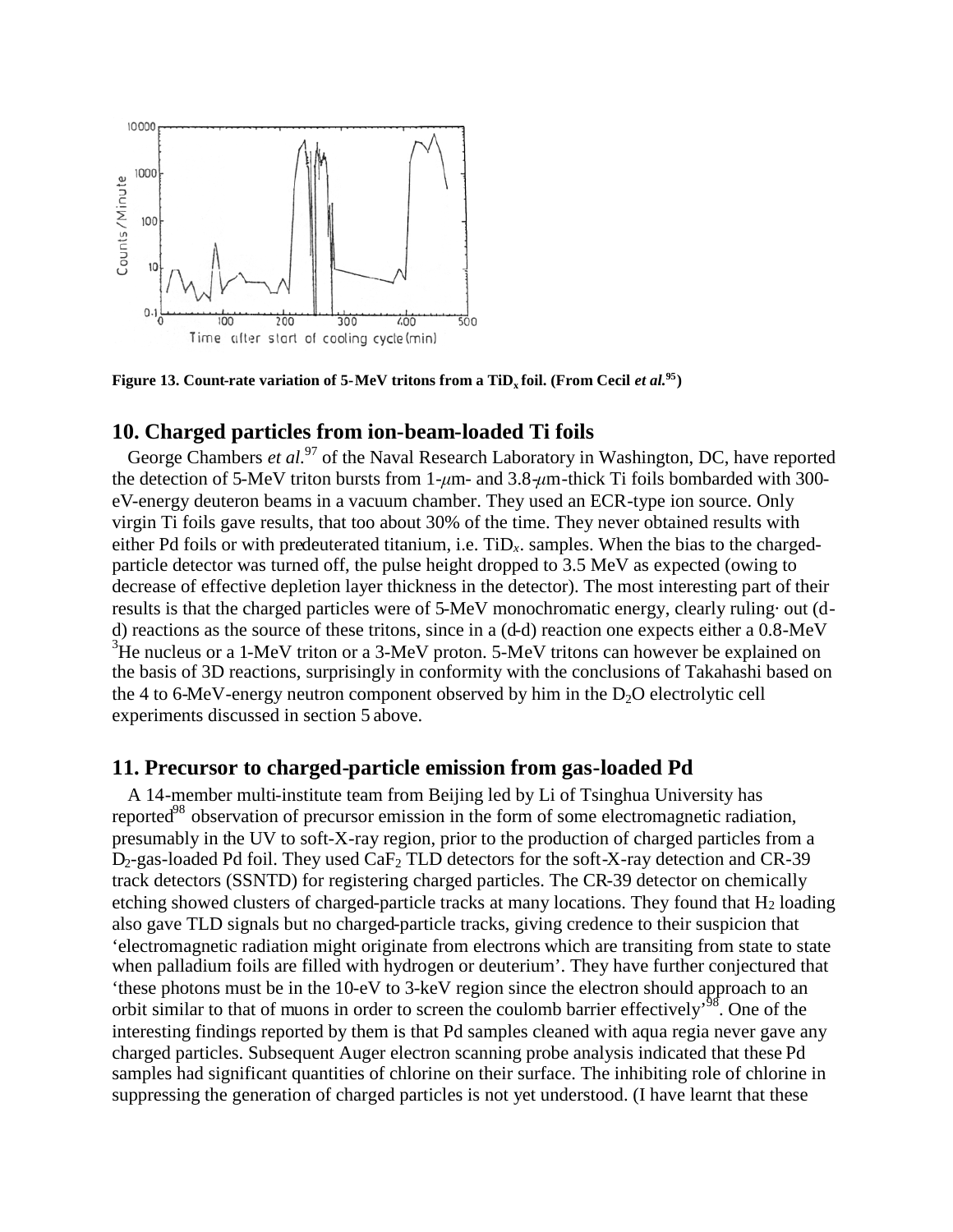experiments have since been successfully repeated by two different groups at Brigham Young University recently $99.$ )

## **12. Solid-state-cell experiments of Los Alamos**

Claytor *et al.*<sup>25</sup> of Los Alamos have continued to develop their 'solid state cell' concept which they first reported at the NSF/EPRI Workshop of October 1989 (ref. 27). In these cells, a packed bed of alternate layers of Pd and Si powder is mounted between a pair of electrode plates (see Figure 14) in a pressurized (8 bar)  $D_2$ -gas atmosphere and an intermittent current passed through this solid-state cell by application of a pulsed high voltage (1.2 to 2.5 kV, 100 pulses, pulse width  $> 150 \,\mu s$ ). Eight out of 30 cells have so far produced excess tritium (greater than 3 sigma above background levels). At least one cell (cell # 2) produced both neutrons and tritium (6 MBq), the neutron-to tritium yield ratio being  $3 \times 10^{-9}$ . At the Provo meeting Claytor reported that since the last few months they had been investigating the use of Pd metal foils (Johnson and Matthey) in place of Pd powder and this had considerably improved the reproducibility of results. The tritium activity, as measured in the gas stream, is now 'reproducible', being on the average  $\sim 20$  Bq h<sup>-1</sup>.



**Figure 14. Solid-state cell of Los Alamos. (From Claytor** *et al.***<sup>25</sup>)**

# **13. Neutron production in a Pd surface barrier plate**

Yamaguchi and Nishioka<sup>100</sup> of NTT laboratories, Tokyo, have demonstrated a novel technique for inducing anomalous nuclear effects in a Pd surface barrier device. This technique, which is based on the metal-insulated semiconductor concept, uses a thin MnO film deposited on one face of a deuterium-loaded Pd plate, thereby providing a surface barrier for ionic transport of deuterons. The other face of the Pd plate is coated with a thin impervious film of gold to prevent the escape of deuterium. When a vacuum is suddenly created in the chamber in which the device is mounted, rapid out-transport of deuterons takes place, resulting in the accumulation of deuterons at the junction of Pd and MnO. This sudden entrapment of deuterons results in a big burst of  $> 10^6$  neutrons, accompanied by explosive release of gas, biaxial bending of the Pd plate following plastic deformation, besides considerable heat evolution. The temperature is estimated to cross 800°C momentarily owing to rapid phase change near the surface bordering MnO. All the phenomena except neutron output are however observed with hydrogen loading also, indicating that the heat release is due to non-nuclear causes. These investigators were able to induce a neutron burst from the same Pd sample a few times consecutively by redeuterating the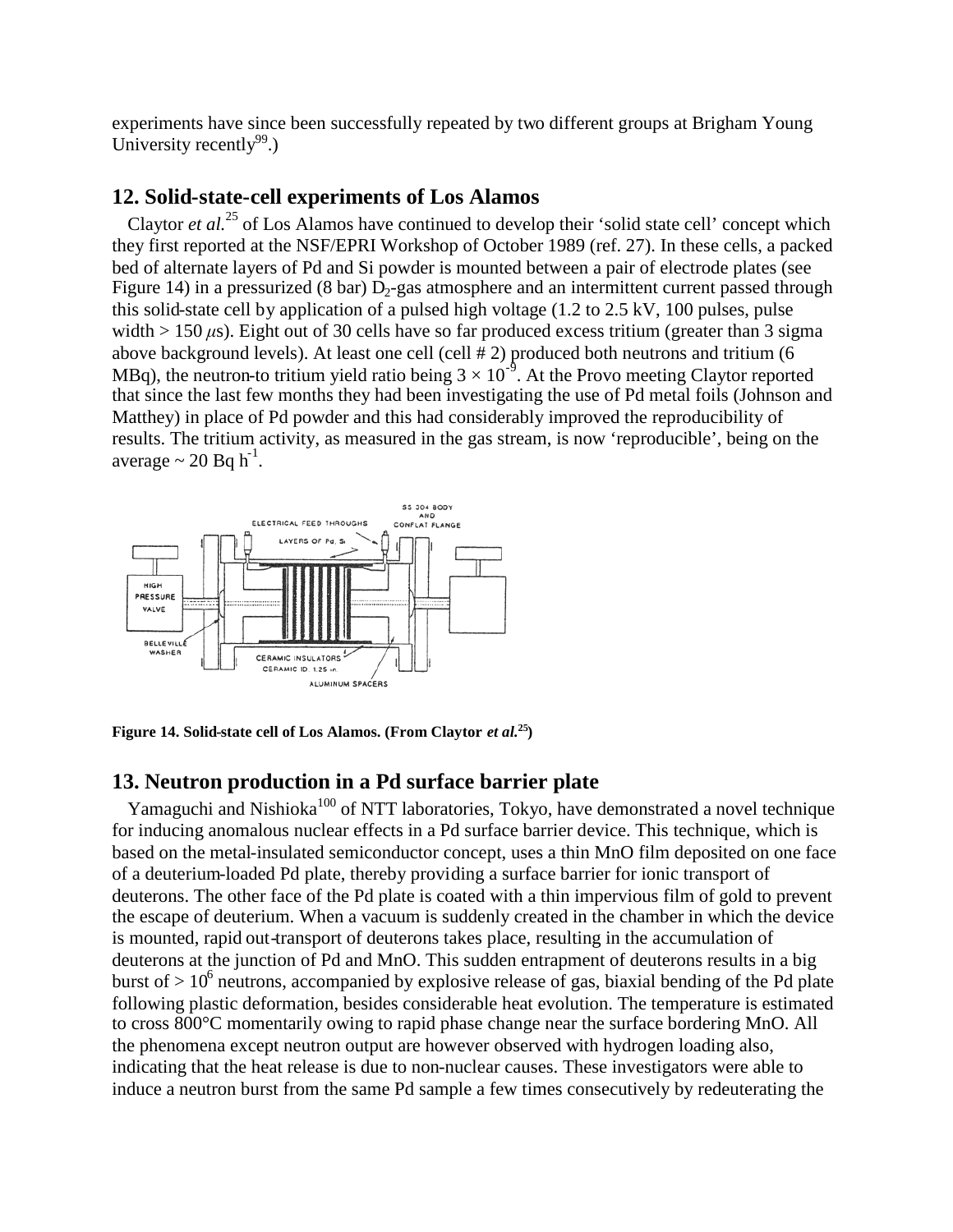sample after each burst followed by rapid outgassing (see Figure 15).

Note the similarity of this approach to the 'on-off effect' reported by Arata and Zhang<sup>82</sup> (section 4). While Arata and Zhang have used temperature change to create explosive desorption of D2, Yamaguchi *et al.* have used rapid pressure release to achieve the same result.



**Figure 15. Burst neutron production from deuterated Pd surface barrier device. (From Yamaguchi** *et al.<sup>100</sup>)*

#### **14. Neutron emission from a D<sup>2</sup> gas discharge tube with Pd electrodes**

Wada and Nishizawa<sup>101</sup> of Nagoya University have carried out a simple gas-discharge experiment with a pair of Pd electrodes  $(2$ -mm-dia  $\times$  35-mm-long each). The electrodes, mounted on copper stems inside a 300-ml glass bulb (see Figure 16), were first activated by the application of 12 kV, 60 Hz AC voltage under vacuum ( $10^{-5}$  bar). The bulb was then filled with  $D_2$  gas at 1 bar pressure. The absorption of the gas by the activated Pd was measured by the drop in pressure (see Figure *16,a).* About 55 h later, when the pressure had attained a steady value, the Pd rods were 'stimulated' by creating a HV discharge once again. (The duration for which the HV was applied is not given in their paper.) A large burst of  $10^5$ - $10^6$  neutrons was observed over a period of 63 sec. This was followed thereafter by severalsmaller bursts intermittently over the next 50-h period. Wada *et al.* have attributed the occurrence of these spontaneous neutron bursts to a 'breathing' process akin to the on-off effect of Arata and Zhang described earlier. A second HV-discharge stimulation at 95 h from the commencement of the experiment resulted in yet another neutron burst, as may be seen in Figure 16,*b*. Two more such neutron bursts were observed subsequently following HV stimulation but their peak values were weaker. Interestingly the used Pd rods never showed neutron emission again, although they did soak up considerable amounts of deuterium following 'activation'. Similar experiments with  $H_2$  gas did not yield neutrons, even though the absorption characteristics of  $H_2$  in Pd were noted to be similar.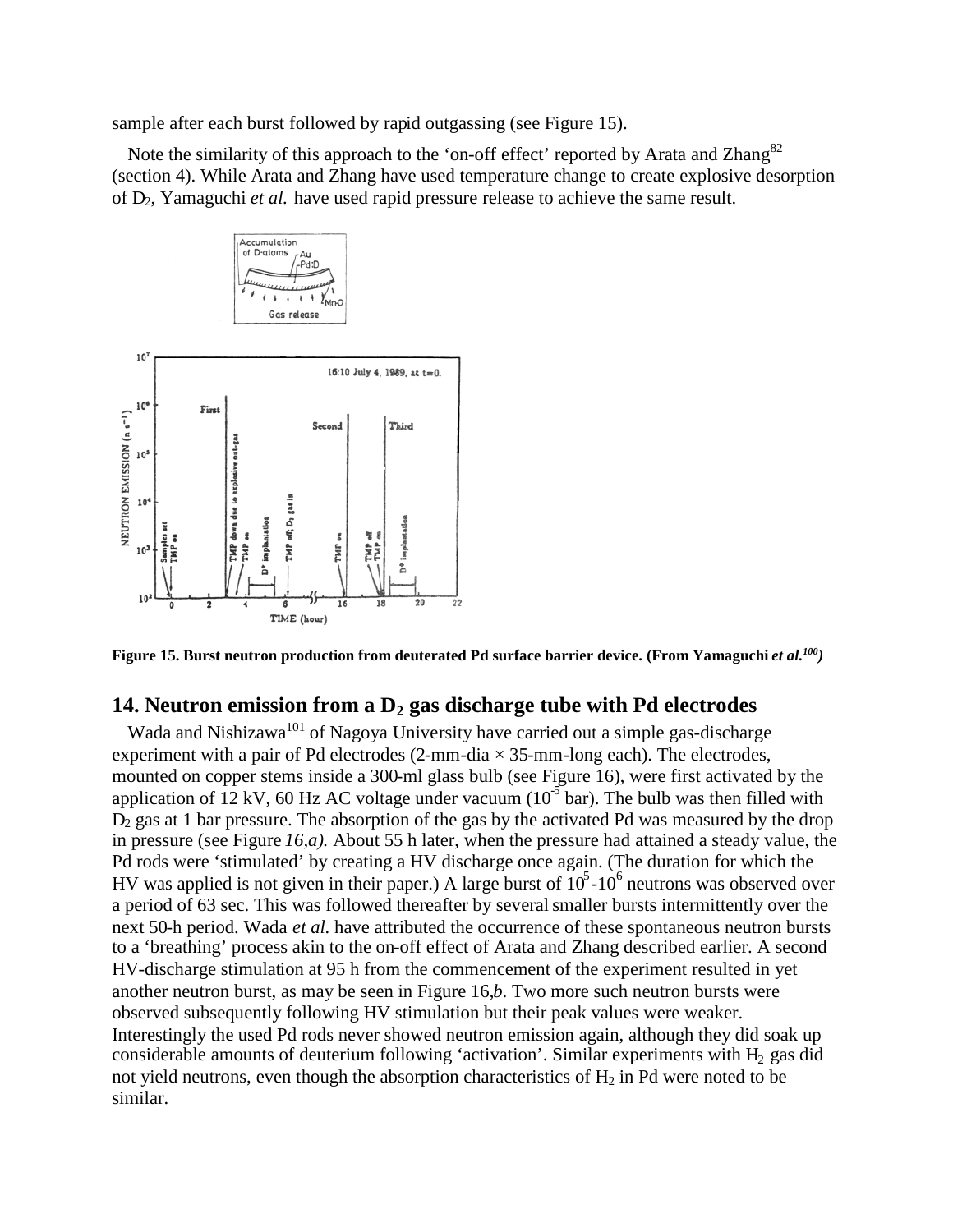Kim<sup>102</sup> of Purdue University has recently analysed this experiment and pointed out that the neutron emission here could be explained on the basis of a conventional beam-target process. Measurement of the tritium yield in such experiments may give a clue to whether 'cold fusion' is taking place.

#### **15. First observation of neutron emission from chemical reactions**

Arzhannikov *et al*. <sup>103</sup> of the Institute of Nuclear Physics in Novosibirsk have reported the generation of neutrons during the reaction of LiD crystals with  $D_2O$  (ref. 104) as well as during certain oxidation-reduction reactions of complex deuterized salts of Pd and Pt such as Pd(ND<sub>3</sub>)<sub>2</sub>C<sub>3</sub> and (ND<sub>4</sub>)[PtCl<sub>6</sub>] with Zn (ref. 105). In the former experiment about 30 g of D<sub>2</sub>O was placed in a test tube and LiD crystals 0.3 mm to 4 mm in size were dropped into the test tube one at a time. The reaction of LiD with  $D_2O$  being exothermic, the temperature of the test tube increased to about 80°C. Neutron production was observed during this phase, as evident from the lower part of Figure 17, and corresponded to a few tens of neutrons per gram of deuterized matter. It is noteworthy that neutron emission was observed only during reactions with deuterized salts of these metals; no neutrons were detected when the hydrogen version of these salts were used (see upper part of Figure 17). Arzhannikov *et al.* have not attempted to provide any theoretical explanation for the origin of these neutrons.



**Figure 16. Neutron production from D2-gas-discharge experiment using Pd electrodes. (From Wada** *et al***. <sup>101</sup>)**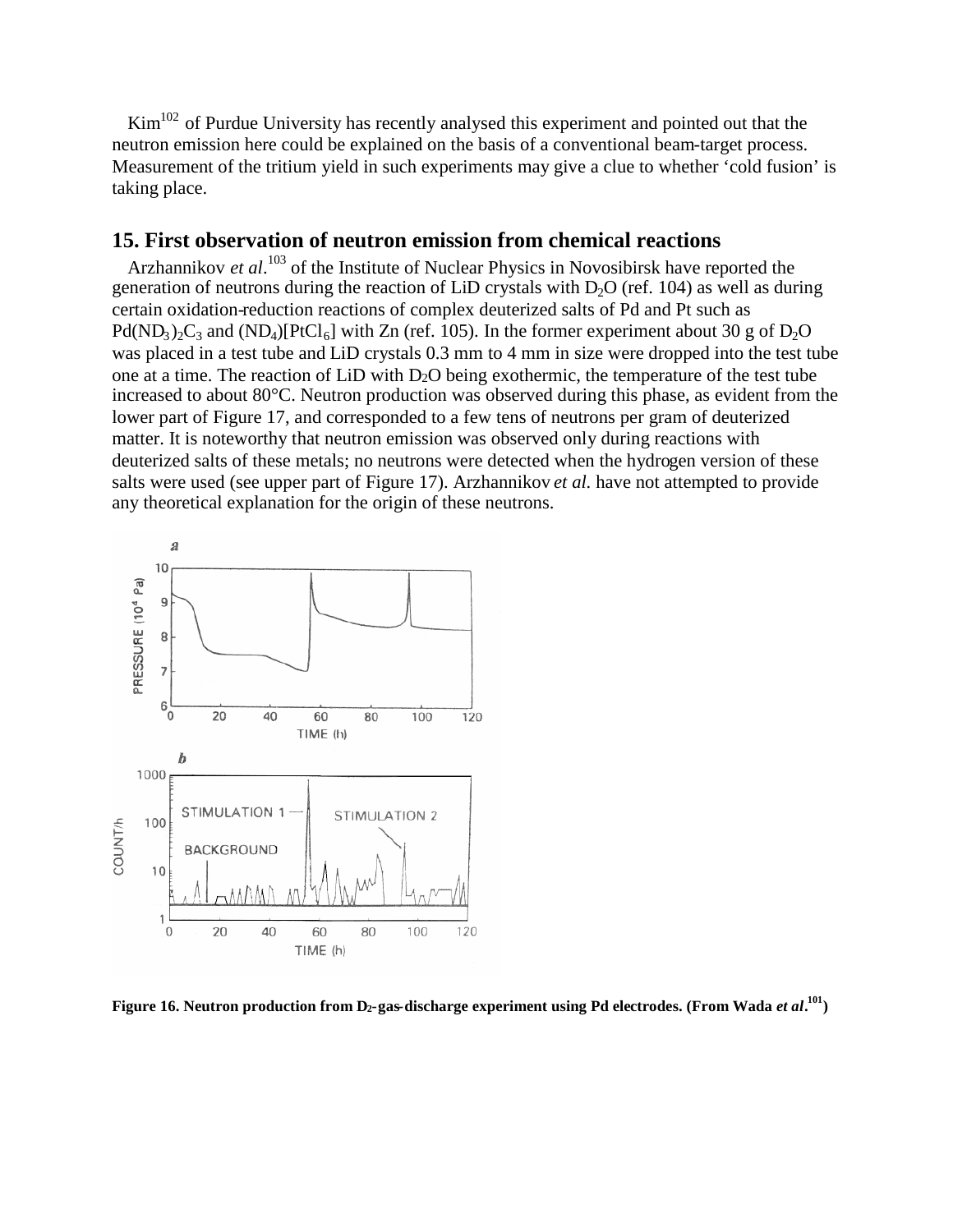

**Figure 17. Neutron emission in LiD-D2O experiment. Dotted graph in lower figure shows temperature variation. (From Arzannikov** *et al***. <sup>103</sup>)**

#### **16. Cluster impact fusion**

Beuhler *et al.*<sup>106</sup> of the Brookhaven National Laboratory discovered that nanoampere beams of singly ionized clusters of  $D_2O$  ice crystals carrying energies of 200 to 325 keV each, corresponding to 10 to 1000 eV per deuteron, when impinged on deuterated targets such as TiD,  $ZrD<sub>1.65</sub>$  and  $CD<sub>2</sub>$ , produced an anomalously high yield of (d-d) reactions. No reactions were observed either with H<sub>2</sub>O clusters impinging on TiD or with  $D_2O$  clusters bombarded on TiH targets. The fusion rate with  $D_2O$  on TiD was maximum when the number of  $D_2O$  molecules per cluster was about 100, and corresponded to 0.1 reaction per sec per d-pair. This implies a discrepancy by a factor of over  $10^{10}$  with respect to expected rates based on known low-energy (d-d) reaction cross-sections in the incident deuteron energy range of a few hundred eV. This experiment was immediately interpreted by physicists as implying that (d-d) cross-sections in the low-energy range were perhaps much higher than accepted hitherto. However, more detailed analysis of the experiment carried out by Echenique *et al.*<sup>101</sup>, Cheng *et al.*<sup>108</sup> and Rabinowitz *et*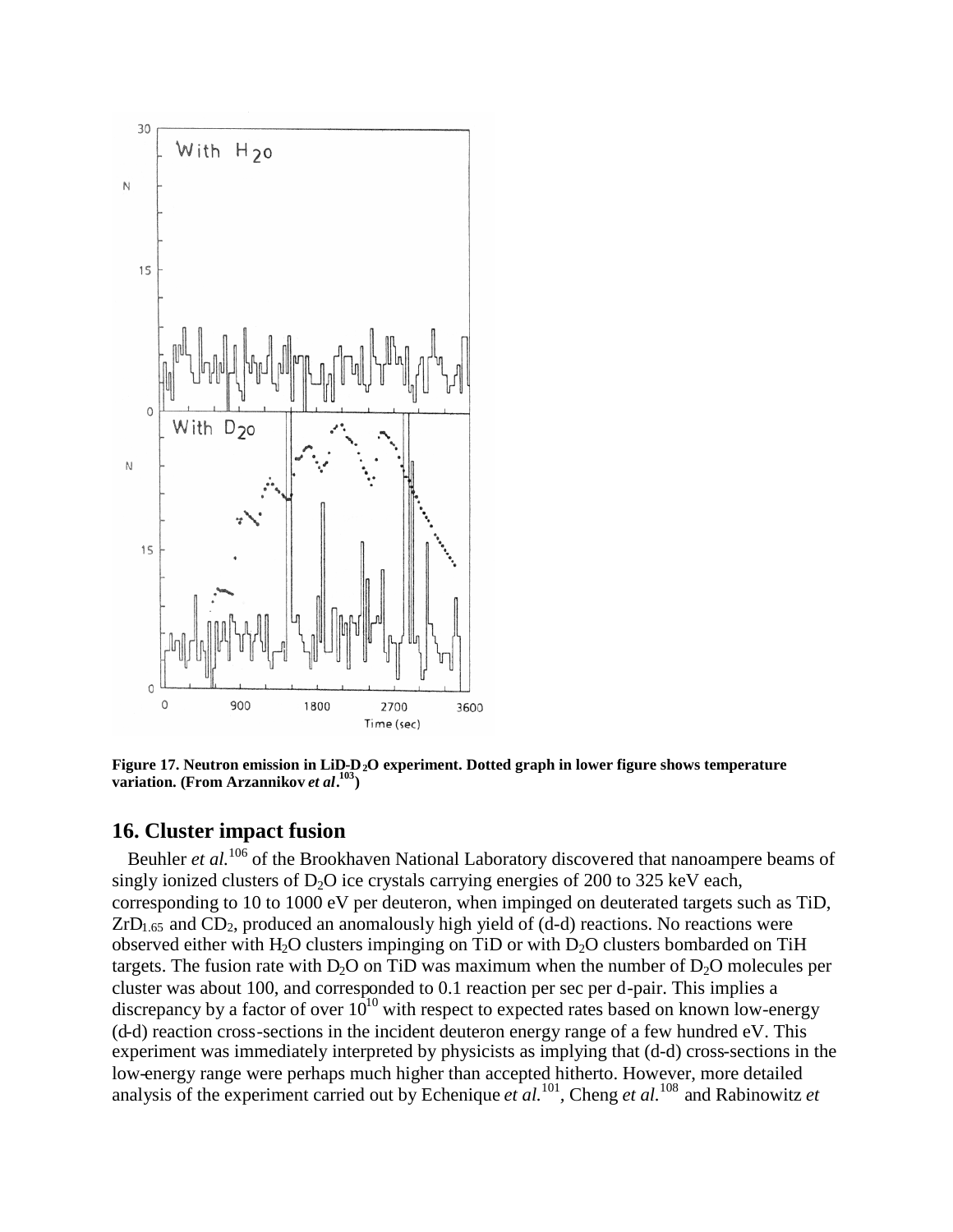$al$ <sup>109</sup>, modelling the phenomena occurring from the instant the  $D_2O$  cluster impacts the target, properly accounting for the enhanced maxwellian tail that results following energy sharing between the target and cluster atoms involved, have brought out the important role of heavy atoms such as O in D<sub>2</sub>O, and Ti, Zr or C in the target in the dynamical processes occurring immediately following the impact. These computations have however used only the presently accepted (d-d) cross-section data. Thus it appears that the phenomenon of cluster impact fusion, which has also been labelled 'lukewarm fusion', may have no direct relevance to cold fusion after all, although it has certainly helped bridge the gap between hot and cold fusion $110$ .

#### **17. Fracto-fusion**

Almost from the beginning of the cold fusion 'era' it has been conjectured that the reported neutron emission (see sections 3 and 8) could be explained on the basis of what has come to be known as 'fracto-fusion', namely (d-d) reactions caused by deuterons accelerated by the high electric field generated between opposite faces of an internal fracture in the deuterated metal matrix<sup>111,112</sup>. It is well known from the exhaustive studies of Dickinson *et al*.<sup>113</sup> that transient electric fields of more than 15 kV cm<sup>-1</sup> are generated across cleaved surfaces of ionic crystals or fractured insulators. In fact Klyuev *et al.*<sup>114</sup> of the USSR carried out an experiment as early as 1986 specifically to verify the possibility of neutron emission through such a mechanism by impacting a 'striker' of 50-g mass accelerated to a velocity of 200 m  $s^{-1}$  on an LiD single-crystal target. They detected on an average 10 neutrons per shot in a 75-shot experiment. In the case of hydrides of Pd and Ti also it is well known that large cracks and fissures are formed following a high degree of hydrogen (or deuterium) loading in them. Cohen and Davies<sup>115</sup> have computed the electric potential that may be expected to be generated when a crack is initiated and 'propagates' in PdD*<sup>x</sup>* or TiD*<sup>x</sup>* and show that the observed neutron bursts, particularly in the Frascati-type experiments involving the thermal cycling of  $\text{TiD}_x$  chips in liquid nitrogen, can indeed be explained by such a fracto-fusion mechanism. In fact many experimenters have detected the occurrence of such fractures by means of piezoelectric acoustic sensors<sup>116</sup>. But so far no clear-cut correlation has been established between acoustic pulses and neutron bursts.

In a beam-target-type neutron-production process relevant to fracto-fusion, however, one expects the neutron- and tritium-yielding branches to have near-equal probability, and hence the anomalously low  $\left(\sim 10^{-8}\right)$  neutron-to-tritium yield ratio observed in some experiments is inconsistent with the fracto-fusion postulate. Besides, it also appears to be difficult to reconcile fracto-fusion with the highly localized production of large amounts of tritium ( $10^{12}$  to  $10^{14}$ ) atoms) in certain site-specific hot spots observed in only a few TiD*<sup>x</sup>* chips out of several thousand<sup>93</sup>. In this context it may be of interest to point out that my colleagues and I have speculated that perhaps the neutron bursts and tritium hot spots may be the result of some sort of cascade reaction or micronuclear explosion $8^9$ . Experiments are currently under way in several laboratories of the world to establish conclusively whether in the TiD<sub>x</sub>-chips experiments the neutron bursts and tritium hot spots are correlated at all, and also whether the n/t yield ratio is unity or really as small as  $10^8$ , and thus settle the question as to whether fracto-fusion or microexplosion or some other mechanism is the root cause of nuclear reactions in these experiments.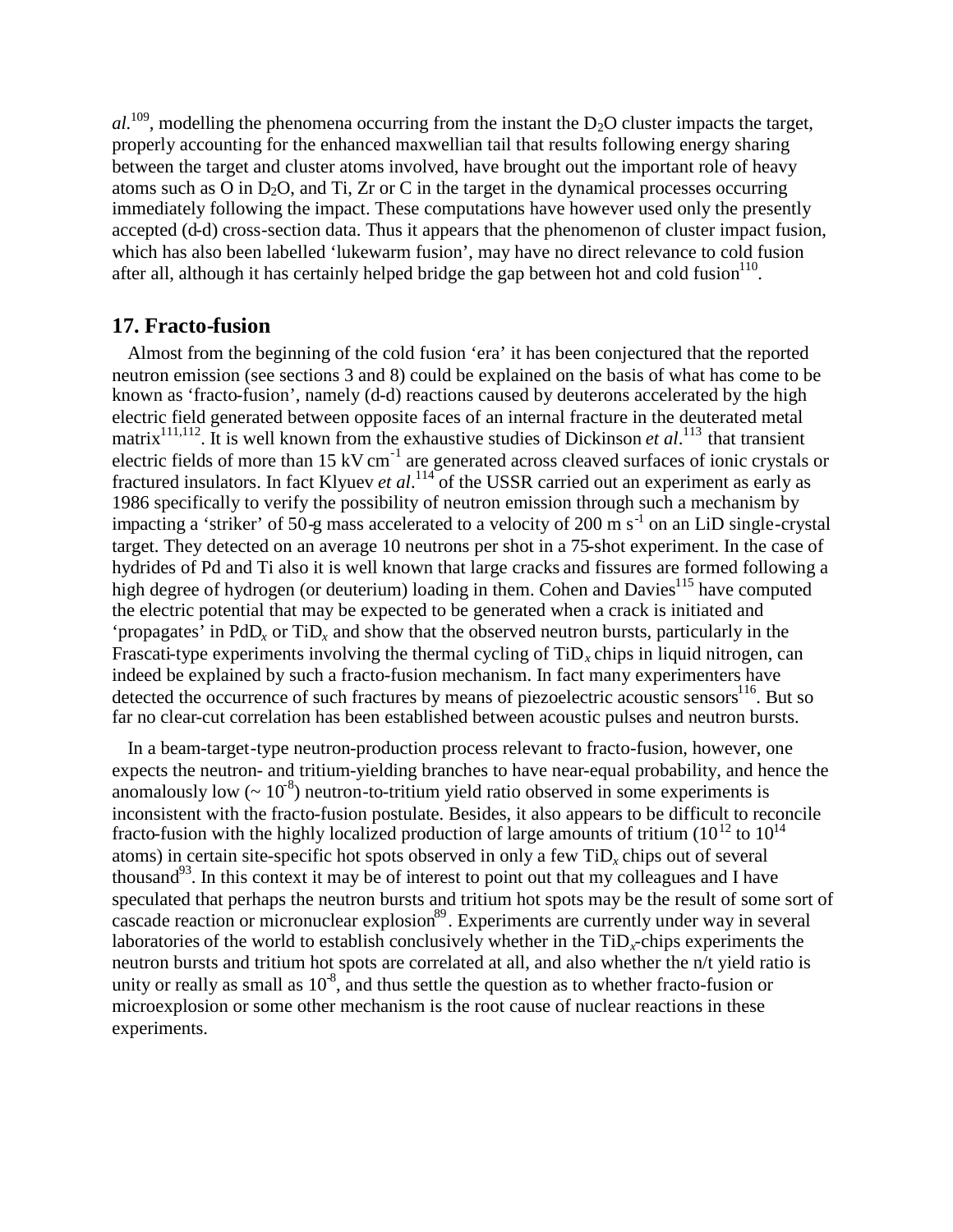# **18. Indication of anomalous enrichment of <sup>106</sup>Pd during electrolysis**

Rolison and O'Grady<sup>117</sup> of the Naval Research Laboratory in Washington, DC, reported some preliminary but startling results at the NSF/EPRI meeting<sup>27</sup> of October 1989 on their probable detection of a change in the isotopic composition of the Pd in the near-surface layers of two Pd cathodes electrolysed in  $D_2O$ . Their very careful and painstaking mass-spectrometric analysis carried out using a sophisticated time-of-flight-secondary-ion mass spectrometer (TOF-SIMS) had indicated that two D<sub>2</sub>O-electrolysed Pd samples exhibited a greater-than-20% enrichment in the intensity of the  $m/z = 106$  peak with a corresponding decrement in  $m/z = 105$  intensity, whereas both a control Pd sample as well as one electrolysed in H<sub>2</sub>O showed only natural-Pd isotopic composition. This result created great excitement among physicists as it implied the possible involvement of Pd nuclei in the anomalous nuclear phenomena associated with cold fusion. Specifically it suggested the possible occurrence of direct neutron-transfer reactions between deuterons and  $^{105}$ Pd, resulting in the formation of  $^{106}$ Pd.

At the Salt Lake City cold fusion meeting of March 1990, Rolison *et al*.<sup>118</sup> presented a summary of their further investigations, which indicated the possibility of the existence of some experimental artefacts that could have contributed to some errors in their previous conclusions. They found that presence of trace levels of ZrO species as a surface contaminant in LiODderived Pd samples could have given rise to an  $m/z$  signal in the same region as that of <sup>106</sup>Pd. But their  $Li_2SO_4$ -derived Pd samples were found to be Zr free. After an involved and very exhaustive experimental campaign and after eliminating or accounting for all other possible sources of error they concluded<sup>118</sup> that 'a relative enrichment at  $m/z$  of 106 that cannot be attributed to heretofore identified plausible chemical interferents still exists', thereby keeping the door open to the possibility that cold fusion may still encompass nuclear reactions involving Pd and perhaps Li nuclei as well. In particular, there has been considerable speculation that the well-known reaction between <sup>6</sup>Li and d leading to two alpha particles plus 22.3 MeV of energy may have occurred on the surface of Pd cathodes during the excess-heat experiments of Fleischmann *et al.* and some others. But, to be fair, all talk of any nuclear reactions occurring in the electrolytic cells involving particles other than deuterons can only be treated as 'speculation' for the present.

#### **19. Remarks on the poor reproducibility of results**

One of the unique features of cold-fusion experiments, and possibly the main reason for this phenomenon to be looked upon with considerable degree of skepticism<sup>119</sup> by the scientific community in general, is the poor reproducibility of the experimental results. During the crucial months immediately following the first announcement by Fleischmann and Pons there was a scramble the world over to replicate the apparently simple 'battery and bottle' electrolysis experiment. After months of patient experimentation, however, many experienced research groups failed to obtain any positive evidence for the claimed phenomena. They neither found excess heat nor neutrons, tritium or gamma rays<sup>120-134</sup>. Some experiments that were tailored to look for charged particles also failed to give any positive results<sup>123,134</sup>. By December 1989 there were perhaps more experimental papers with 'negative results' published on the topic of cold fusion than those with 'positive results'. However, as of the present writing, the situation has been fully reversed, following the appearance of a large number of papers with positive results during 1990, as described already. The persistent efforts of many dedicated experimentalists appear to have turned the trend and the reproducibility has begun to improve significantly, as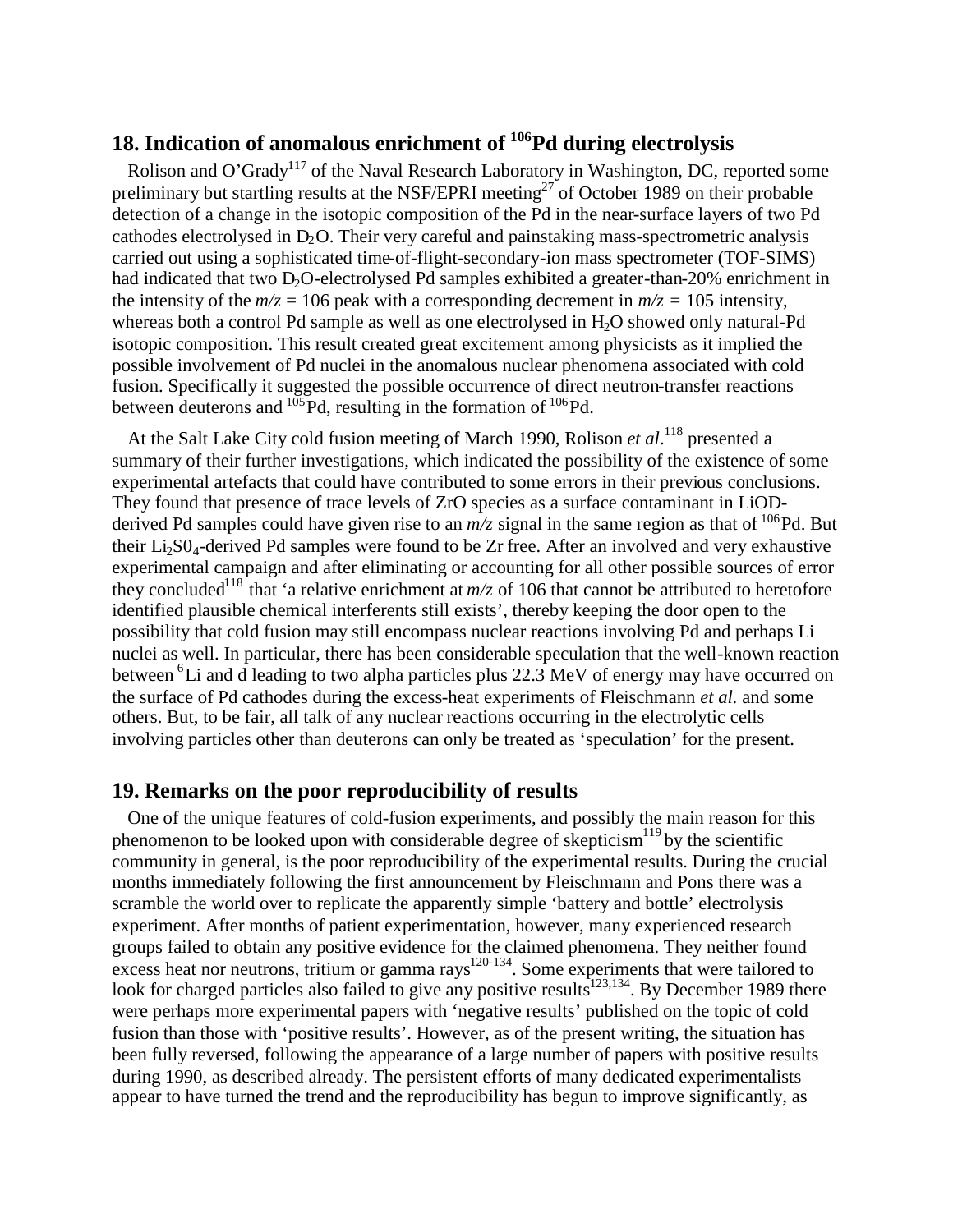may be seen for example from the title of one of the recent papers<sup>135</sup> from Los Alamos, namely 'Reproducible neutron emission measurements from Ti metal in pressurised  $D_2$  gas'.

# **20. Summary of experimental findings**

In the two-year period since the appearance of the first reports of cold fusion, it is obvious that the authenticity of the phenomenon, namely occurrence of 'anomalous nuclear reactions in soliddeuterium systems' has been established beyond doubt, although admittedly the phenomenon is still 'sporadic' in nature and not yet reproducible at will. The main findings of the cold fusion experiments to date may be summarized as follows:

(i) The production of excess heat in  $D_2O$  electrolysis with Pd (or Ti) electrodes has been fully confirmed. The steady-state or baseline excess heat is found to increase with current density and is typically not more than about 30% of the input joule heat in the case of  $D_2O$  electrolysis with Pd cathodes. The maximum excess power observed so far is  $\sim 100 \text{ W cm}^3$  of Pd. (This translates to  $\sim 10^{14}$  fusion reactions per sec per cm<sup>3</sup> or  $\sim 10^{-9}$  fusions per sec per d-pair.) The integrated energy yield has been over 50 MJ cm<sup>-3</sup>. However, during the sporadic heat bursts (observed only by a few groups so far), peak power levels have been 20 to 30 times the input power. In moltensalt electrolysis with Pd anodes the excess power has been as high as 15 times the input electrolytic power for more than a day at a specific power of  $0.6 \text{ kW cm}^3$ .

(ii) <sup>4</sup>He has been detected by mass-spectrometric analysis in the electrolytic gases of the Miles experiments<sup>55,58</sup> as well as in the  $0.5-g$  Pd button which generated 5 MJ of energy in the moltensalt experiment. While the quantum of  ${}^{4}$ He measured in the gas stream was substantial, that in the Pd button was still much below that expected from the magnitude of the integrated excess heat. These results point to the generation of <sup>4</sup>He on the surface of Pd rather than in the bulk matrix.

(iii) Neutrons have been measured both in electrolysis and gas-loaded targets. They appear at a very low  $(10^{20}$  to  $10^{-23}$  neutrons per sec per d-pair) steady-state level ('Jones level') a few sigma above background count rates or in the form of bursts lasting from microseconds to minutes to even hours at times. Neutron-multiplicity and statistical-analysis measurements indicate that neutron emission has both a single component following Poisson distribution (one neutron emitted at a time) as well as bunches of several hundred neutrons<sup>79,80,136</sup>. Several groups have measured the neutron energy to be 2.45 MeV. However, at least two groups have reported observing an additional 4- to 6-MeV component. Surprisingly no group has detected any 14- MeV neutrons so far.

(iv) The production of tritium in both electrolytic and gas-loading experiments stands confirmed. The suspicion that tritium seen in cold-fusion experiments is due to prior contamination of Pd has been ruled out by the fact that in several experiments neutrons and tritium were generated 'concomitantly'.

(v) The neutron-to-tritium yield ratio appears to be very small; it is mostly  $\sim 10^{-8}$  although in some cases values as 'large' as  $10<sup>3</sup>$  have been reported.

(vi) Charged particles with energies varying from < 1 MeV up to several MeV have been observed in many experiments. One group has reported measuring monochromatic tritons of 5- MeV energy from deuterium-gas-loaded titanium samples. (It may appear to be difficult to reconcile this last observation with the non-observation of 14-MeV neutrons by any group so far,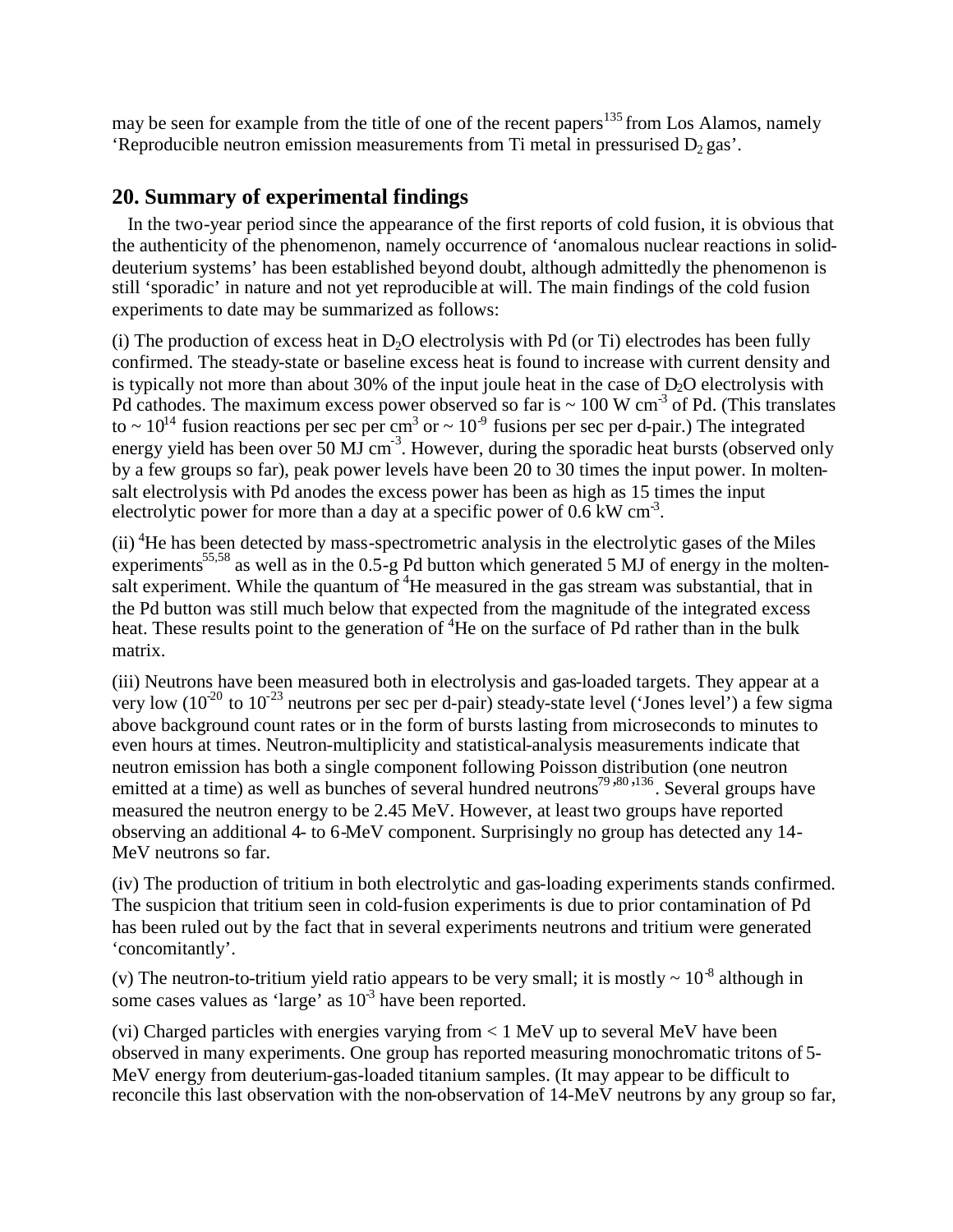but it must be appreciated that the 14-MeV-neutron production rate in Cecil's experiments for example would have been hardly 1 neutron per hour as it would be only  $10^{-5}$  times the triton generation rate; it is impossible to detect such a low neutron production rate in experiments.)

(vii) Soft X-rays have been detected from Pd in a  $D_2O$  electrolysis experiment through radiographic imaging of the cathode.

(viii) Acoustic signals have been measured both in Pd electrolysis experiments as well as Ti gasloaded targets.

(ix) Electromagnetic signals (radio emission) have been picked up in electrolysis experiments using a Rogowsky coil.

This plethora of experimental evidence obtained using a variety of experimental techniques points to the occurrence of many different nuclear reactions, induced by deuterons.

For the benefit of potential new entrants to the field of cold fusion who wish to try their 'luck' in carrying out similar investigations I have summarized in the Appendix the various steps involved in conducting such experiments as I perceive it.

# **21. 'Puzzles' of the cold fusion phenomenon**

The experimental findings listed above can be condensed in the form of a series of 'puzzles' that any theoretical model which seeks to explain cold fusion phenomena should account for.

(a) The first puzzle is the very occurrence of nuclear reactions in a solid atomic lattice at nearambient temperatures. It is believed that the free electrons and deuterons in the metal lattice play a crucial role in screening and lowering the coulomb barrier and help increase tunnelling probability.

(b) The second important puzzle is the several-orders-of-magnitude mismatch between experimentally observed excess power/heat and neutron or tritium yields. This clearly indicates that excess heat in electrolysis is definitely not due to simple (d-d) reactions, which would have given rise to copious levels of neutron or tritium production. It was recognized right from the beginning that 'excess power' levels in the watt range, for example, would imply production of more than  $10^{12}$  ns<sup>-1</sup> and this would have resulted in lethal levels of radiation. Hence excess heat, if indeed of nuclear origin, has to be due to some other nuclear reaction in which the product is a non-radioactive charged particle. For example, a 2-body (d-d) reaction leading to  ${}^{4}$ He has been postulated as the most probable candidate for this, although a  $({}^{6}Li + d)$  reaction leading to two <sup>4</sup>He nuclei is also a possibility. Two recent experiments<sup>58,60</sup> have provided the first 'confirmation' that <sup>4</sup>He is indeed being produced in electrolytic cells wherein excess heat is measured.

(c) The third puzzle needing explanation is the experimentally observed correlation between current density and excess power, both in D<sub>2</sub>O electrolysis and in Molten-salt electrolysis. In other words, the precise role or influence of the 'electrochemical compression process' (or the so-called fugacity) on the fusion reaction rate needs to be understood. A 'sub-puzzle' in this context is the reason for the inordinate delay between commencement of electrolysis and commencement of excess heat, which needs justification. Among the various models put forward to address this question, the transmission resonance model (TRM) of Bush<sup>37</sup> appears to be the most successful so far.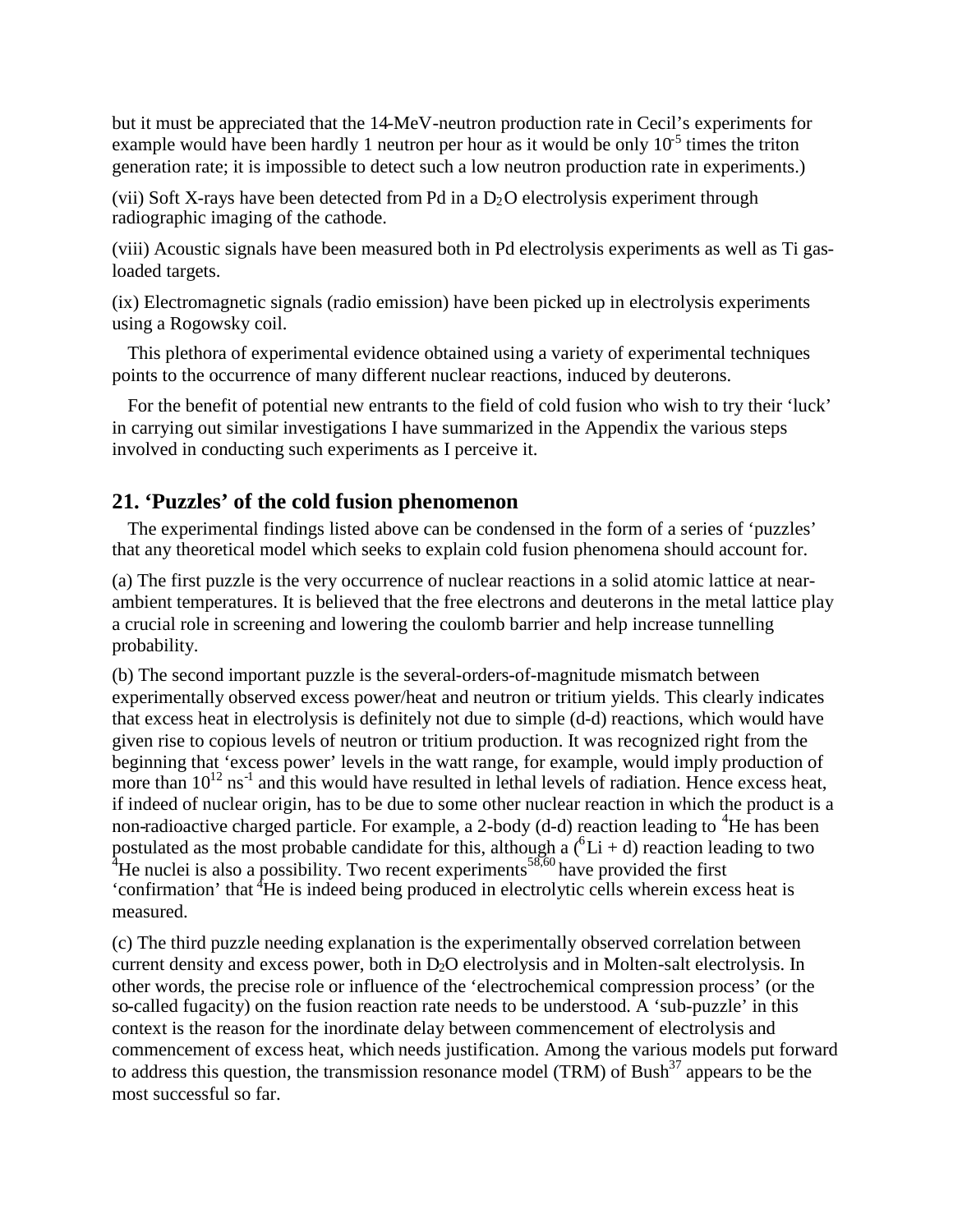(d) The fourth puzzle is the fact that no tell-tale high-energy X-rays, which would give a signature of energetic charged-particle generation, have been measured so far, although very soft X-rays which cannot escape from the cell but barely escape the Pd cathode have been indirectly detected through fogging of X-ray film<sup>58,86</sup>. This could imply that no high-energy fusion products are released during these nuclear reactions. The common explanation offered for this is the postulate that the energy released in the nuclear reaction is somehow directly absorbed by the lattice (as phonons)<sup>138</sup> or electromagnetically transferred to the electrons akin to an internal conversion process. Walling and Simons<sup>139</sup> have attributed this to 'radiationless relaxation' (RR) of the transient excited <sup>4</sup>He.

(e) Although the excess-heat phenomenon is obviously not due to simple (d-d) reactions, the very fact that ~ 2.45-MeV neutrons have been measured in a variety of experiments indicates that (d-d) reactions do nevertheless occur in deuterated Pd and Ti simples. But the puzzling part here is: Why is the n/t ratio not unity? This 'branching-ratio anomaly' may be characterized as the fifth puzzle of cold fusion. Some theorists have invoked a Phillips-Oppenheimer-type process for explaining this $^{139,140}$ .

(f) The sixth puzzle is the apparent non-generation of 14-MeV neutrons. So far nobody has detected any 14-MeV neutrons in cold-fusion experiments. The tritium generated in (d-d) reactions is expected, according to present day 'vacuum nuclear physics' concepts, to have about 1 MeV of energy, in which case it should have produced 14-MeV neutrons with a probability of 10<sup>-5</sup> during the slowing down of the suprathermal tritons in palladium deuteride. This puzzle has so far been explained by invoking the postulate that excess energy is carried away directly by the metal lattice as discussed in (d) above.

(g) The seventh puzzle is the recently measured 4- to 6-MeV neutron component, which, according to Taka-hashi<sup>83</sup>, suggests the occurrence of 3-body 3D reactions. He has proposed that the 15.9-MeV deuterons generated in 3D fusion give rise to 4- to 6-MeV neutrons during their slowing down in PdD*<sup>x</sup>* . The puzzle then is how does it happen that energetic charged particles are generated in 3D reactions but not in 2D reactions.

(h) The eighth puzzle is the possible occurrence of nuclear reactions involving host metal nuclei such as the Pd nuclides or the Li isotopes deposited on the cathode surface during electrolysis. This possibility arises from the inconclusive but highly suggestive and speculative Pd isotopic analysis results of Rolison *et al.*<sup>117</sup> discussed in section 18.

(i) The ninth and last puzzle is the poor reproducibility of the results, be it in electrolytic experiments or gas-loading experiments or other techniques, strongly suggesting that all the experimentalists are missing an important and key 'element' that is crucial to achieving 'success'. The question is: Is it a metallurgical factor or a chemical impurity or a nuclear trigger or some other physical parameter that is responsible for the poor reproducibility? That is a puzzle yet to be solved.

The above list of puzzles clearly indicates that the cold-fusion phenomenon is, in the words of Hagelstein<sup>138</sup>: 'in direct contradiction to very basic precepts of nuclear physics.... it seems that an extremely fundamental and totally unexpected change in our understanding of physics would be required to even begin accounting for the various 'miracles' that have been claimed.' Indeed, this was also reflected in the conclusions of the final report of the US Department of Energy's Cold Fusion Panel<sup>16</sup>, quoted in the introduction to this article.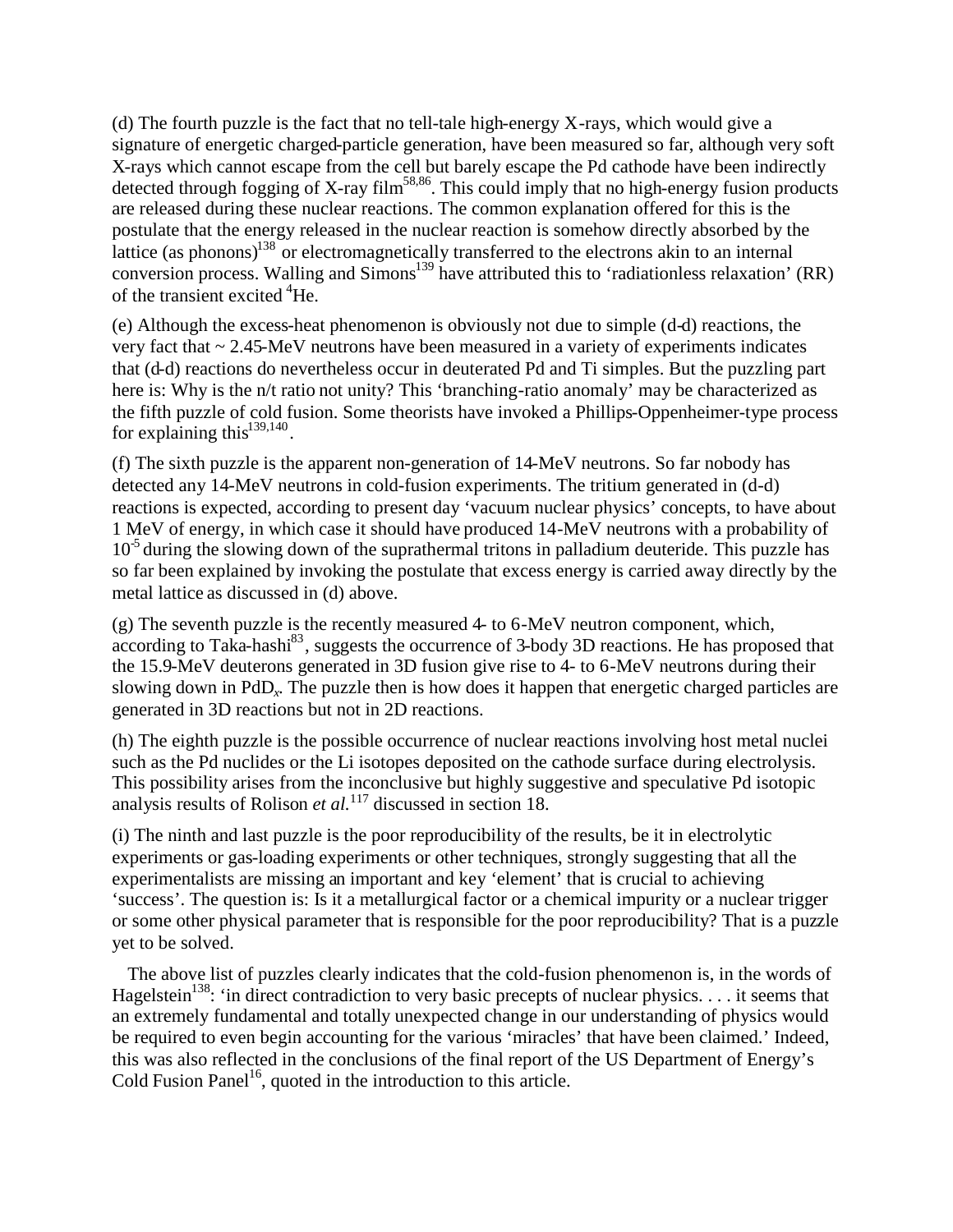#### **22. Approaches to a theoretical understanding of cold nuclear fusion**

A number of theoretical attempts<sup>137-171</sup> have been made during the last couple of years to explain some or all of the above 'puzzles'. Broadly speaking there appear to be three basic issues that any theory of cold fusion must address. These are: (i) How exactly does the host metal lattice help in increasing the fusion rate in spite of the deuteron energy being apparently small? (A deuteron in thermal equilibrium, for example, would have only a few tens of millielectronvolts of energy.) (ii) What are the mechanisms, if any, by which the energy released in the nuclear reactions can be directly transferred to the host metal lattice? (iii) The more general but fundamental issue of what  $Preparata<sup>141</sup>$  calls the problem of 'asymptotic freedom', namely how does it happen that lattice interactions with their typical time-scales of  $10^{-16}$  sec and distances of  $10^{-8}$  cm 'tamper' with nuclear forces with typical times of  $10^{-21}$  sec and distances of  $10^{-12}$  cm?

The majority of the theoretical studies have addressed the first of these issues, namely the possible methods of enhancement of fusion-reaction probability *(p* ) from a negligible value of about 10<sup>70</sup> sec<sup>-1</sup> for a D<sub>2</sub> molecule in free space<sup>142</sup> to levels in the range of  $10^{-9}$  to  $10^{-23}$  sec<sup>-1</sup> experimentally observed in the solid environment. Traditionally the fusion-reaction probability *p*<sup>r</sup> is expressed as the product of two factors: The first factor is the barrier-penetration probability, which pertains entirely to the electrical forces of repulsion. The second factor is the intrinsic nuclear reaction rate, which refers entirely to the nuclear forces. Thus  $p_r$  is expressed as  $p_r = [e^{-G}]$  *A*. For example, for the (d-d) reaction, factor *A* is given by  $[3 \times 10^{-13} \cdot E_d^{-1/2}]$  where  $E_d$ is in eV and  $p_r$  is in sec<sup>-1</sup>. The first factor, namely (e<sup>-G</sup>), represents the barrier-penetration probability and is dependent crucially on the modified Gamow tunnelling parameter *G.* Clearly the magnitude of *G* is significantly decreased in a solid environment owing to charge screening and other effects, leading to an enormous enhancement of the tunnelling probability.

In order to account for the fusion reaction rates that seem to be seen in cold-fusion experiments, the value of G has to decrease from about 175, applicable to  $D_2$  molecules in free space, to about 80 (for Jones-level reaction rate) or  $\sim$  70 (for Fleischmann-Pons heat rates). The physical phenomena that have been considered as contributing factors for decreasing *G* are: (a) conduction electron screening, (b) deuteron screening, (c) heavy-electron concept, (d) effective deuteron mass, (e) velocity distribution of the deuterons, and (f) deuteron channelling effects.

Interestingly, writing under the title 'Cold fusion prospects', Rand McNally<sup>143</sup> had discussed the theoretical possibility of achieving a reduced coulomb barrier in solid media even as early as 1983. Parmenter *et al.*<sup>144</sup> have computed the tunnelling probability on a simple model considering the interacting particles to be composite particles comprising a bare deuteron plus an associated screening cloud of electrons. They have adopted a modified Thomas-Fermi-Mott equation methodology and derived  $p_r$  values in the range of  $10^{-25}$  to  $10^{-23}$  sec<sup>-1</sup>. Vaidya and Mayya<sup>145</sup> account for the combined screening effect of electrons and deuterons using a 'Jellium model' to obtain values in the range of  $10^{-36}$  sec<sup>-1</sup> at 700 K to  $10^{-14}$  sec<sup>-1</sup> at 50 K. Rabinowitz<sup>146</sup> finds that use of an effective deuteron mass only a tenth of the free deuteron mass is adequate to give fusion rates in the experimental range.

References 147 to 156 discuss various screening and other mechanisms proposed to enhance tunnelling probability. However Leggatt and Baym<sup>157</sup> have argued that, if the effective repulsion of two deuterons is substantially weakened by solid-state effects, then these effects should also lead to a greatly increased binding energy of alpha particles to the metal, which clearly is not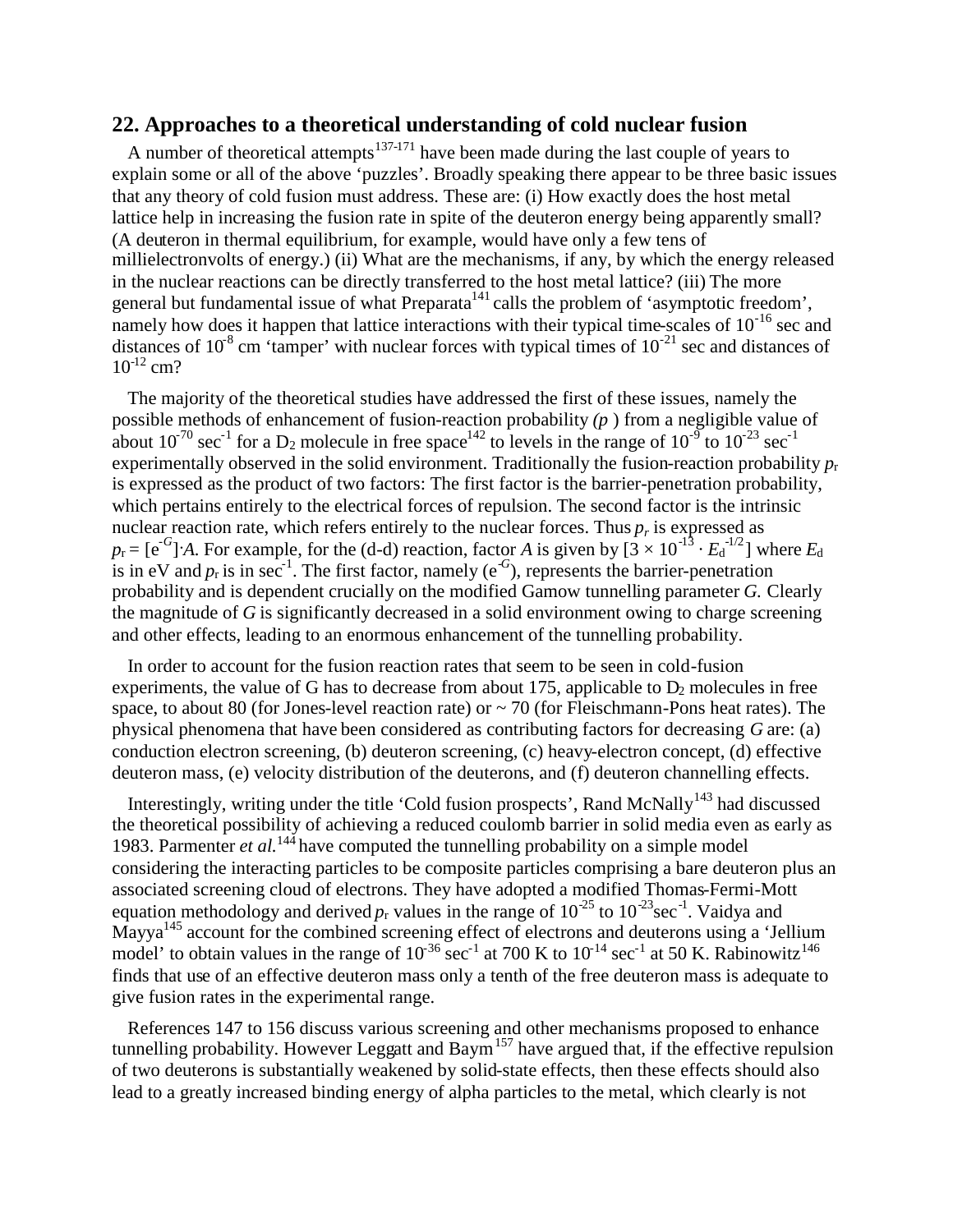borne out by experimental observations. Thus, working within the framework of the lowest-order Born-Oppenheimer approximation, they have carried out a rigorous computation of the manybody screening effects in Pd under equilibrium conditions and conclude that coulomb-barrier penetration cannot be enhanced to anywhere near the rates required to match the experiments. They thus imply that non-equilibrium conditions may be important.

Dasannacharya and Rao<sup>158</sup> have pointed out that, in a system with large anharmonicity such as palladium deuteride, there could be short-lived large energy fluctuations of a small number of particles, resulting in large momentum transfers,  $10^2$  to  $10^3$  times  $(mKT)^{1/2}$ . This could result in a few deuterons acquiring energies as high as 50 eV, enabling thereby high fusion rates. Kim *et al.*<sup>159</sup> and Rice *et al.*<sup>160</sup> have shown how the deuteron velocity distribution, especially an enhanced maxwellian tail, can significantly influence fusion rates in the presence of electron screening effects also. Using an essentially classical model Gryzinskii<sup>161</sup> has propounded a quasi-molecular mechanism of coulomb-barrier tunnelling. His theory hinges on the postulated presence in the PdD lattice of a high concentration of relatively long-lived, compact quasimolecular ions, namely  $D_2^+$ , which radiatively collapse to cause fusion. Tabet and Tenenbaum<sup>162</sup> look upon cold fusion as resulting from a lattice collapse leading to 'deuteron drag' following thermodynamic instability. Chatterjee<sup>163</sup> has considered the influence of the kinetic energy available to the final nuclear particles in the (d-d) reaction on the neutron-to-tritium branching ratio. Hora *et al.*<sup>164</sup> have applied a surface double-layer model of metals with a 'swimming electron layer' of about 0.1 nm thickness on the crystal surface and computed fusion rates. They have accordingly predicted the possibility of achieving power densities in the range of  $kW \text{ cm}^{-3}$ using multilayered samples.

Bush<sup>137</sup> has propounded a novel transmission resonance model (TRM) treating the diffusion of deuterons in a solid lattice as a wave-mechanics problem. Building upon an idea first outlined by Turner<sup>165</sup>, Bush has shown that a 100%-transmission condition would be satisfied when 'an odd integral multiple of the average quarter-wavelengths of the de Brogue waves of the deuterons matches the potential well widths of the particles situated in the PdD*<sup>x</sup>* lattice'. He then postulates that when the resonance (or high-transmittivity) condition is satisfied, the diffusing deuterons get close enough to the stationary particles in the host lattice which form the potential wells (either d or Pd or Li), to have a high probability of undergoing nuclear reactions. Even though Preparata<sup>141</sup> has criticized Bush's model for not clearly spelling out how exactly the barrierpenetration probability improves when the resonance condition is satisfied, the TRM model nevertheless seems to be remarkably successful in fitting the highly nonlinear structure of a wide base of experimental calorimetric data. Figure 18, reproduced from ref. 137, illustrates the ability of his model to explain the excess-power results of one of their own experiments.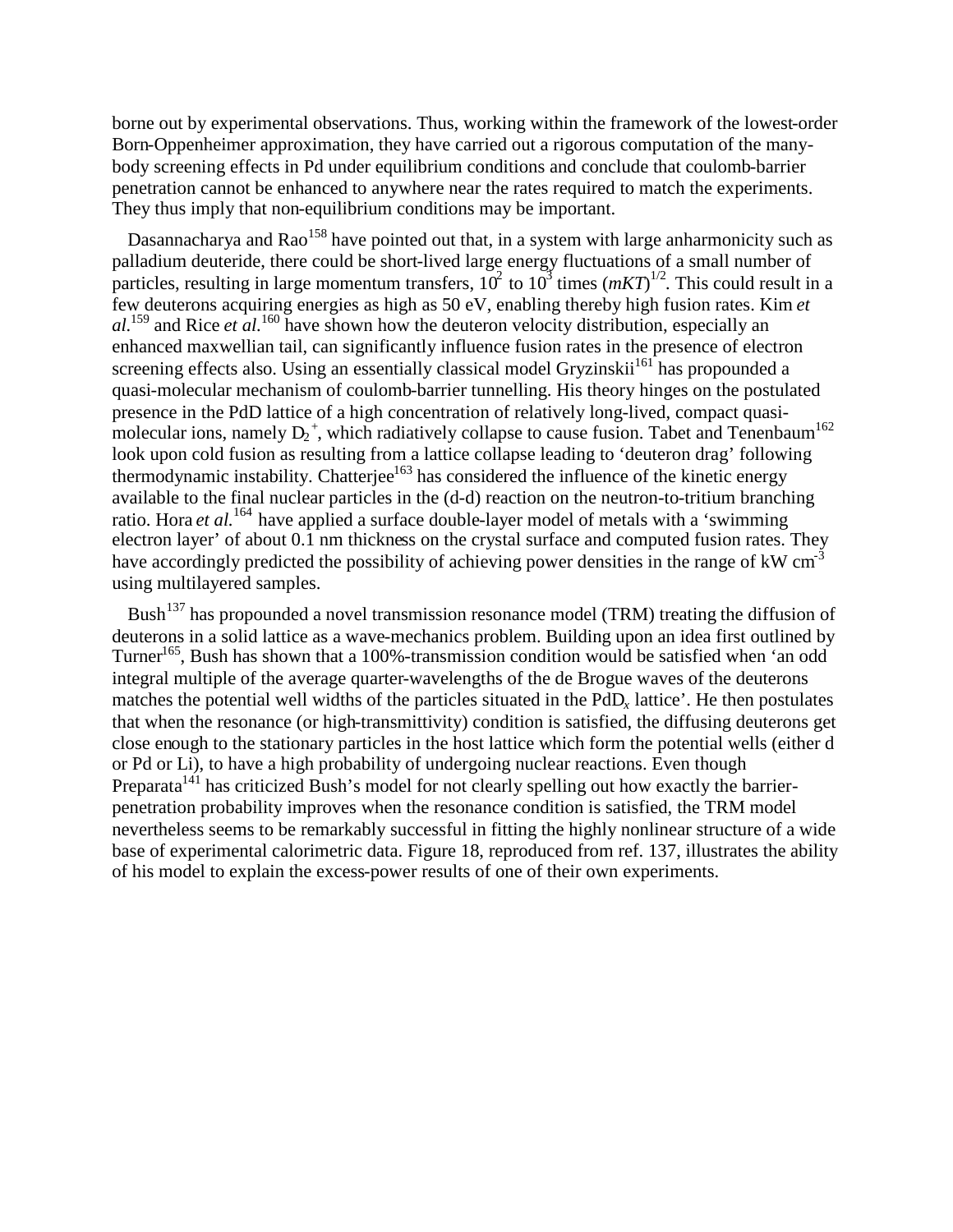

**Figure 18. Example of fit of Bush's model to experimental calorimetric data. Upper figure shows straight-line fit ignoring low-lying point as a bad data point. Solid curve in lower figure shows TRM prediction. (From Bush<sup>137</sup>)**

Preparata<sup> $141$ </sup> has recently carried out a critical analysis of some of the more important theoretical papers and arrives at the conclusion that in the ultimate analysis one must invoke collective processes wherein the elementary components of condensed matter, namely nuclei and electrons, act in a coherent fashion. Bressani *et al.*<sup>167</sup> have shown how the barrier-penetration problem can be tackled by considering the important role played by the coherent interactions with the quantized electromagnetic field. They have applied the 'quantum field theory of superradiance', formulated by Preparata<sup>168</sup>, to the cold-fusion problems.

Schwinger<sup>169</sup> has pointed out that the conventional two-factor approach applicable under hotfusion conditions, namely of separating overall nuclear reaction rate as a barrier-penetration probability followed by an intrinsic nuclear reaction probability, may not be relevant and meaningful for understanding very-low-energy nuclear reactions in the solid state. He has argued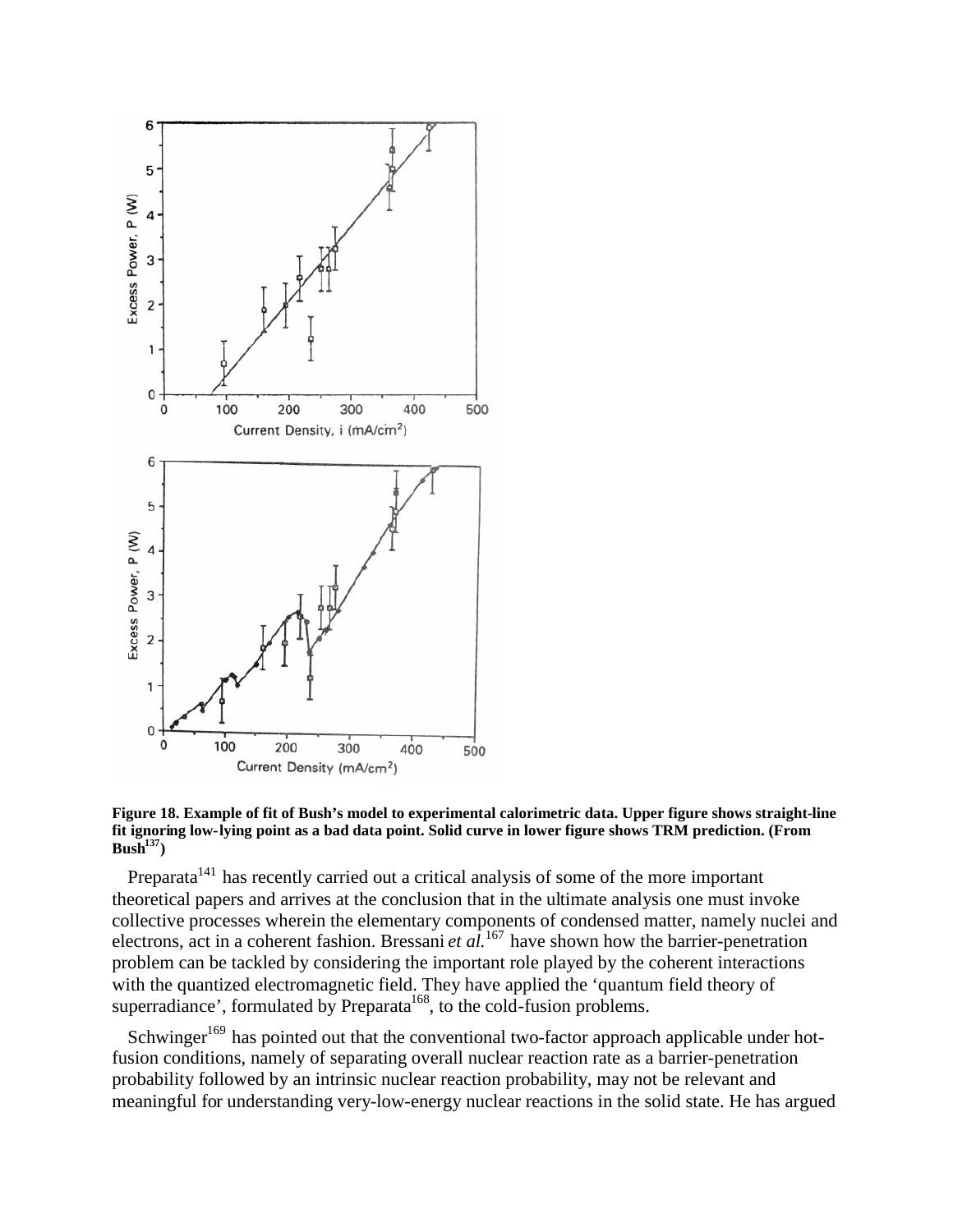that it is not proper to totally isolate the effect of the electric forces from that of nuclear forces and has advocated dispensing with the 'collision-dominated mentality of hot-fusioneers' to understand cold-fusion phenomena. He has formulated a 'coherent screening mechanism' provided by the vibrations of the lattice deuterons and successfully derived Fleischmann-Pons excess power levels.

Hagelstein<sup>138</sup> of MIT has independently developed a detailed formulation of a coherent fusion theory. His novel approach is based on a two-step reaction mechanism in which incoherent electron capture by deuterons first generates 'virtual neutrons' accompanied by coherent neutrino emission; these 'virtual neutrons' are then captured either by deuterons or Pd or even Li to generate tritium or heat. He refers to the latter step as 'virtual fusion reaction'. The basic premise of his extensive work is that off-resonant coupling between two fusing nucleons and a macroscopic system can occur through electromagnetic interactions. His detailed theoretical work shows how neutrino emission can occur coherently and also how the energy released in the 'virtual fusion reaction' can be transferred directly to the lattice modes as phonons. (Hagelstein is widely known for his very original contributions to the theory of X-ray lasers.)

One of the intriguing conclusions to emerge from the computational results of several independent theoretical models is that under the conditions pertinent to cold fusion experiments, the probability of  $(p-d)$  reactions is surprisingly higher than that of  $(d-d)$  reactions<sup>138,161</sup>. In other words, it is theorized that the small  $H_2O$  component of  $D_2O$  is playing an important role in cold fusion phenomenology and hence, it has been suggested, that a systematic study of various effects as a function of the magnitude of the H<sub>2</sub>O fraction in  $D_2O$  should be carried out.

In summary it may be stated that it is becoming increasingly apparent why and how the physics of nuclear 'fusion' reactions in cold condensed matter can be very different from that under hot plasma conditions. In fact already the new phrase 'solid state nuclear physics' as distinct from 'vacuum nuclear physics' is beginning to be applied when discussing coldfusion phenomena.

#### **23. Concluding remarks**

I have summarized all the experimental results obtained so far in the area of cold fusion. A majority of scientists, particularly physicists, hold the view that the phenomenon popularly referred to as cold fusion is a 'myth' and an 'illusion'; one physicist<sup>172</sup> has even consigned cold fusion to the realms of Langmuir's 'pathological science'! However, I have found that many physicists who are staunch 'non-believers' are simply not aware of the many excellent experimental results that have been accumulated during the past one year. When confronted with the mounting experimental evidence most skeptics were willing to concede that maybe 'something interesting was going on after all' in deuterated solids. The purpose of this review is mainly to draw the attention of the Indian scientific community to the recent developments in cold fusion.

While physicists find it easy to accept that (d-d) reactions at the 'Jones level'  $(10^{-20}$  to  $10^{-23}$  per sec per d-pair) can possibly occur in deuterated solids, there still seems to be considerable reluctance on their part to accept the idea that the 'excess heat' generation in electrolytic cells could indeed be of nuclear origin. So far the main justification for the nuclear origin of 'excess heat' had been the argument that the magnitudes of both excess power (W  $\text{cm}^{-3}$ ) and excess energy (MJ mol<sup>-1</sup>) involved are such that they are orders of magnitude more than what can be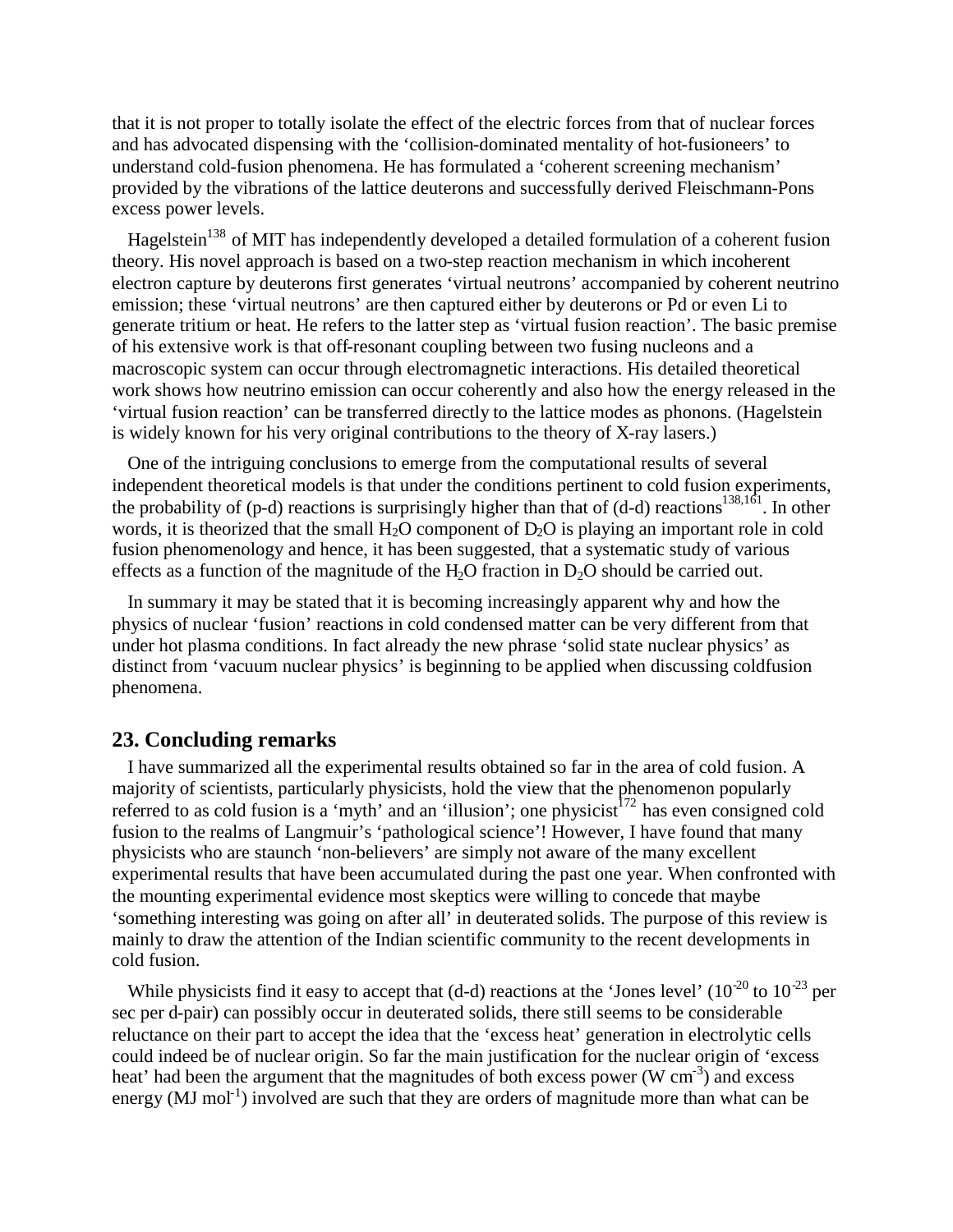explained on the basis of known chemical phenomena (reaction enthalpies, phase-change effects, stored-energy release, etc.). However, the recent observation of significant quantities of <sup>4</sup>He in the off-gas stream of electrolytic cells generating 'excess power', besides a marginal excess of <sup>4</sup>He in one electrolysed Pd button, should perhaps begin to convince the scientific community that proof of excess heat being of nuclear origin is now on hand. However, this information is not yet widely known.

In my judgement, the infant field of 'cold fusion' is rapidly acquiring the status of a respectable new branch of science, and the mysteries behind what a growing number of 'converts' firmly believe is one of the most fascinating scientific breakthroughs of our times are slowly being unravelled<sup>173,174</sup>. Indeed, the humble 'battery and bottle' experiment may well have unexpectedly opened the door to uncharted new realms of physics and nuclear technology.

ACKNOWLEDGEMENTS. I wish to place on record my gratitude to Dr P. K. Iyengar, Chairman, Atomic Energy Commission, for the many stimulating and inspiring discussions on various facets of the cold-fusion phenomenon. I have immensely benefitted from these discussions. I also thank Dr S. N. Vaidya and Dr Amar Sinha for their help in the preparation of the section on theoretical approaches to cold nuclear fusion.

# **APPENDIX**

*Steps in a typical cold-fusion experiment*

1. Choice of host metal/alloy. (Pd, Ti, Zr, Mg, V, Nb-Ti, any hydrogen storing alloy; even a high-temperature superconductor (HTSC)!)

2. Preparation of samples. (Degassing, surface cleaning, annealing)

3. Loading of deuterium. (Electrolysis, gas, plasma, ion implantation, etc.)

4. Measurement of degree of loading (or deuterium-to-metal atom ratio). (Weighing, volume increase, resistivity, X-ray diffraction, etc.)

5. Stimulation/triggering of fusion reactions (to create non-equilibrium conditions). (Current pulsing, thermal cycling, electrical discharge, application of intense magnetic field, pressure changes, shock wave, projectile impact, etc.)

6. On-line diagnostics. (Heat, neutrons, charged particles, X-rays or gamma rays, acoustic or radio emissions)

7. Off-line (or post-experiment) analysis. (<sup>4</sup>He, tritium activity, activation products)

8. Theoretical interpretation/modelling/analysis.

#### *Note added in proof:*

I have just received a short communication on a national-level conference entitled 'Workshop on Nuclear Fusion Reactions in Condensed Media' held at the Joint Institute for Nuclear Research (JINR), Dubna, USSR, during 22-26 March 1991. The concluding day of the workshop was held in Moscow. The meeting was restricted to a discussion of nuclear effects only, i.e. calorimetry and excess heat phenomena were not covered. Of the 60 papers presented, 45 reported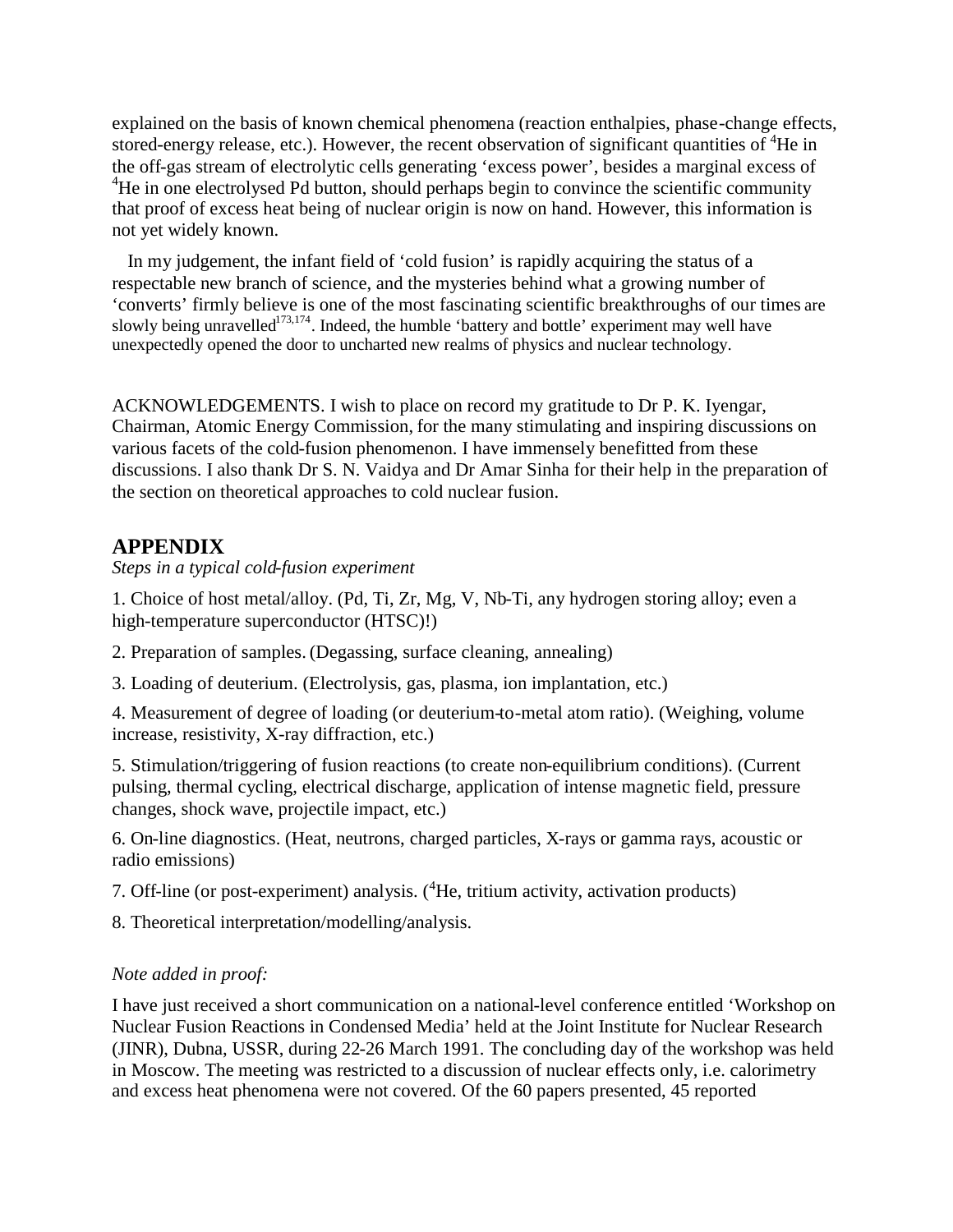experimental results. These experiments encompassed the whole gamut of techniques described earlier and summarized briefly in the Appendix. At least four groups have claimed a very high level of reproducibility for neutron production both in electrolysis experiments and in gasloading/plasma-discharge experiments. Three groups have reported finding neutron-to-tritium yield ratios in the  $10^{-5}$  to  $10^{-8}$  range. On the whole the new Soviet results support most of the findings of other groups in the world.

- 1. Fleischmann, M., Pons, S. and Hawkins, M., *J. Electroanal. Chem.,* 1989, **261,** 301.
- 2. Jones, S. E. *et al., Nature,* 1989, **338,** 737.
- 3. Appleby, A. J. *et al.,* Proc. CUCFP, Verenna, 1989, p. 11.
- 4. Packam, N. J. C. *et al, J. Electroanal. Chem.,* 1989, **270,** 451.
- 5. Belzner, A. *et al, J. Fusion Energy,* 1990, **9**, 219.
- 6. Adzic, R. R. *et al,* Proc. ACCF I, Salt Lake City, 1990, p. 261.
- 7. Kuzmin, R. I. *et al,* Moscow State University Report, Oct. 1989.
- 8. Schoessow, G. J., University of Florida, Unpublished report, 1989.
- 9. Miskelly, G. M. *et al, Science,* 1989, **246,** 793.
- 10. Thomassen, K. I. and Holzrichter, J. F. (eds), Report UCID-21809, 1989.
- 11. Butler, M. A. *et al. Fusion Technol,* 1989, **16,** 388.
- 12. McCracken, D. R. *et al, J. Fusion Energy,* 1990, **9**, 121.
- 13. Williams, D. E. *et al. Nature,* 1989, **342,** 374.
- 14. Bosch, H. S. *et al, J. Fusion Energy,* 1990, **9**, 165.
- 15. Proc. Workshop on Cold Fusion Phenomena, Santa Fe, New Mexico, 23-25 May 1989, *J'. Fusion Energy,* 1990, 9, Nos. 2-4.
- 16. Huizenga, J. R. *et al,* Report of the Cold Fusion Panel, Nov. 1989; Published by US Dept of Energy, Washington DC, USA.
- 17. Menlove, H. O. *et al, J. Fusion Energy,* 1990, **9**, 495.
- 18. Srinivasan, S. and Appleby, A. J., Proc. NSF/EPRI Workshop, 1989.
- 19. Oriani, R. A. *et al, Fusion Technol,* 1990, **18,** 652.
- 20. Sanchez, C. *et al.. Solid State Commun.,* 1989, **71,** 1039.
- 21. Emmot, B. *et al., Phys. Scr.* 1991, (to be published).
- 22. Proc. 40th Meeting of Int. Soc. of Electrochemistry, Sept. 17-22, 1989, Kyoto, Japan (See papers by Ota, K. *et al,* Uchida, H. *et al,* Mizuno, T. *et al.,* and Oyama, N. *et al.).*
- 23. De Ninno, A. *et al, Europhys. Lett.,* 1989, 9, 221.
- 24. Krishnan, M. S. *et al. Fusion Technol,* 1990, **18,** 86.
- 25. Claytor, T. N. *et al,* Proc. ICANEDSS, Provo, 1990; See also *J. Fusion Energy,* 1990, 9.
- 26. Jorne, J., *Fusion Technol,* 1991, 19, 371.
- 27. Proc. Conf. Ano'malous Effects in Deuterated Materials, Washington DC, 16-18 October 1989, (NSF/EPRI Workshop, 1989).
- 28. Iyengar, P. K., Proc. ICENES V, Karlsruhe, 1989, p. 29, World Scientific, Singapore,
- 29. Santhanam, K. S. V. *et al, Indian J. Technol,* 1989, **27,** 175.
- 30. Mathews, C. K. *et al, Indian J. Technol,* 1989, **27,** 229.
- 31. Bikas Sinha *et al, Indian J. Technol,* 1989, **27,** 275.
- 32. Iyengar, P. K. and Srinivasan, M. (eds), *BARC Studies in Cold Fusion,* Report BARC-1500, 1989.
- 33. Iyengar, P. K. *et al.,* Technical Note, *Fusion Te'chnol,* 1990, **18,** 32.
- 34. Proc. ACCF I, 28-31 March 1990, Salt Lake City, Published by National Cold Fusion Institute, 390, Wakara Way, Salt Lake City, Utah 84206, USA.
- 35. Proc. ICANEDSS, Provo, 22-24 October 1990, Published by American Institute of Physics.
- 36. Alikin, V., *NTIS Foreign Technology,* 1989, **89,** 7; See also Proc. Workshop on Nuclear Reactions in Condensed Media, 22-26 March 1991, Joint Institute of Nuclear Research (JNIR), Dubna, USSR. A summary of this meeting, authored by Worledge, D. and Tsarev, V., is under publication in *Fusion Technology.*
- 37. Bockris, J. O. M. *et al, Fusion Technol,* 1990, **18,** 11.
- 38. Bockris, J. and Hodko, D" *Chem. Ind.,* 1990, 688.
- 39. Braun, T., *J. Radioanal. Nucl. Chem. Lett.,* 1989, **136,** 1; also 1991, **153,** 1.
- 40. Hal Fox, (ed.), *Fusion Facts,* P. O. Box 58639, Salt Lake City, Utah 84258, USA.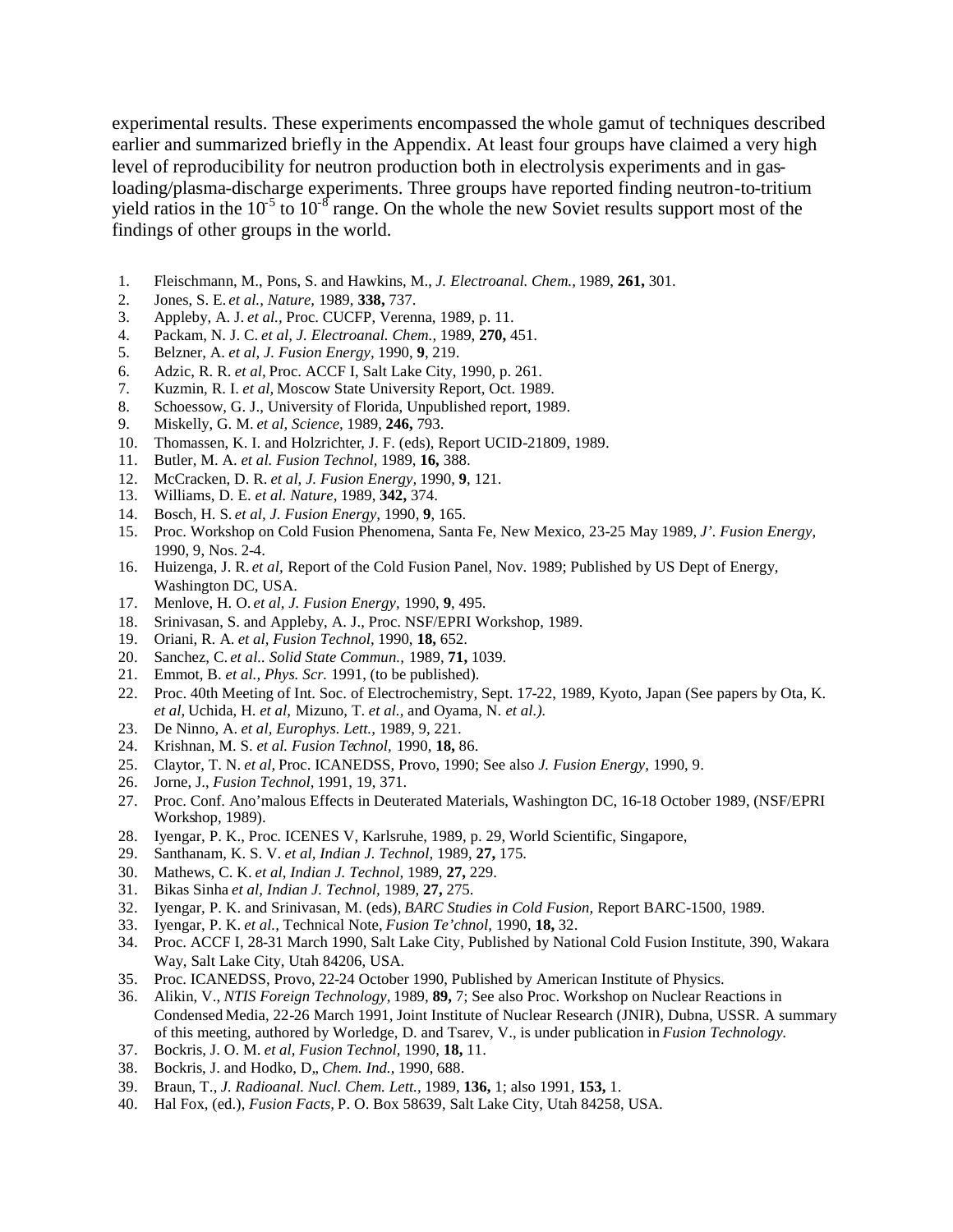- 41. Lewis, N. *et al, Nature,* 1989, **340,** 525.
- 42. Petrasso, R. D. *et al. Nature,* 1989. **339,** 183, 264, 667.
- 43. Fleischmann, M. *et al, J. Electroanal. Chem.,* 1989, **263,** 187.
- 44. Pons, S. and Fleischmann, M., *Fusion Technol,* July 1990; See also Proc. ACCF I, Salt Lake City, 1990, p. 1.
- 45. Fleischmann, M. *et al, J. Electroanal. Chem.,* 1990, **287,** 293.
- 46. Kainthla, R. C. *et al, Int. J. Hydrogen Energy,* 1989, **14,** 771.
- 47. Wadsworth, M. E. *et al., J. Fusion Energy,* 1990, **9**.
- 48. McKubre, M. *et al,* Proc. ACCF I, Salt Lake City, 1990, p. 20.
- 49. Schreiber, M. *et al,* Proc. ACCF I, 1990, p. 44.
- 50. Noninski, V. C. and Noninski, C. L., *Fusion Technol.,* 1991, **19**, 364.
- 51. Eagleton, R. and Bush, R., *Fusion Technol.,* 1991 (to be published)
- 52. Gur, T. M. *et al.,* Proc. ACCF I, Salt Lake City, 1990, p. 82.
- 53. Yang, C. S. *et al.,* Proc. SCF, Honolulu, 1990.
- 54. Montgomery, J. *et al.,* Proc. ICANEDSS, Provo, 1990.
- 55. Miles, M. H. *et al., J. Electronal. Chem.,* 1990, **296**, 241; See also Proc. ACCF I, Salt Lake City, 1990, p. 328; *J. Fusion Energy,* 1990, **9**, 333.
- 56. Scott, C. D. *et al,* Proc. ACCF I, Salt Lake City, 1990, p. 164; See also report ORNL/TM-11322, Nov. 1989.
- 57. Hutchinson, D. P. *et al,* Report ORNL/TM-11322, Nov. 1989.
- 58. Bush, B. F. *et al, J. Electroanal Chem.,* April 1991 (under publication).
- 59. Liaw, Β. Υ. *et al,* Proc. SCF, Honolulu, 1990; See *Fusion Facts,* Oct. 1990, for a preliminary report; Detailed paper under publication in *Fusion Technol,* 1991.
- 60. Liebert, B., *Fusion Facts,* Nov. 1990, p. 1.
- 61. Worledge, D., Proc. ACCF I, Salt Lake City, 1990, p. 252.
- 62. Iyengar, P. K. and Srinivasan, M., Proc. ACCF I, Salt Lake City, 1990, p. 62.
- 63. Storms, E. and Talcott, C, *Fusion Technol,* 1990, **17**, 680; See also Proc. ACCF I, Salt Lake City, 1990, p. 149.
- 64. Gozzi, D. *et al, Nuovo Cimento,* 1990, **A103**, 143; *J. Fusion Energy,* 1990, **9**, 241.
- 65. Sona, P. G. *et al, Fusion Technol,* 1990, **17**, 713.
- 66. Wolf, K., Proc. Conf. Anomalies in the Physical Sciences, Aug 9-11, 1990, Stanford University, California.
- 67. Wolf, K. *et al,* Proc. ICANEDSS, Provo, 1990.
- 68. Gary Taubes, *Science,* 1990, **248**, 1299.
- 69. Cedzynska, K., *el al,* Proc. ICANEDSS, Provo, 1990.
- 70. Storms, E. and Talcott, C, Proc. ICANEDSS, Provo, 1990.
- 71. Bockris, J. Ο. Μ., *New Scientist,* 19 January 1991, p. 50.
- 72. Bockris, J. Ο. Μ., *Fusion Technol,* 1990, **18**, 523.
- 73. Perfetti, P. *et al, Nuovo Cimento,* **D11(6)**, June 1989.
- 74. Bertin, A. *et al, Nuovo Cimento,* 1989, **A101**, 997.
- 75. Granada, *et al, J. Nucl. Sci. Technol,* 1990, **27**, 222; See also article on p. 379 of the same issue.
- 76. Golubnichyi, P. I. *et al,* Proc. ICANEDSS, Provo, 1990.
- 77. Mizuno, T. *et al,* Ota, K.*tt al,* and Uchida, H. *et al,* Proc. 40th ISE Meeting, Kyoto, 1989.
- 78. Szustakowski, M. *et al,* Proc. ICENES V, Karlsruhe, 1989, p. 299; See also J. Zak *et al.* in ref. 22.
- 79. Sato, T. *et al, Fusion Technol,* 1991, **19**, 357.
- 80. Harb, J. N. *et al, Fusion Technol,* 1990, **18**, 669.
- 81. Jones, S. E. *et al, J. Fusion Energy,* 1990, **9**, 199.
- 82. Arata, Y. and Zhang, Y. C, *Fusion Technol,* 1990, **18**, 95.
- 
- 83. Takahashi, A. *et al,* Proc. ICANEDSS, Provo 1990. 84. Bonazzola, G. C. *et al,* Proc. CUCFP, Varenna, 1989, p. 313.
- 85. Taniguchi, R. era/., *Jpn. J. Appl. Phys.,* 1989, **28**, 2021.
- 86. Szpak, S., Submitted for publication (1990); For preliminary report, see *Fusion Facts.*
- 87. Izumida, T. *et al, Fusion Technol,* 1990, **18**, 641.
- 88. Yagi, M. *et al, J. Radioanal. Nucl. Chem. Lett.,* 1989, **137**, 411, 421.
- 89. Srinivasan, M. *et al,* Proc. ICANEDSS, Provo, 1990.
- 90. Jianyu, H. *et al,* Proc. ICANEDSS, Provo, 1990.
- 91. Celani, F. *et al,* Proc. ICANEDSS, Provo, 1990; See also *Fusion Technol,* 1990, **17**, 718.
- 92. Zelensky, V. F. *et al,* Kharkov Physico-Technical Inst, of Ukrainian SSR. Academy of Sciences, Preprint KhFTl-89-61, 1989, available from Atominform, Moscow.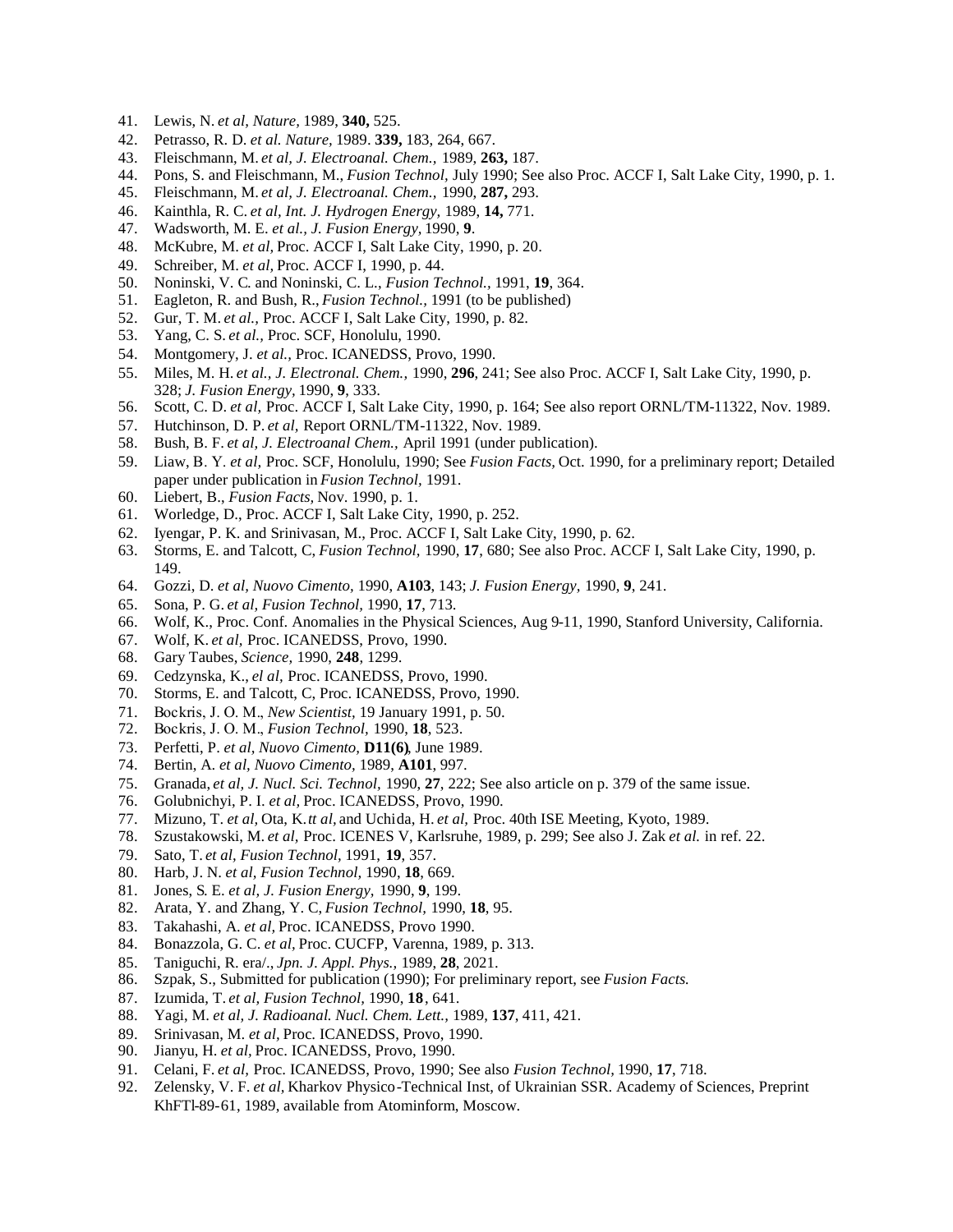- 93. Kaushik, T. C. *et al, Indian J. Technol,* 1990, **28**, 667.
- 94. Srinivasan, M. *et al, Fusion Technol,* 1990, **18**, 88.
- 95. Cecil, E. *et al,* Proc. ICANEDSS, Provo, 1990.
- 96. Cecil, E. *et al, J. Fusion Energy,* 1990, **9**.
- 97. Chambers, G. *et al,* Proc. ICANEDSS, Provo, 1990.
- 98. Li, X. Z. *et al,* Proc. ICANEDSS, Provo, 1990.
- 99. Li, X. Z., Personal communication, Dec. 1990.
- 100. Yamaguchi, E. and Nishioka, T, Proc. ICANEDSS, Provo 1990.
- 101. Wada, N. and Nishizawa, K., *Jap. J. Appl. Phys.,* 1989, **28**, 2017.
- 102. Kim, Υ. Ε., *Fusion Technol,* 1990, **18**, 680.
- 103. Arzhannikov, A. V. and Ya, Yezerashvili, G, *Inst. Nucl. Phys.,* Novosibirsk, Preprint INP 90-96, 1990.
- 104. Arzhannikov, A. V. *et al, Inst. Nucl. Phys.,* Novosibirsk, Preprint INP 89-144, 1989.
- 105. Arzhannikov, A. V. *et al, Inst. Nucl Phys.,* Novosibirsk, Preprint, INP 89-152, 1989.
- 106. Beuhler, R. J. *et al, Phys. Rev. Lett.,* 1989, **63**, 1292.
- 107. Echenique, P. M. *et al, Phys. Rev. Lett.,* 1990, **64**, 1413.
- 108. Cheng, Y. C. *et al,* Proc. ACCF I, Salt Lake City, 1990, p. 335.
- 109. Rabinowitz, M. and Worledge, D. H, *Fusion Technol,* 1990, **17**, 344.
- 110. Rabinowitz, M. *et al,* Proc. ICANEDSS, Provo 1990.
- 111. Mayer, F. J. *et al, J. Fusion Energy,* 1990, **9**, 269.
- 112. Takeda, T. *et al,* Report JAERI-M-89-093, 1989.
- 113. Dickinson, J. T. *et al, J. Mat. Sci,* 1981, **16**, 2899.
- 114. Klyuev, V. A. *et al, Sov. Tech. Phys. Lett.,* 1986, **12**, 551.
- 115. Cohen, J. S. and Davies, J. D.,*Nature,* 1989, **338**, 705.
- 116. Chechin, V. A. *et al,* Proc. ICANEDSS, Provo, 1990.
- 117. Rolison, D. R. and O'Grady, W. E.,Proc. NSF/EPRI Workshop, 1989.
- 118. Rolison, D. R. *et al,* Proc. ACCF I, Salt Lake City, 1990, p. 272.
- 119. Frank Close, *New Scientist,* 19th January 1991, p. 46; See also his book *Too Hot to Handle,* W. H. Allen, UK, 1991.
- 120. Kasky, E. *et al, Phys. Rev.,* 1989, **C40**, R1.2.
- 121. Gai, M. *et al, Nature,* 1989, **340**, 29.
- 122. Blagus, S. *et al, Z. Phys. - Atomic Nuclear,* 1989, **A333**, 321.
- 123. Price, P. B. *et al, Phys. Rev. Lett.,* 1989, 30.
- 124. Gillespie, D. J. *et at., Fusion Technol,* 1989, **16**, 526.
- 125. Ehrlich, A. C. *et al, Fusion Technol,* 1989, **16**, 529.
- 126. Kreysa, G. *et al, J. Electroanal. Chem.,* 1989, **268**, 437.
- 127. Tachinkawa, E. *et al,* Report JAERI-M-89-142, 1989.
- 128. Butler, M. A. *et al, Fusion Technol,* 1989, **16**, 388.
- 129. Isagawa, S. *et al,* Report KEK-89-15 Oct. 1989.
- 130. Garwin, R. L., *Nature,* 1989, **338**, 616.
- 131. Schrieder, S. *et al, Z. Phys. Condensed Matter,* 1989, **76**, 141.
- 132. Armstrong, R. D. *et al, J. Electronal. Chem.,* 1989, **272**, 293.
- 133. Blaser, J. P. *et al,* Paul Scherver Inst. Report PR-89-17, 1989.
- 134. Ziegler, J. F. *et al, Phys. Rev. Lett.,* 1989, **62**, 2929.
- 135. Menlove, H. *et al,* Proc. ICANEDSS, Provo, 1990.
- 136. Srinivasan, M. *et al,* Proc. ACCF I, Salt Lake City, 1990, p. 175; See also Shyam, A. *et al, Fusion Technol,* 1990, **18**, 44.
- 137. Bush, R. T., *Fusion Technol*, 1991, 19, 313.
- 138. Hagelstein, P. L., Progress Report on Coherent Fusion Studies, MIT Cambridge, Ma, USA, Preprint, March 990; See also Proc. ACCF I, Salt Lake City, 1990, p. 99.
- 139. Walling, C. and Simons, J., *J. Phys. Chem.,* 1989, **93**, 4693.
- 140. Ragheb, M. and Miley, G. H, *Fusion Technol,* 1989, **16**, 243.
- 141. Preparata, G., National Cold Fusion Institute, Salt Lake City, Utah, Preprint, October 1990.
- 142. Vanciclen, C. D. and Jones, S. E., *Phys. G. Nucl Phys.,* 1986, **12**, 213.
- 143. McNally, J. R., *Proc. Am. Phys. Soc,* April 1983.
- 144. Parmenter, R. H. *et al, Proc. Natl. Acad. Sci. USA,* 1989, **87**, 8652.
- 145. Vaidya, S. N. and Mayya, Y. S., *Jpn. J. Appl. Phys.,* 1989, **28**, 4693; See also *Pramana - J. Phys.,* 1989, **33**,